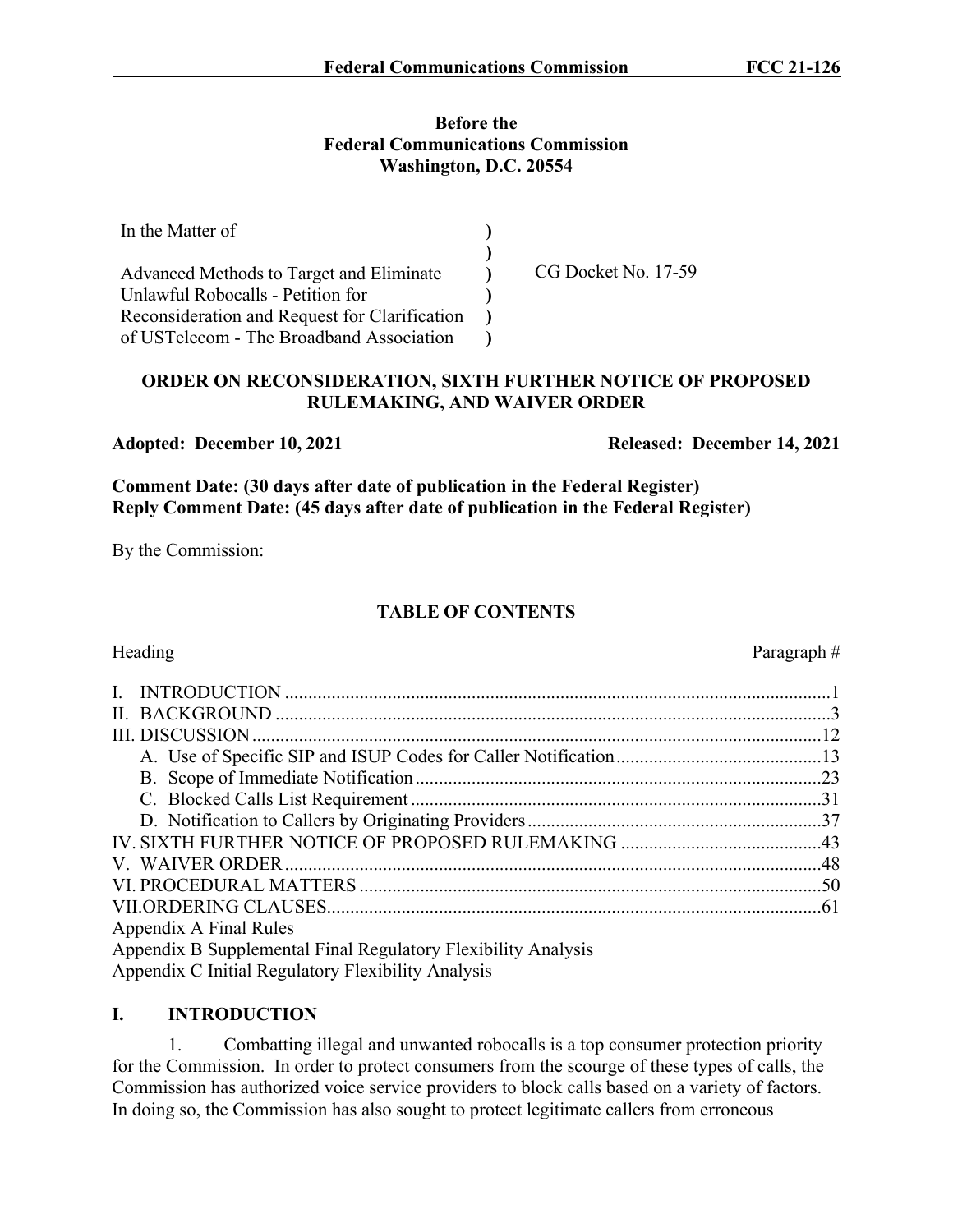blocking. The Commission has recognized that legitimate callers can provide important information to consumers and that consumers often want to receive such calls.

2. To balance protecting consumers from unwanted calls and callers from erroneously blocked calls, the Commission adopted certain transparency and redress requirements in the *Call Blocking Fourth Report and Order*. 1 In this *Order on Reconsideration*, the Commission reconsiders and clarifies certain aspects of the transparency and redress requirements adopted in the *Call Blocking Fourth Report and Order* to ensure that voice service providers continue to block unwanted and illegal calls, while also protecting the interests of legitimate callers and consumers. In the *Sixth Further Notice of Proposed Rulemaking*, the Commission seeks comment on whether to make permanent the flexibility afforded to callers in the *Order on Reconsideration*. Finally, in the *Waiver Order*, we grant a waiver to allow voice service providers terminating a call on an IP network to use SIP Code 603 in addition to SIP Code 607 or 608 from January 1, 2022 until the effective date of the amendments to section 64.1200(k)(9) adopted in the *Order on Reconsideration*. 2

#### **II. BACKGROUND**

3. The Commission receives more complaints about unwanted calls than any other issue.<sup>3</sup> The Federal Trade Commission (FTC)<sup>4</sup> and non-governmental entities report similarly high numbers.<sup>5</sup> Unwanted calls not only annoy consumers, they can defraud them and lead to identity theft.<sup>6</sup> In recent years, the Commission has fought the flood of robocalls with aggressive

<sup>3</sup> We received 185,000 such complaints in 2017, 232,000 in 2018, 193,000 in 2019, and 157,000 in 2020. FCC, *Consumer Complaint Data Center*,<https://www.fcc.gov/consumer-help-center-data>(last visited Oct. 19, 2021). Thus far in 2021, we have received 139,000 such complaints. *Id*. Multiple factors can affect these numbers, including outreach efforts and media coverage on how to avoid unwanted calls. Complaint numbers declined significantly during the first four months of the COVID-19 pandemic, reducing the total number of complaints the Commission received in 2020.

4 In fiscal year 2019, the FTC received an average of 315,000 robocall complaints per month. FTC, Biennial Report to Congress Under the Do Not Call Registry Fee Extension Act of 2007 at 3 (2019), [https://www.ftc.gov/system/files/documents/reports/biennial-report-congress-under-do-not-call-registry](https://www.ftc.gov/system/files/documents/reports/biennial-report-congress-under-do-not-call-registry-feeextension-act-2007-operation-national-do-not/p034305dncreport2019.pdf)[feeextension-act-2007-operation-national-do-not/p034305dncreport2019.pdf.](https://www.ftc.gov/system/files/documents/reports/biennial-report-congress-under-do-not-call-registry-feeextension-act-2007-operation-national-do-not/p034305dncreport2019.pdf)

<sup>5</sup> For example, according to Hiya's State of the Calls Report, 50 billion unwanted robocalls were placed to U.S. mobile phones in 2020. *See* Adam Rowe, tech.co, "Americans Got 50 Billion Spam Calls Last Year," Feb. 11, 2021, <https://tech.co/news/americans-50-billion-spam-calls>(last visited Oct. 20, 2021). Similarly, YouMail estimates that 38.7 billion robocalls were placed nationwide so far in 2021. YouMail, *Historical Robocalls By Time*, <https://robocallindex.com/history/time>(last visited Oct. 20, 2021).

<sup>1</sup> *Advanced Methods to Target and Eliminate Unlawful Robocalls*, CG Docket No. 17-69, Fourth Report and Order, 35 FCC Rcd 15221, 15239-47, paras. 48-78 (2020) (*Call Blocking Fourth Report and Order*).

<sup>2</sup> Because we resolve the underlying issues in the Petition for Reconsideration, we dismiss as moot USTelecom's request to stay the January 1, 2022 deadline.

<sup>6</sup> Significant scams include impersonation of Internal Revenue Service or Social Security Administration agents, among others. *See, e.g.*, *FCC and TIGTA Warn Consumers of IRS Impersonation Phone Scam: Scam Has Cost Victims Tens of Millions of Dollars*, Enforcement Advisory, 31 FCC Rcd 13184 (EB 2016) (warning consumers of scam callers claiming to be from the Internal Revenue Service and in which Caller ID is spoofed to display an IRS telephone number or "IRS"); Internal Revenue Service, *IRS: Be Vigilant Against Phone Scams; Annual "Dirty Dozen" List Continues* (Mar. 5, 2019), [https://www.irs.gov/newsroom/irs-be-vigilant-against-phone-scams](https://www.irs.gov/newsroom/irs-be-vigilant-against-phone-scams-annualdirty-dozen-list-continue)[annualdirty-dozen-list-continue](https://www.irs.gov/newsroom/irs-be-vigilant-against-phone-scams-annualdirty-dozen-list-continue); Federal Trade Commission, *Getting Calls from the SSA?* (Mar. 6, 2019), <https://www.consumer.ftc.gov/blog/2019/03/getting-calls-ssa>.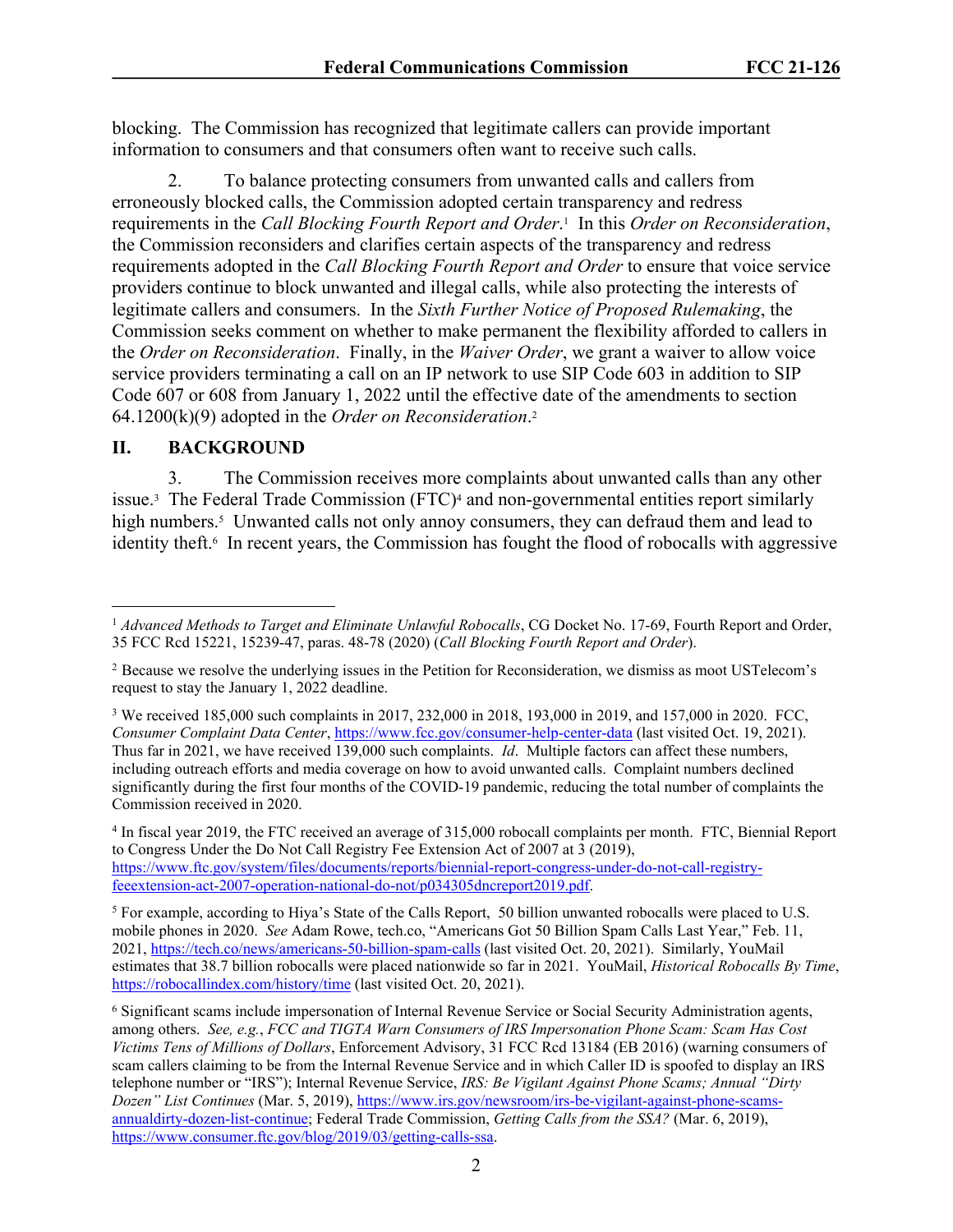enforcement and policy action, including authorizing voice service providers to block unwanted and/or illegal calls in certain circumstances.

4. The *2017 Call Blocking Order* empowered voice service providers to block certain categories of calls that are highly likely to be illegal without consumer consent—calls purporting to be from invalid, unallocated, or unused numbers, for example.<sup>7</sup> The Commission further addressed blocking in 2019, when it made clear that voice service providers may block calls based on reasonable analytics designed to identify unwanted calls without consumers having to take any action, as long as consumers can opt out of the blocking service.<sup>8</sup> It also made clear that voice service providers could block all calls not on a consumer's white list on an opt-in basis.<sup>9</sup>

5. In 2019, Congress passed a landmark anti-robocall law, the Pallone-Thune Telephone Robocall Abuse Criminal Enforcement and Deterrence Act (TRACED Act).10 The Commission implemented the TRACED Act and expanded on its 2019 actions in the *July 2020 Call Blocking Order* by establishing a safe harbor from liability under the Communications Act and the Commission's rules for erroneous call blocking.11 Specifically, this safe harbor protects voice service providers from liability under the Communications Act and the Commission's rules for the unintended or inadvertent blocking of wanted calls where terminating voice service providers block calls thought to be illegal or unwanted based on reasonable analytics that include caller ID authentication information and where the consumer is given the opportunity to opt out.<sup>12</sup>

6. In the December 2020 *Call Blocking Fourth Report and Order*, the Commission expanded a safe harbor from liability under the Communications Act and the Commission's rules for network-based blocking based on reasonable analytics that incorporate caller ID authentication information designed to identify calls that are highly likely to be illegal, if this blocking is managed with human oversight and network monitoring sufficient to ensure that blocking is working as intended.13 Because the Commission determined that such blocking would permit providers to block calls "no reasonable consumer would want to receive (those

9 *Id.* at 4890-91, paras. 43-46.

<sup>10</sup> Pallone-Thune Telephone Robocall Abuse Criminal Enforcement and Deterrence Act, Pub. L. No. 116-105, 133 Stat. 3274 (2019) (TRACED Act).

<sup>11</sup> *See* 47 CFR § 64.1200(k)(3); *Call Blocking Order and Further Notice*, 35 FCC Rcd*.* at 7625-3-27 paras. 25-34.

<sup>12</sup> *See Call Blocking Order and Further Notice*, 35 FCC Rcd at 7625-27, paras. 25-34. This program must also be free of line-item charges to the consumer. *Id*. at 7625, para. 25. The Order also established a second safe harbor that protects voice service providers that block calls from bad-actor upstream providers that fail to mitigate bad traffic within 48 hours or take effective steps to prevent new and renewing customers from originating illegal traffic after the Commission notifies them of that traffic. *Id.* at 7627-31, paras. 35-45.

<sup>7</sup> *See generally* 47 CFR § 64.1200(k)(1)-(2); *Advanced Methods to Target and Eliminate Unlawful Robocalls*, CG Docket No. 17-59, Report and Order and Further Notice of Proposed Rulemaking, 32 FCC Rcd 9706, 9709-25, paras. 9-56 (2017) (*2017 Call Blocking Order*).

<sup>8</sup> *See Advanced Methods to Target and Eliminate Unlawful Robocalls, Call Authentication Trust Anchor,* CG Docket No. 17-59, WC Docket No. 17-97, Declaratory Ruling and Third Further Notice of Proposed Rulemaking, 34 FCC Rcd 4876, 4884-90, paras. 26-42 (2019).

<sup>13</sup> *See* 47 CFR § 64.1200(k)(11); *Call Blocking Fourth Report and Order*, 35 FCC Rcd at 15234-37, paras. 39-46. In expanding this safe harbor, the Commission also adopted further requirements that all voice service providers take steps to stop illegal traffic on their networks and assist the Commission, law enforcement, and the Traceback Consortium in tracking down callers that make such calls. *Id*. at 15226, para. 13.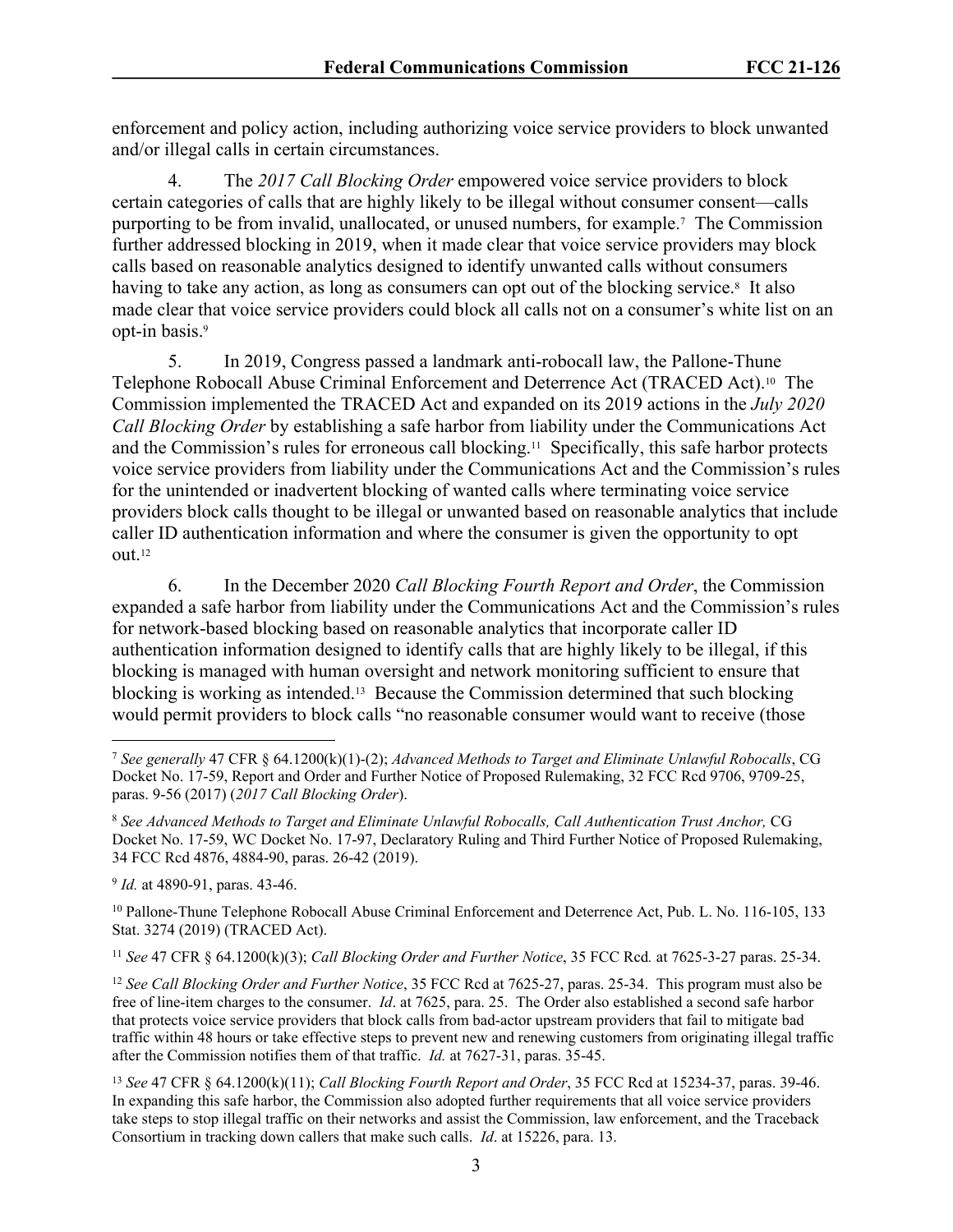calls that are highly likely to be illegal)," the Commission determined that such blocking does not require voice service providers to establish an opt-out mechanism.14 Further, pursuant to the TRACED Act's requirement that the Commission take action to ensure that both callers and consumers receive transparency and effective redress for robocall blocking services provided on an opt-out or opt-in basis,15 the *Call Blocking Fourth Report and Order* requires that voice service providers that block calls disclose such blocking, establish a dispute resolution process to correct erroneous blocking, and promptly resolve disputes.<sup>16</sup>

7. As part of these requirements, the Commission required that voice service providers blocking calls provide immediate notification to callers of such blocking through the use of specified Session Initiation Protocol (SIP) Codes.17 SIP is the signaling protocol used in IP networks enabling calls to be made and received by end-users. SIP calls include both a SIP request and a SIP response, and the SIP response comes in the form of a three-digit code that indicates the status of the SIP request, such as whether it was accepted. SIP Codes in the 600 range notify a caller when their call has failed to reach the intended recipient. The Commission specified that terminating voice service providers that block calls on an IP network return SIP Code 607 or 608, as appropriate.18 Because SIP Codes are not available on non-IP networks, the Commission required use of ISUP code 21 for calls blocked on a TDM network.<sup>19</sup>

8. In adopting this requirement, the Commission acknowledged that callers may receive SIP Code 603 when calls have been blocked.20 The Commission stated that this is "likely to occur when call signaling transits from TDM to IP."21 The *Call Blocking Fourth Report and Order* further required "all voice service providers in the call path" to transmit the appropriate SIP Codes to "the origination point" of the call.<sup>22</sup> The Commission set a deadline of January 1,

<sup>20</sup> *Id*. at para 57.

<sup>21</sup> *Id*.

<sup>14</sup> *See* 47 CFR § 64.1200(k)(11); *Call Blocking Fourth Report and Order*, 35 FCC Rcd at 15234, para. 39 n.89.

<sup>15</sup> *See* TRACED Act § 10(b) (codified at 47 U.S.C. § 227(j)).

<sup>16</sup> *Call Blocking Fourth Report and Order*, 35 FCC Rcd at 15238-47, paras. 48-78 (to be codified at 47 CFR §  $64.1200(k)(8)-(10)$ ).

<sup>17</sup> *Call Blocking Fourth Report and Order*, 35 FCC Rcd at 15239, para. 52 (to be codified at 47 CFR §  $64.1200(k)(9)$ ).

<sup>18</sup> *Call Blocking Fourth Report and Order*, 35 FCC Rcd at 15240, para. 56 (to be codified at 47 CFR §  $64.1200(k)(9)(i)$ ). SIP Codes 607 and 608 are defined by the IETF to be used in the call blocking context. Internet Engineering Task Force, *A SIP Code for Unwanted Calls* (July 2017),<https://tools.ietf.org/html/rfc8197> (*SIP Code 607 Specification*); Internet Engineering Task Force, *A Session Initiation Protocol (SIP) Response Code for Rejected Calls* (Dec. 2019),<https://tools.ietf.org/html/rfc8688> (*SIP Code 608 Specification*). Code 607 is used when the called party indicates a call is unwanted. *SIP Code 607 Specification*. Code 608, however, indicates a call was rejected by an intermediary, with the initial use case being calls rejected by an analytics engine, as opposed to by the called party. *SIP Code 608 Specification*. We expect that most blocking offered by IP-based voice service providers will use code 608. We recognize, however, that code 607 may be more appropriate when the called party plays a role in the rejection, e.g., when the caller is not on a customer's white list.

<sup>&</sup>lt;sup>19</sup> Call Blocking Fourth Report and Order, 35 FCC Rcd at 15240, para. 56 (to be codified at 47 CFR § 64.1200(k)(9)(ii)).

<sup>22</sup> *Call Blocking Fourth Report and Order*, 35 FCC Rcd at 15238, para. 49 (to be codified at 47 CFR § 64.1200(k)(9)).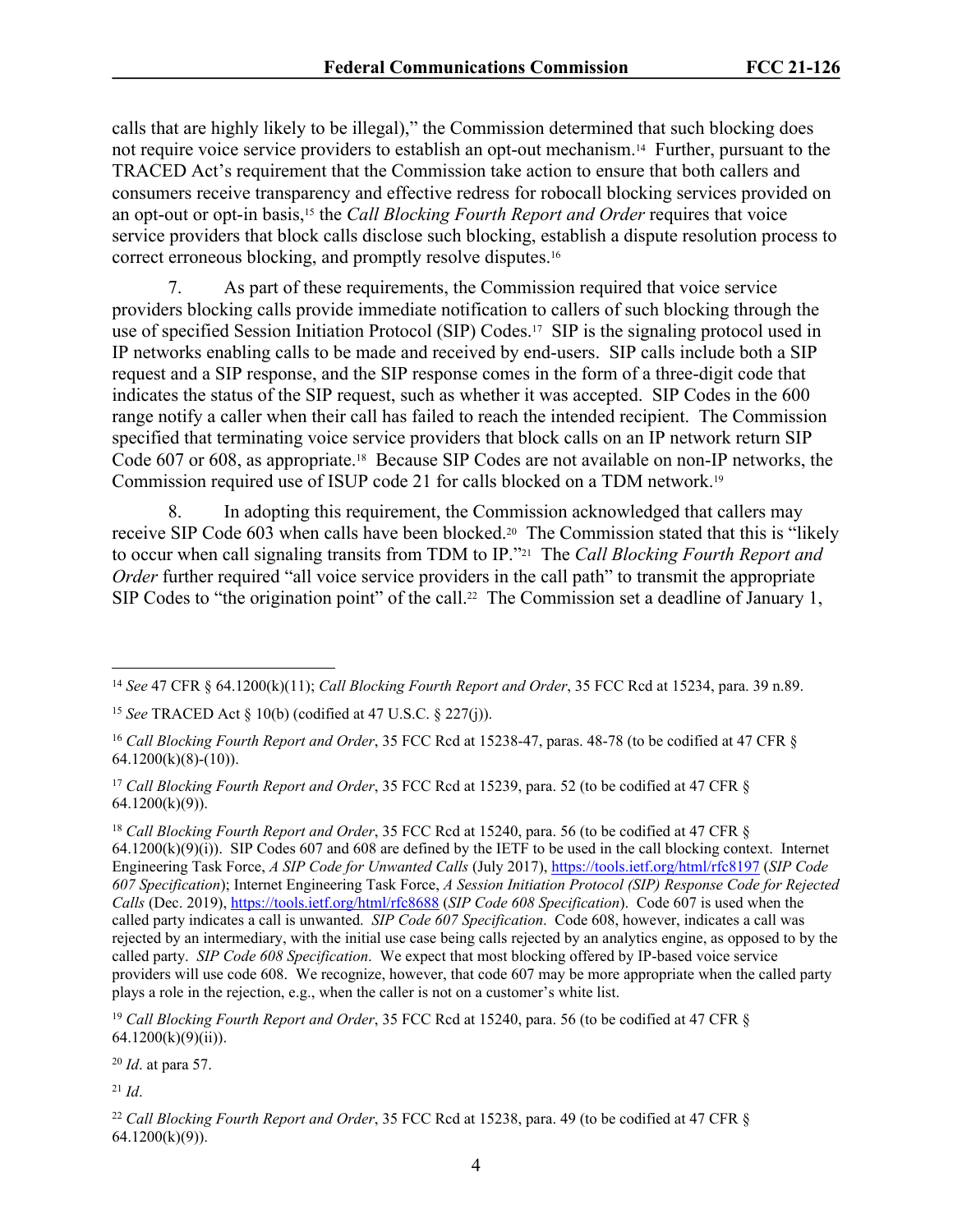2022 for voice service providers to comply with the immediate notification requirements.<sup>23</sup> Additionally, the Commission required that any terminating voice service provider that blocks calls on an opt-in or opt-out basis provide, on the request of the subscriber to a particular number, a list of all calls intended for that number that the voice service provider or its designee has blocked.<sup>24</sup>

9. On May 6, 2021, USTelecom filed a petition seeking reconsideration and clarification of certain portions of the transparency and redress requirements adopted in the *Call Blocking Fourth Report and Order*. <sup>25</sup> First, the Petition asks the Commission to "[m]ake clear that service providers have flexibility to select the appropriate code or tool to notify callers that their calls have been blocked," rather than requiring use of SIP Codes 607 or 608.26 Second, the Petition asks the Commission to "[c]onfirm that voice service providers only are required and expected to provide notification of blocking when calls are blocked based on opt-in or opt-out analytics programs, and not in contexts where those requirements do not make sense."<sup>27</sup> Similarly, the Petition asks the Commission to clarify that the blocked calls list "need only include calls blocked based on a provider's opt-in [or] opt-out analytics-based robocall blocking services, and not based on other features selected by the customer."<sup>28</sup> Finally, the Petition seeks confirmation that "voice service providers serving enterprises and other organizations have the flexibility to work with those customers to determine the best approach to notification on a caseby-case basis."<sup>29</sup>

10. The Consumer and Governmental Affairs Bureau sought comment on this Petition on May 11, 2021.30 The Commission received comments from 12 parties, representing both the calling industry and voice service providers.

11. USTelecom supplemented its request in an *ex parte* filed on July 27, 2021.31 In this *ex parte*, USTelecom proposes allowing providers to use SIP Code 603 for blocking notifications "in the short term" and argues that this SIP Code is both useful for callers and technically feasible for voice service providers.32 USTelecom argues that, "SIP Code 603 is the *only* way providers can implement a return code in the short term."<sup>33</sup> USTelecom states that,

<sup>26</sup> Petition at 2.

<sup>28</sup> Petition at 13.

<sup>29</sup> Petition at 3.

<sup>30</sup> *Petition for Reconsideration of Action in Proceedings*, Report No. 3173, Public Notice (CGB May 11, 2021).

<sup>31</sup> *See* Letter from Joshua M. Bercu, Vice President, Policy & Advocacy, USTelecom to Marlene Dortch, Secretary, Federal Communications Commission, CG Docket No. 17-59 (filed Jul. 27, 2021) (USTelecom July 2021 *Ex Parte*).

<sup>32</sup> *Id*. at 1.

<sup>23</sup> *Call Blocking Fourth Report and Order*, 35 FCC Rcd at 15242, para. 61 (to be codified at 47 CFR §  $64.1200(k)(10)$ .

<sup>24</sup> *Call Blocking Fourth Report and Order*, 35 FCC Rcd at 15242-45, paras. 62-69.

<sup>&</sup>lt;sup>25</sup> Petition for Reconsideration and Request for Clarification of USTelecom - The Broadband Association, May 6, 2021 (Petition).

<sup>&</sup>lt;sup>27</sup> Petition at 3. USTelecom argues that providers should not be required to provide any form of notification when they block calls for certain reasons, such as when a numbers are on the Do-Not-Originate list, are part of a suspected Telephone Denial of Service attack, or are blocked pursuant to a customer-initiated mechanism. *Id*.

<sup>33</sup> *Id*. at 1 (footnotes omitted).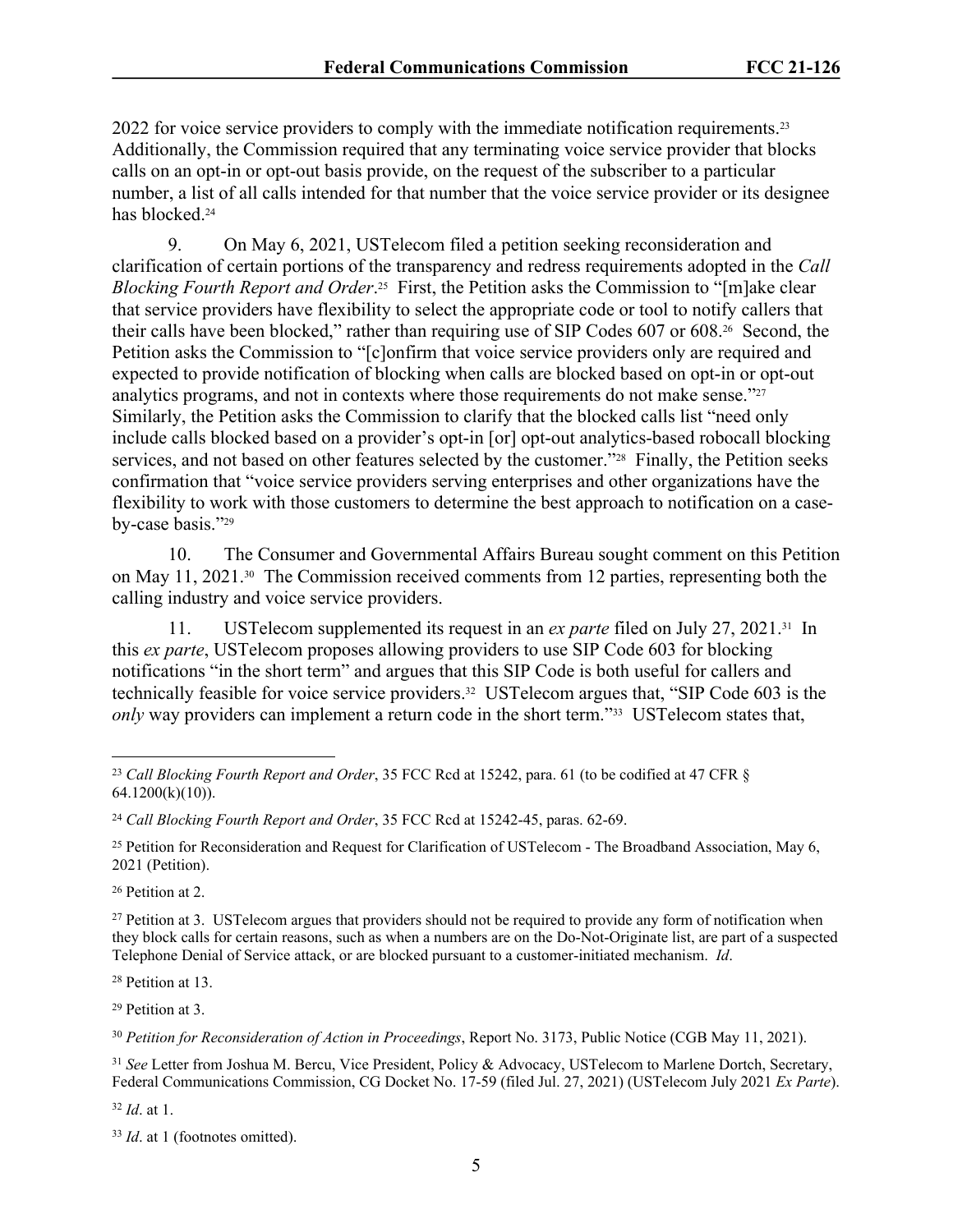"SIP Code 603 will meet callers' needs. A uniform return code, even without the jCard, gives callers actionable information: They know to investigate the issue and can take proactive steps."34 Finally, USTelecom argues that, even if the Commission mandates use of SIP Code 603, it should still provide voice service providers with flexibility for other "appropriate response codes that are still in development through the industry standards bodies," as this would allow "further refinement to notification in the future."35 USTelecom states that if a provider cannot meet the notification requirement, "the provider's only option is to stop blocking illegal and unwanted robocalls or to never start blocking those calls in the first instance."<sup>36</sup>

# **III. DISCUSSION**

12. In this *Order on Reconsideration*, we grant in part and deny in part USTelecom's Petition to the extent described herein. First, we grant USTelecom's request that we allow voice service providers operating IP networks the flexibility to use SIP Code 603 to meet the immediate notification requirement beginning on January 1, 2022.<sup>37</sup> We deny USTelecom's request to allow terminating voice service providers the flexibility not to provide immediate notification of blocking by means of the designated SIP or ISUP codes. Next, we grant USTelecom's request that we clarify that our immediate notification requirements apply to all analytics-based blocking, and do not apply to non-analytics-based blocking programs. Third, we clarify that our blocked calls list requirements apply only to opt-in or opt-out analytics-based blocking and not to other blocking programs. Finally, we deny USTelecom's request that we allow originating voice service providers to choose the method by which they notify enterprise callers of a blocked call.

# **A. Use of Specific SIP and ISUP Codes for Caller Notification**

13. We find that allowing terminating voice service providers to utilize SIP Code 603 during the finalization of and transition to SIP Codes 607 and 608 strikes a reasonable balance between ensuring that voice service providers have the technical ability to provide immediate notification to callers and ensuring that callers have a uniform means of receiving such notifications. As a result, we amend our immediate notification requirements to allow terminating voice service providers operating IP networks to use SIP Codes 603, 607, or 608 to comply with the rule. We therefore grant USTelecom's request to allow use of SIP Code 603 as an alternative to SIP Codes 607 and 608, but we deny USTelecom's broader request for general "flexibility" with regard to providing blocking notification.

14. We agree with caller commenters that argue for the need for a consistent and uniform notification requirement.<sup>38</sup> As Ad Hoc Telecom Users Committee (Ad Hoc) argues, allowing providers to choose any means of immediate notification of blocked calls would

<sup>&</sup>lt;sup>34</sup> *Id.* at 2. According to TNS, a jCard is an optional feature of SIP Code 608 that gives callers contact information to seek redress for a blocked call. *See* Letter from Steven A. Augustino, Counsel, Transaction Network Services, Inc., to Marlene H. Dortch, Secretary, FCC at 2 (Aug. 26, 2021) (*TNS Ex Parte*).

<sup>35</sup> *Id*.

<sup>36</sup> USTelecom July 2021 *Ex Parte* at 2.

<sup>&</sup>lt;sup>37</sup> Although the rule states "all voice service providers in the call path must transmit<sup>[]</sup> an appropriate response code," we focus in this order on the terminating voice service provider, as it is the terminating voice service provider that selects the appropriate response code to return to the caller to provide immediate notification.

<sup>38</sup> *See, e.g.*, Ad Hoc Comments at 2-3.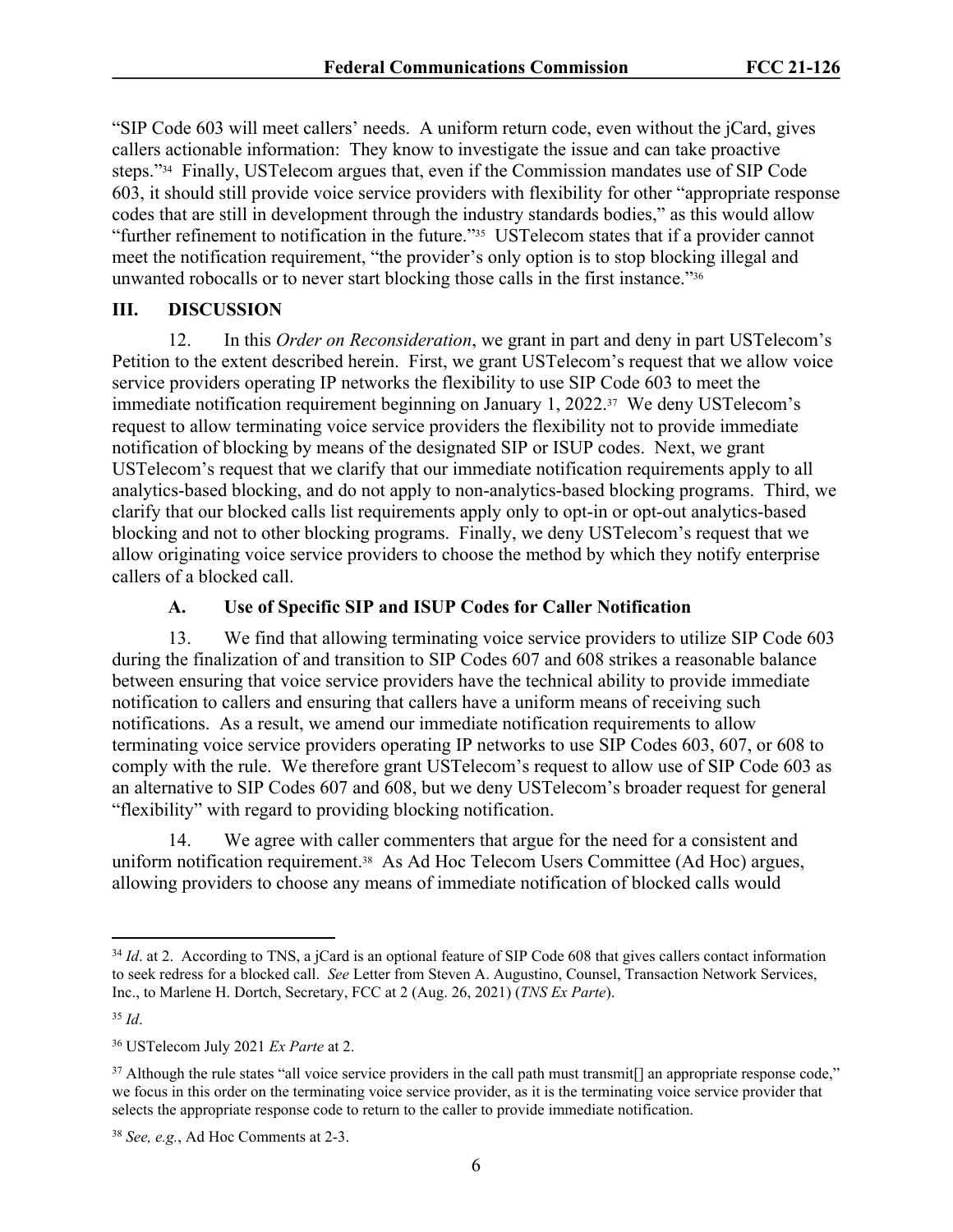"increase confusion for legitimate callers."39 We agree that legitimate callers should not be expected to navigate a variety of potential notification schemes to determine whether their calls have been blocked.<sup>40</sup> Rather, having a uniform immediate notification scheme is critical to meeting the TRACED Act's requirement for transparency and effective redress. Based on the record, we believe the best method of advancing this goal is through the use of available SIP Codes that provide real-time data to callers.41 Additionally, as ABA notes, many callers already can, or will be able to, receive and make use of SIP Codes, making such codes and the information they convey useful to callers.<sup>42</sup> Expanding the requirement to allow for use of one additional SIP Code for a period of time will not impose new burdens on either callers or voice service providers and best addresses the interests of all parties.<sup>43</sup>

15. We also agree with voice service providers that implementing SIP Code 607 or 608 by January 1, 2022 appears infeasible.44 Voice service providers have been clear that there are a number of steps necessary before they can implement SIP Codes 607 or 608, including standards finalization, software design and testing, and interoperability mapping.45 These hurdles, while surmountable, appear to require additional time. We agree with CTIA that mandating the deployment of SIP Codes 607 or 608 at this time, "could work against the

<sup>40</sup> Ad Hoc Comments at 3.

<sup>43</sup> *See* Letter from Laura H. Phillip, Counsel for the National Opinion Research Center, to Marlene Dortch, Secretary, Federal Communications Commission, CG Docket No. 17-59, at 1-2 (filed June 17, 2021) (arguing that "flexibility" would return the situation back to the status quo, where many carriers failed to provide prompt and reasonable notice, and often provided no notice) (National Opinion Research Center *Ex Parte*).

<sup>44</sup> *See, e.g.*, Lumen Comments at 7 (noting a number of steps are necessary before implementation and arguing that it will require more time); NCTA Comments at 2-3 (arguing that the SIP Code requirements are based on "an unfinished standard" and may not be actually implementable); Verizon Comments at 5-6 (arguing that the Commission should let the standards process play out before implementing a SIP Code 607 or 608 requirement); USTelecom Reply at 3; *TNS Ex Parte* at 2 (arguing that there are numerous technical and cost considerations impeding use of 607 or 608). *But see*, Ad Hoc Comments at 5 (arguing that the Petition "provided no evidence indicating that carriers will be unable to meet the January 2022 notification implementation from a technical perspective"); ABA Comments at 6 (arguing that the Petition "does not address why the Commission's solution is not sufficient until a specific mapping standard for ISP Codes 607 and 608 is finalized"); Letter from Joshua M. Bercu, Vice President, Policy & Advocacy, USTelecom, to Marlene Dortch, Secretary, FCC, CG Docket No. 17-59 (Oct. 19, 2021); Letter from Linda Vandeloop, AT&T, to Marlene H. Dortch, Secretary, FCC, CG Docket No. 17-59 (Oct. 21, 2021) (AT&T Oct. 2021 *Ex Parte*) (arguing that SIP Code 603 already exists and can be implemented "reasonably quickly and efficiently  $\ldots$  AT&T believes it can be ready to return the 603 SIP code to notify callers of the blocking of calls by the January 1, 2022 [deadline]."); Letter from Alexi Maltas, SVP & General Counsel, Competitive Carriers Association, to Marlene H. Dortch, Secretary, FCC, CG Docket No. 17-59 (Nov. 18, 2021).

<sup>45</sup> *See* Lumen Comments at 7; USTelecom Reply at 3.

<sup>39</sup> Ad Hoc Comments at 2-3. *See also* INCOMPAS Comments at 8-9 ("Callers and originating service providers that service them should not be expected to modify their systems to receive multiple forms of notification that each blocking entity separately decides best satisfies effective notice."). INCOMPAS filed its comments jointly with the Cloud Communications Alliance (CCA).

<sup>41</sup> *See* Ad Hoc Comments at 4 (arguing that a unique, real-time indicator is the only way for callers to reliably know when calls are blocked); Voice on the Net Comments at 3 ("...without SIP response codes, expanded call blocking based on analytics would be invisible to the called party, the calling party, and the originating voice service provider").

<sup>42</sup> *See* ABA Comments at 5-6. ABA filed comments jointly with ACA International, American Association of Healthcare Administrative Management, American Financial Services Association, Credit Union National Association, Mortgage Bankers Association, National Association of Federally-Insured Credit Unions, National Council of Higher Education Resources, National Retail Federation, and Student Loan Servicing Alliance.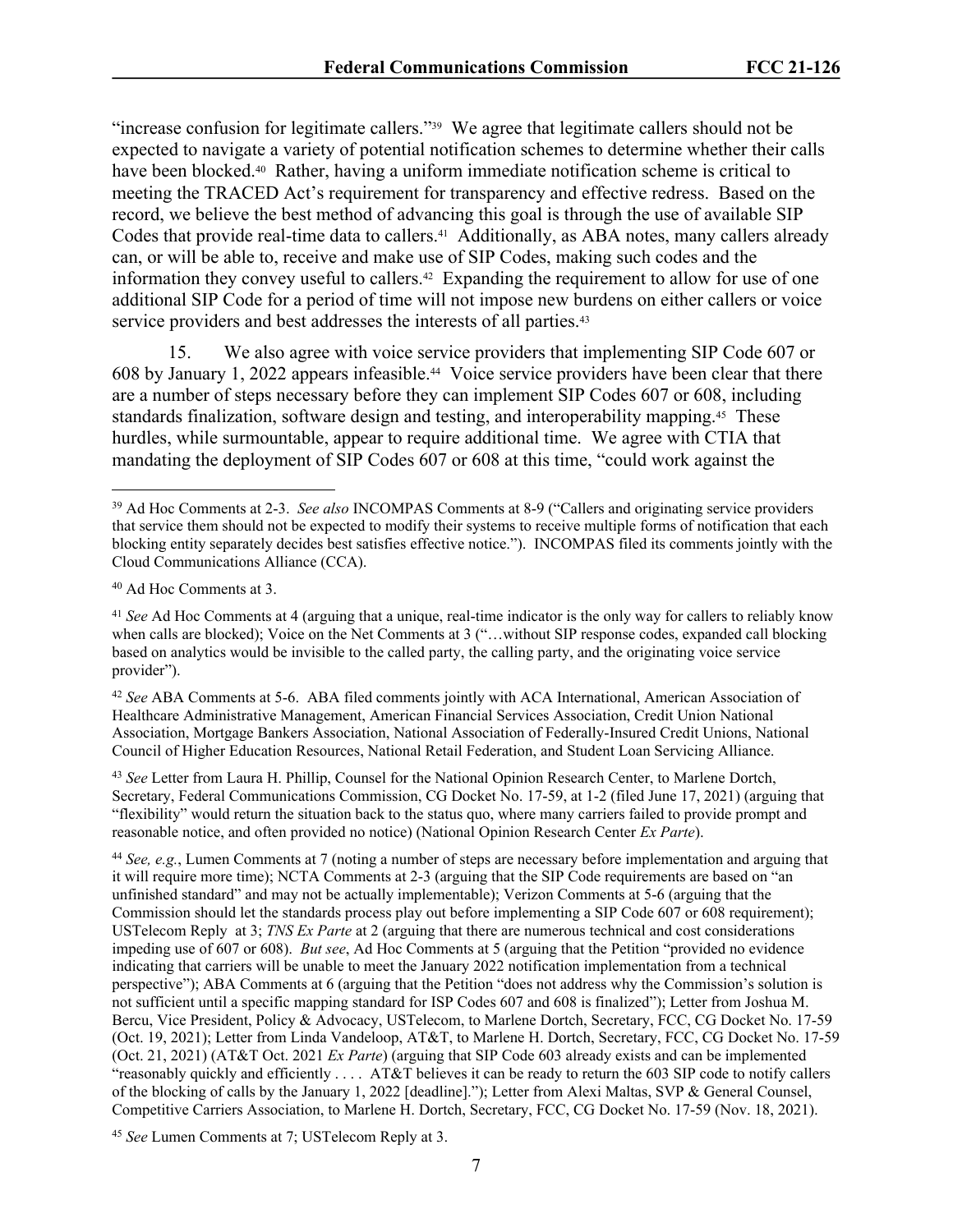Commission's goals and hinder robocall abatement efforts by discouraging providers from blocking the illegal and unwanted calls to protect consumers, as providers will not be encouraged to block calls if they are not technically able to comply with the accompanying blocked-call notification requirement."46 As consumer groups have noted, requiring immediate use of SIP Codes 607 or 608 could force voice service providers to cease their blocking programs.47 We agree with such commenters that this will result in more illegal and unwanted calls, undermining the Commission's goal of protecting consumers from such calls.<sup>48</sup> As a result, we believe that providing voice service providers the flexibility to use SIP Code 603 for immediate notifications is appropriate at this time.

16. Because SIP Code 603 is already in use and available to voice service providers and to callers with the appropriate equipment, we see no reason to delay the effective date of our immediate notification requirement.<sup>49</sup> Again, retaining the effective date of the immediate notification requirement while allowing for the use of an additional SIP Code to meet the requirement strikes a reasonable balance between uniformity for callers and technical ability for voice service providers. It also helps ensure that voice service providers continue to block illegal and unwanted calls, a critical consumer protection objective.50 We note that nothing in this order prohibits a voice service provider from using SIP Codes 607 or 608 to meet its immediate notification obligations. Rather, the only change to our rule is allowing flexibility for voice service providers to use SIP Code 603. By allowing terminating voice service providers to use an existing SIP Code while transitioning to full implementation of SIP Codes 607 and 608, we mitigate voice service providers' concerns that requiring SIP Codes 607 or 608 will discourage use of call blocking tools.<sup>51</sup>

17. Additionally, allowing for use of SIP Code 603 will help "ensure that notification of blocking is uniform, clear, and distinct from other signals, such as a busy signal, and ensure that callers can act on this information."52 We agree with USTelecom that "SIP Code 603 will meet callers' needs. A uniform return code, even without the jCard, gives callers actionable

<sup>46</sup> Letter from Sarah K. Leggin, Director, Regulatory Affairs, CTIA to Marlene H. Dortch, Secretary, FCC (Sep. 10, 2021) (*CTIA Ex Parte*).

<sup>47</sup> *See* Letter from Margot Saunders, Senior Counsel, National Consumer Law Center, to Marlene Dortch, Secretary, FCC, CG Docket No. 17-59 (Nov. 9, 2021) (*NCLC Nov. 2021 Ex Parte*).

<sup>48</sup> *NCLC Nov. 2021 Ex Parte* at 1.

<sup>49</sup> *See TNS Ex Parte* at 1 (noting that TNS already supports the use of SIP Code 603 for call blocking and that this code "is known in the industry and many providers already use the code for this purpose."); Letter from Radhika Bhat, NCTA, to Marlene H. Dortch, Secretary, Federal Communications Commission, CG Docket No. 17-59 (Oct. 12, 2021) at 2 ("[M]any providers already send SIP Code 603 when they block calls and . . . providers are working on additional solutions based around SIP Code 603. The Commission should encourage industry to develop these types of solutions further.").

<sup>50</sup> *See* Letter from Margot Saunders, Senior Counsel, National Consumer Law Center, to Marlene Dortch, Secretary, Federal Communications Commission, CG Docket. No. 17-59 (Sep. 22, 2021) (NCLC Sept. 2021 *Ex Parte*) ("We write this *ex parte* Notice solely to strongly urge the Commission to do one thing: ensure that the maximum number of unwanted and illegal calls are blocked."). The NCLC Sept. 2021 *Ex Parte* was filed on behalf of the National Consumer Law Center, Consumer Action, Consumer Federation of America, Electronic Privacy Information Center, and the National Association of Consumer Advocates.

<sup>51</sup> *See, e.g.*, CTIA Comments at 6; USTelecom Reply at 1-2.

<sup>52</sup> *Call Blocking Fourth Report and Order*, 35 FCC Rcd at 15241, para. 58.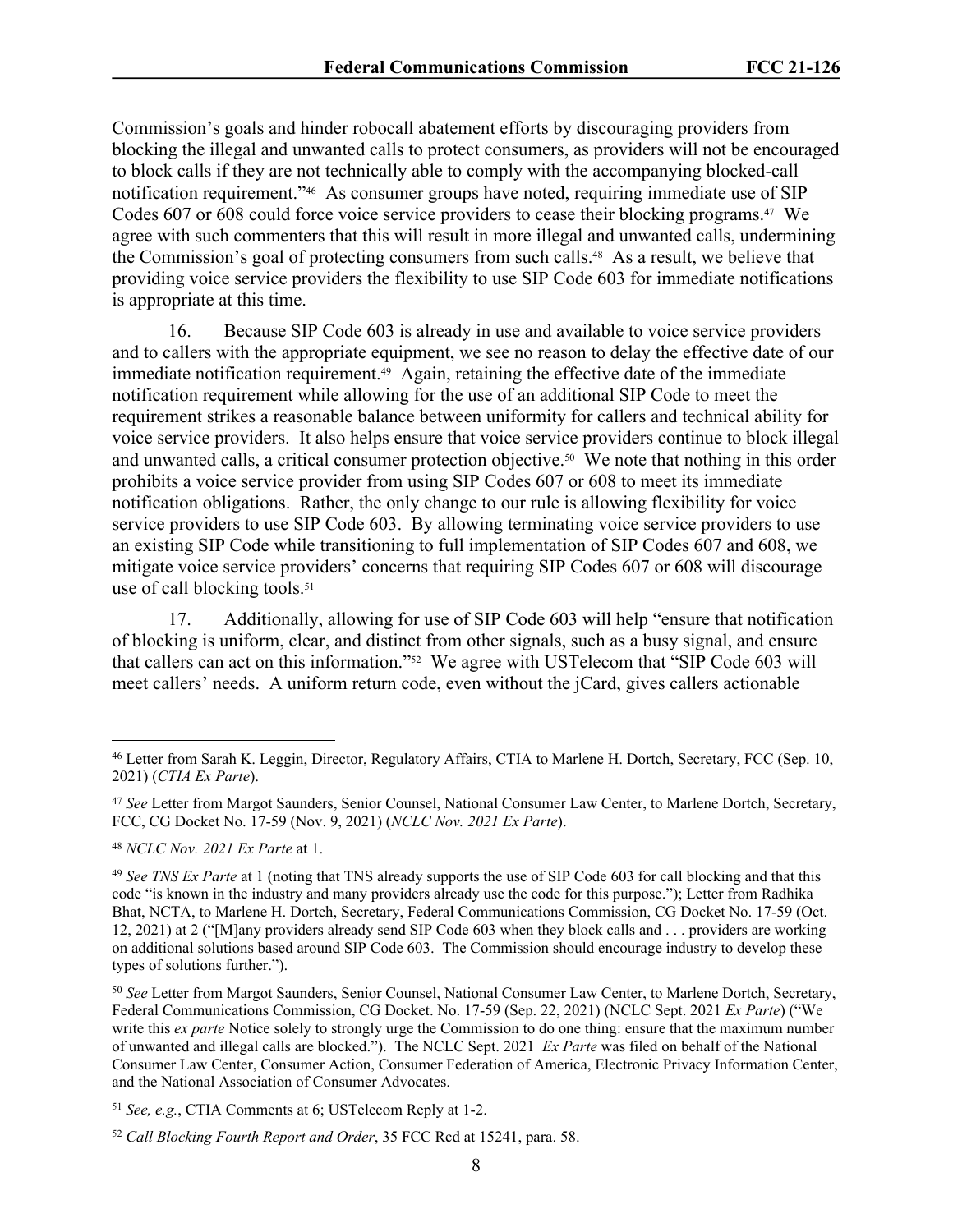information: They know to investigate the issue and can take proactive steps."53 Additionally, because SIP Code 603 is already in use by voice service providers, this interim measure will also "ensure that these requirements are easy to implement across the network."54 Indeed, some commenters that oppose petitioner's request that we eliminate the SIP Code notification requirements argue that Commission specification of alternative means may alleviate their concerns.55 We note that the *Call Blocking Fourth Report and Order* already recognizes and "encourage[s]" use of SIP Code 603 in certain immediate notification contexts.56 We, therefore, find SIP Code 603 to be a natural and useful interim measure as industry moves to full implementation of SIP Codes 607 and 608.

18. We disagree with the Petitioner and those commenters that argue for more flexibility in providing notifications without any mandatory use of SIP or ISUP Codes.<sup>57</sup> As we said in the *Call Blocking Fourth Report and Order*, "[b]y establishing requirements for specific SIP and ISUP codes, we ensure, to the extent possible, that callers receive uniform responses."<sup>58</sup> Such consistency is necessary to provide the effective redress that the TRACED Act requires and that legitimate callers need.59 It also prevents callers from being required to buy additional

<sup>58</sup> *Call Blocking Fourth Report and Order*, 35 FCC Rcd at 15242, para. 58.

<sup>53</sup> USTelecom July 2021 *Ex Parte* at 2. In the *Call Blocking Fourth Report and Order*, the Commission adopted rules mandating use of SIP Codes 607 and 608 as defined in the IETF standards that existed at the time of adoption. *See Call Blocking Fourth Report and Order*, 35 FCC Rcd at 15240, para. 56 n.132. Any parts of those standards that were optional at the time are optional under Commission rules. Additionally, that decision did not adopt any implementation standards, as the Alliance for Telecommunications Industry Solutions (ATIS) has not adopted such implementation standards. If appropriate, the Commission may take additional steps to mandate any new or revised standards to implement these codes. *See Sixth Further Notice of Proposed Rulemaking*, infra para. 43.

<sup>54</sup> *Call Blocking Fourth Report and Order*, 35 FCC Rcd at 15242, para. 58.

<sup>55</sup> INCOMPAS Comments at 6 ("If the Commission concludes more time is needed to finalize these codes, it should require blocking entities to use an available form of notification pending finalization of any implementation standard for the SIP Codes."); ABA Comments at 8-9 (if implementation of the required SIP and ISUP codes is delayed, the Commission should specify appropriate alternative methods and make clear that these specific alternatives are required for safe harbor protection).

<sup>56</sup> The *Call Blocking Fourth Report and Order* notes that IETF documentation currently recommends that ISUP Code 21 be mapped to either SIP Code 403 "Forbidden" or, where the cause location is "user," SIP code 603 "Decline." *Call Blocking Fourth Report and Order*, 35 FCC Rcd at 15241, para. 57 n.135 (citing ISUP and SIP Code Mapping Specification). *The Call Blocking Fourth Report and Order* therefore requires use of SIP Codes 603, 607, or 608 when mapping from ISUP Code 21 with cause location "user." *Id*. More specifically, the *Call Blocking Fourth Report and Order* "encourage[s]" voice service providers to use SIP Code 603 unless they have clear knowledge that 607 or 608 is the more appropriate code. *Id*. This mapping requirement will be codified in our rules at 47 CFR § 64.1200(k)(9)(iv). Nothing in this *Order on Reconsideration* upsets the use of these SIP Codes in their specified circumstances.

<sup>57</sup> *See, e.g.*, Petition at 6-9; NCTA Comments at 2-3 (arguing that "locking the industry into a static approach at a time when new technical innovations are being developed" creates a risk "that providers may discontinue blocking because of compliance difficulties or confusion"); USTelecom Reply at 10 (arguing that flexibility will allow the market to determine the most efficient and beneficial forms of immediate notification).

<sup>59</sup> *See* Ad Hoc Comments at 4 (arguing that a unique, real-time indicator is the only way for callers to reliably know when calls are blocked); Voice on the Net Comments at 3 ("without SIP response codes, expanded call blocking based on analytics would be invisible to the called party, the calling party, and the originating voice service provider").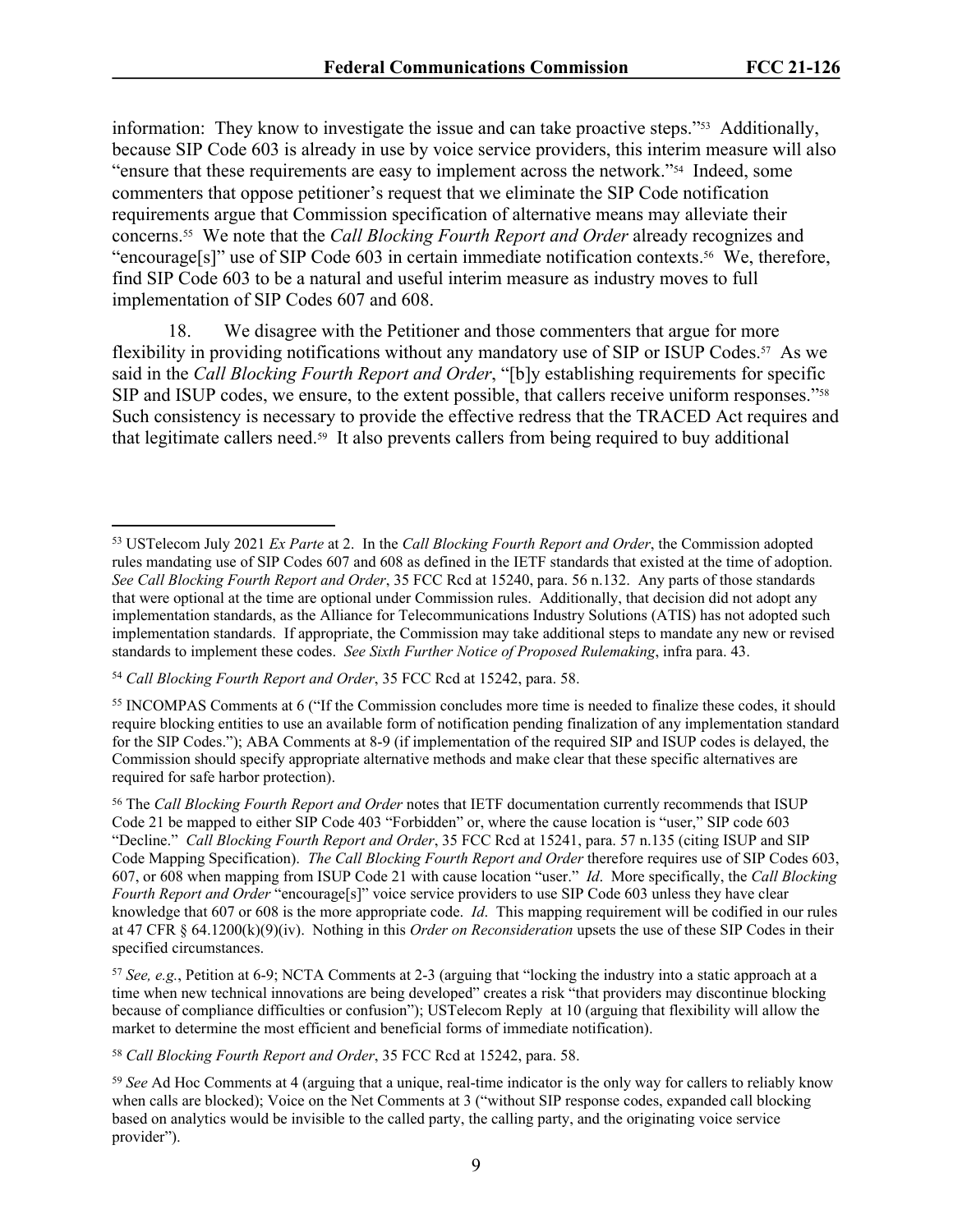equipment or adapt to a myriad number of notification methods.<sup>60</sup> We note that our rule does not limit the ability of voice service providers to provide alternative methods of notification in addition to SIP and ISUP codes. For example, while they must provide immediate notification in the form of SIP Codes 603, 607, or 608 on an IP network, nothing in our rules prohibits a voice service provider from providing additional forms of notification.

19. We disagree with the Petitioner and commenters that argue that we should not mandate use of SIP or ISUP codes because such immediate notification requirements would tip off bad actors to blocking activities.61 As the Commission already stated in the *Call Blocking Fourth Report and Order*: "Bad actors can already rapidly adjust their calling patterns and are likely to change numbers as soon as connection rates drop, regardless of immediate notification."62 The Commission found that, "[T]he potential harm from providing notifications to bad actors is more than offset by the significant benefit to legitimate callers, which otherwise may not know why their calls are not reaching the intended recipient and therefore may be unable to access redress."63 We see nothing in the record that upsets that judgment from the *Call Blocking Fourth Report and Order*.

20. We also disagree with commenters that argue that we should delay our safe harbors for analytics-based blocking.<sup>64</sup> Because we are not delaying the effective date of our immediate notification requirements, we see no reason to delay our safe harbors for analyticsbased blocking. Rather, our ruling today ensures that callers receive an immediate and uniform form of notification by the January 1, 2022 implementation date established in the *Call Blocking Fourth Report and Order*. Our safe harbors are a crucial part of combatting our number one consumer complaint and we see no reason to delay these safe harbors given the approach we take today. We note that some parties have expressed concerns about the efficacy of SIP Code 603, arguing that it does not meet the calling industry's need without modifications, and that such modifications would obviate any cost or time savings for voice service providers.<sup>65</sup> We agree

<sup>62</sup> *Call Blocking Fourth Report and Order*, 35 FCC Rcd at 15240, para. 54.

<sup>63</sup> *Id*.

(continued….)

<sup>60</sup> *See* ABA Comments at 5-6 (noting that many callers already have the necessary equipment to receive and translate SIP Codes); INCOMPAS Comments at 8-9 ("Callers and originating service providers that service them should not be expected to modify their systems to receive multiple forms of notification that each blocking entity separately decides best satisfies effective notice.").

<sup>61</sup> *See, e.g.*, Petition at 6; Verizon Comments at 2 (arguing that the immediate notification mandate would increase the efficiency with which robocallers—both legal and illegal—can detect and avoid blocking); CTIA Comments at 8; USTelecom Reply at 17 (arguing that notification can be used opportunistically as a means to evade call blocking). *But see* Voice on the Net Comments at 4 (immediate notification does not allow bad actors to reverse engineer blocking as the bad actor still would not know the specifics of the algorithm); ABA Comments at 7-8 (noting that the Commission has already addressed this issue and arguing that it is unclear how alternative notification methods would be better on this issue); INCOMPAS Comments at 11-12 (the Commission already rejected the argument that immediate notification will tip off bad actors).

<sup>64</sup> *See* Voice on the Net Comments at 2; INCOMPAS Comments at 6; Letter from Christopher S. Shipley, Attorney & Policy Advisor, INCOMPAS, to Marlene H. Dortch, Secretary, Federal Communications Commission, CG Docket No. 17-59 at 1-2 (Oct. 12, 2021) (*INCOMPAS Oct. 12 Ex Parte*).

<sup>65</sup> *See* Letter from Glenn S. Richards, Counsel, Voice on the Net Coalition, to Marlene Dortch, Secretary, Federal Communications Commission, CG Docket No. 17-59 (Oct. 5, 2021) (*VON Coalition Oct. 5 Ex Parte*); *INCOMPAS Oct. 12 Ex Parte* at 2-3; Letter from Jonathan Thessin, Vice President/Senior Counsel, Consumer & Regulatory Compliance, Regulatory Compliance and Policy, American Bankers Association, to Marlene H. Dortch, Secretary, FCC, CG Docket No. 17-59 at 2 (Nov. 2, 2021) (ABA Nov. 2021 *Ex Parte*) (arguing that "recipients of [SIP Code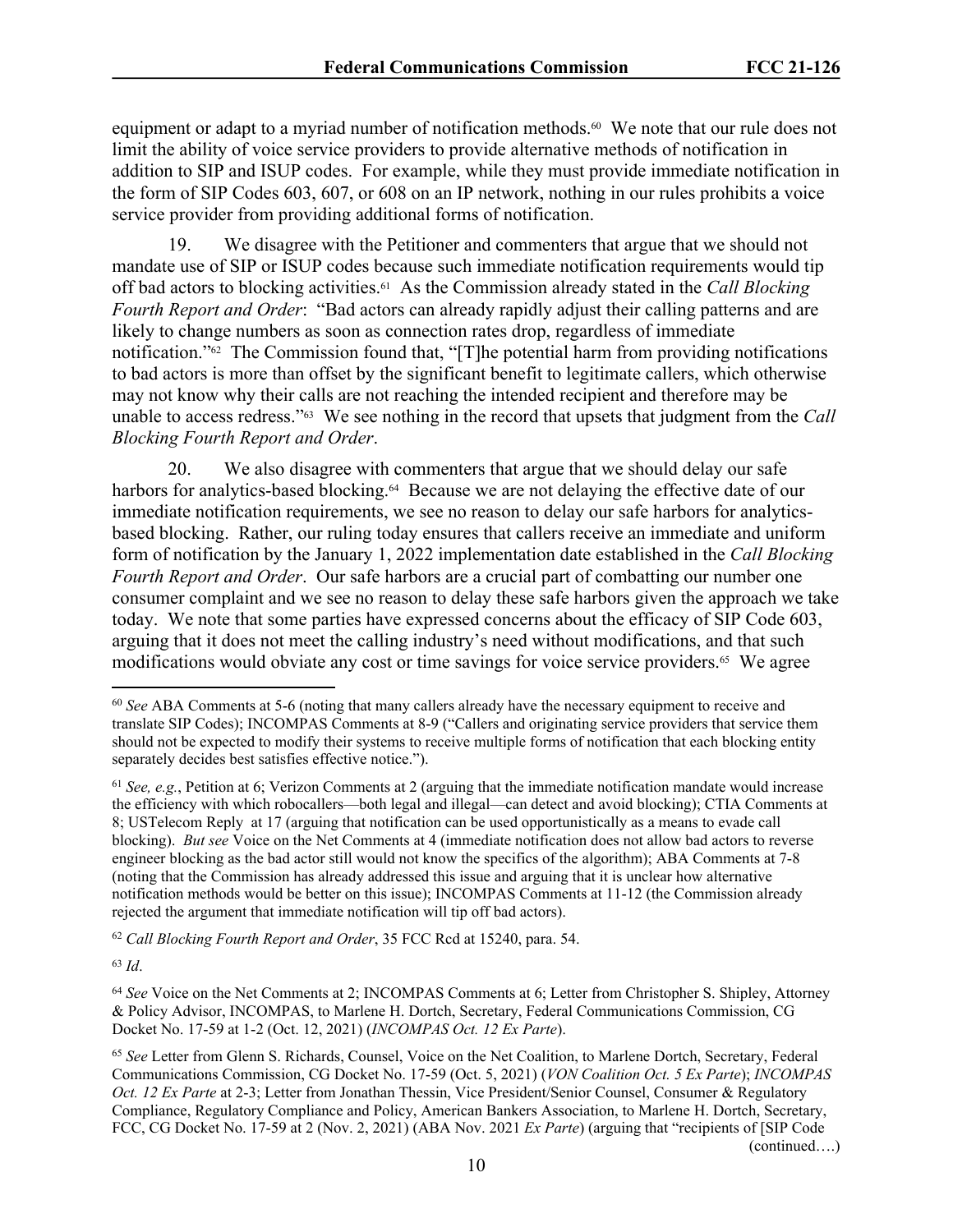with voice service providers that have argued that SIP Code 603 provides information that is actionable and informative for callers.<sup>66</sup> USTelecom argues that its members' analyses "showed that their enterprise customers currently receive very low rates of SIP Code 603 relative to outbound calls made—less than 0.4% across providers."67 As a result, callers' concerns about overuse of SIP Code 603 may be overstated. We seek comment on these concerns below in the *Sixth Further Notice of Proposed Rulemaking* and a variety of issues related to use of SIP Code 603, including whether to allow its use permanently or for a defined period of time.

We decline to grant the six-month extension advocated by some commenters representing the calling industry to complete implementation work on SIP Codes 607 and 608 in lieu of using SIP Code 603.<sup>68</sup> We agree with UST elecom that, "[a]dvocates for an extension never explain why that time period would be enough to fully standardize, operationalize, and ultimately deploy 607 and 608."69 Further, a six-month extension would retain the status quo in which callers would receive no actionable information for a further six-month period. We believe that providing callers with some information beginning on January 1, 2022 is preferable. We stress that our rule amendment does not limit voice service providers to the use of only SIP Code 603, but rather allows voice service providers that are able to send SIP Codes 607 and 608 to use such codes. Thus, callers may receive actionable information immediately through SIP

<sup>66</sup> *See* Letter from Christopher D. Oatway, Associate General Counsel, Federal Regulatory and Legal Affairs, Verizon, to Marlene Dortch, Secretary, FCC, CG Docket No. 17-59 (Oct. 29, 2021). While TCN argues that SIP Code 603 "does not tell recipients who to contact," *see TCN Ex Parte* at 4, we note that 47 CFR 64.1200(k)(8) of our rules requires that each terminating provider that blocks calls or utilizes caller ID authentication information in determining how to deliver calls must provide a single point of contact, readily available on the terminating provider's public-facing website, for receiving call blocking error complaints and verifying the authenticity of the calls of a calling party that is adversely affected by information provided by caller ID authentication.

<sup>67</sup> Letter from Joshua M. Bercu, Vice President, Policy & Advocacy, USTelecom, to Marlene Dortch, Secretary, FCC, CG Docket No. 17-59 at 2 (Nov. 8, 2021) (USTelecom Nov. 2021 *Ex Parte*). *See also* Letter from Joshua M. Bercu, Vice President, Policy & Advocacy, USTelecom, to Marlene Dortch, Secretary, FCC, CG Docket No. 17-59 at 1 (Sep. 13, 2021) USTelecom Sept. 2021 *Ex Parte*) (arguing that "[w]hile SIP Code 603 is used for other forms of call decline at times,...rudimentary analysis will show the difference between analytics-based blocking, which will present as a pattern, and other more ad hoc call declines, which will not.")

<sup>68</sup> *See, e.g., VON Coalition Oct. 5 Ex Parte*; *INCOMPAS Oct. 12 Ex Parte* at 2-3, Letter from Glenn S. Richards, Counsel, Voice on the Net Coalition, to Marlene H. Dortch, Secretary, FCC, CG Docket No. 17-59 (Oct. 21, 2021) (*Von Coalition Oct. 21 ex parte*); Letter from Elizabeth M. Young LeBerge, Senior Director of Advocacy & Counsel, Credit Union National Association, to Marlene H. Dortch, Secretary, FCC, CG Docket No. 17-59 (Oct. 26, 2021); ABA Nov. 2021 *Ex Parte*; *Associations Ex Parte* at 2-3.

69 USTelecom Nov. 2021 *Ex Parte*.

<sup>603]</sup> will be required to decipher on a carrier-by-carrier basis the reason behind the code, defeating the Commission's purpose of affording called parties a clear and unambiguous notification that they can quickly act upon by contacting the blocking party"); Letter from Jesse Bird, Chief Technology Officer, TCN, to Marlene H. Dortch, Secretary, FCC, CG Docket No. 17-59 at 3 (filed Nov. 30, 2021) (*TCN Ex Parte*); Letter from Christopher Shipley, INCOMPAS Attorney & Policy Advisor, Michael H. Pryor, Counsel for Cloud Communications Alliance, and Glenn S. Richards, Counsel for VON Coalition, to Marlene H. Dortch, Secretary, FCC, CG Docket No. 17-59 (filed Dec. 7, 2021) (*VON Coalition et. al December 7 Ex Parte*). *See also* Letter from Jonathan Thessin, Vice President/Senior Counsel, Consumer & Regulatory Compliance, Regulatory -Compliance and Policy, American Bankers Association, to Marlene H. Dortch, Secretary, FCC, CG Docket No. 17-59 at 2 (filed Dec. 7, 2021) (*Associations Dec. 7 Ex Parte*) (noting that one large bank caller receives hundreds of SIP Code 603 responses per hour in certain circumstances). The *Associations Dec. 7 ex parte* was filed on behalf of American Bankers Association, ACA International, American Association of Healthcare Administrative Management, American Financial Services Association, National Council of Higher Education Resources, National Association of Federally-Insured Credit Unions and the Credit Union National Association.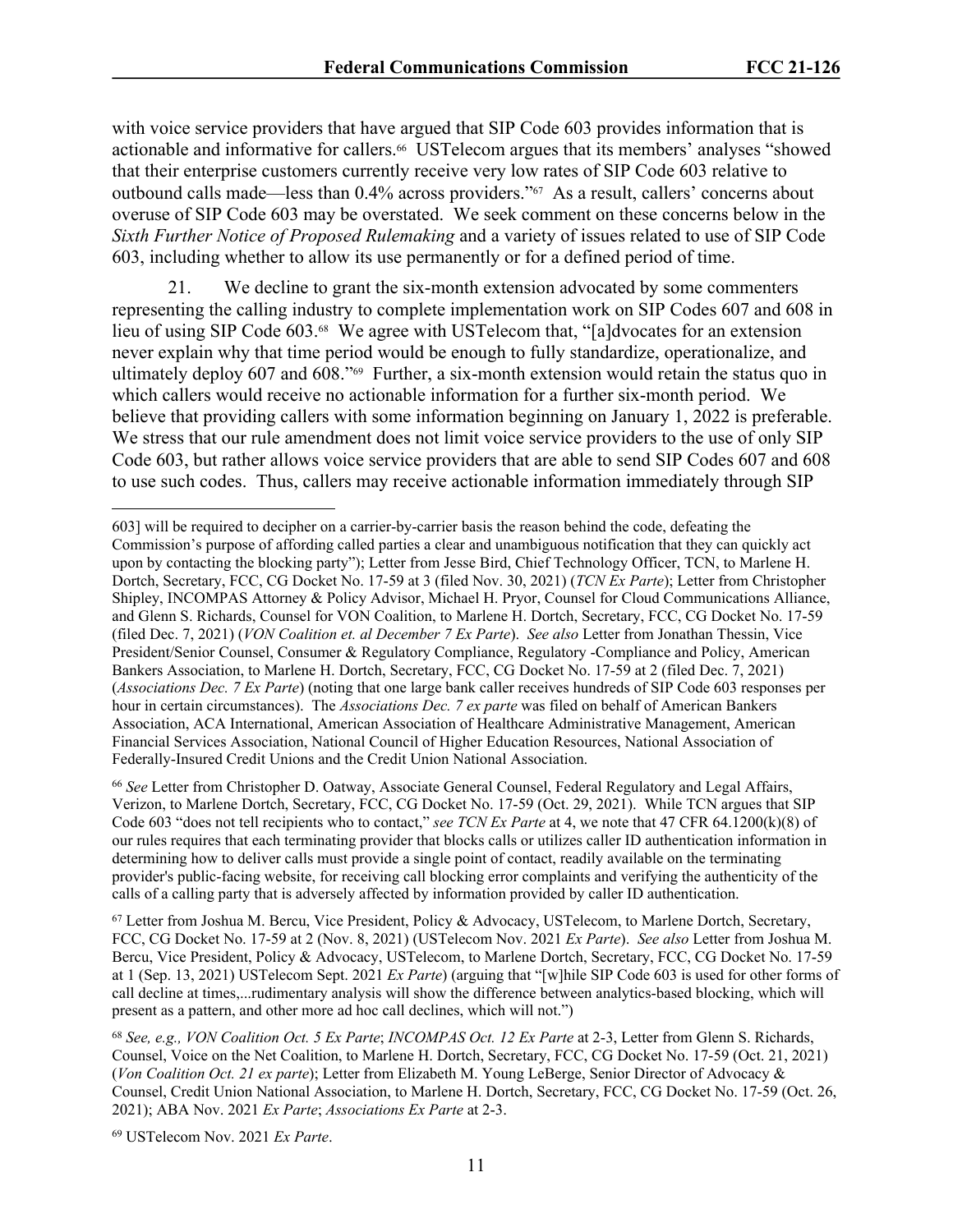Codes 603, 607, or 608. We seek comment in the *Sixth Further Notice of Proposed Rulemaking* on the appropriate timeframe, if any, for sunsetting the use of SIP Code 603 for these purposes.

22. For these reasons, we grant USTelecom's request to allow use of SIP Code 603 as an alternative to SIP Codes 607 and 608, but we deny USTelecom's broader request for general "flexibility" with regard to providing blocking notification. We find that these changes will support the Commission's goals in the *Call Blocking Fourth Report and Order* without reducing the expected benefits or increasing the expected costs identified in that Order. Because we resolve the underlying issues in the Petition for Reconsideration, we dismiss as moot USTelecom's request to stay the January 1, 2022 deadline.<sup>70</sup>

#### **B. Scope of Immediate Notification**

23. We grant USTelecom's request that we confirm that immediate notification to callers is necessary only for calls blocked pursuant to any analytics programs.71 Here, we make clear that a voice service provider must comply with the immediate notification requirement whenever it blocks calls based on analytics, regardless of whether such blocking is done with consumer opt in or opt out, or at the network level without consumer consent. USTelecom asks the Commission to confirm that "notification [to callers] is only necessary for blocking where a legitimate caller might have a reasonable expectation its call is completed and not blocked."<sup>72</sup> USTelecom expands on this request by stating: "More specifically, the Commission should confirm that notification is only required for analytics-based blocking that targets illegal or unwanted robocalls, regardless of whether such blocking is offered on an opt-in or opt-out basis."73 Because immediate notification is unhelpful and potentially harmful for the types of calls identified as problematic in USTelecom's petition, we find it unnecessary to extend the immediate notification beyond analytics-based programs. To the extent USTelecom asks the Commission to adopt a "reasonable expectation" standard for notification, however, we deny that request. We find it unnecessary to introduce a new standard given our clarification here.

24. We agree with USTelecom and others that, unlike calls blocked pursuant to analytics-based blocking programs, calls blocked because they are on a Do-Not-Originate (DNO)

<sup>70</sup> *See* Request of USTelecom for Emergency Stay or Waiver in the Alternative, CG Docket No. 17-59 (Nov. 8, 2021).

<sup>71</sup> *See* Petition at 10. We note that this clarification is limited only to the immediate notification requirements adopted in the *Call Blocking Fourth Report and Order* and does not apply to other transparency and redress requirements such as, for example, the single point of contact requirements adopted in the *Call Blocking Order and Further Notice*, *see Call Blocking Order and Further* Notice, 35 FCC Rcd at 7633-36, paras. 51-59, or dispute resolution requirements from the *Call Blocking Fourth Report and Order*, *see Call Blocking Fourth Report and Order*, 35 FCC Rcd at 15245-47, paras. 71-78. The *Call Blocking Fourth Report and Order* requires that networkbased blocking must be "nondiscriminatory and competitively neutral, and provided with no line-item charge to consumers." *Call Blocking Fourth Report and Order*, 35 FCC Rcd at 15235, para. 41, n.98. It further requires that voice service providers "comply with the redress mechanisms we adopted in the *Call Blocking Order and Further Notice*" as well as the transparency and redress requirements adopted in the *Call Blocking Fourth Report and Order* except for the blocked calls list requirement, which applies only to blocking on an opt-in or opt-out basis. *See id*. *See also* 47 CFR § 64.1200(k)(3)(iv)-(vi), (5), (6), (8); *Call Blocking Order and Further Notice*, 35 FCC Rcd at 7625-27, 7633-35, paras. 25-34, 52-57.

<sup>72</sup> Petition at 10.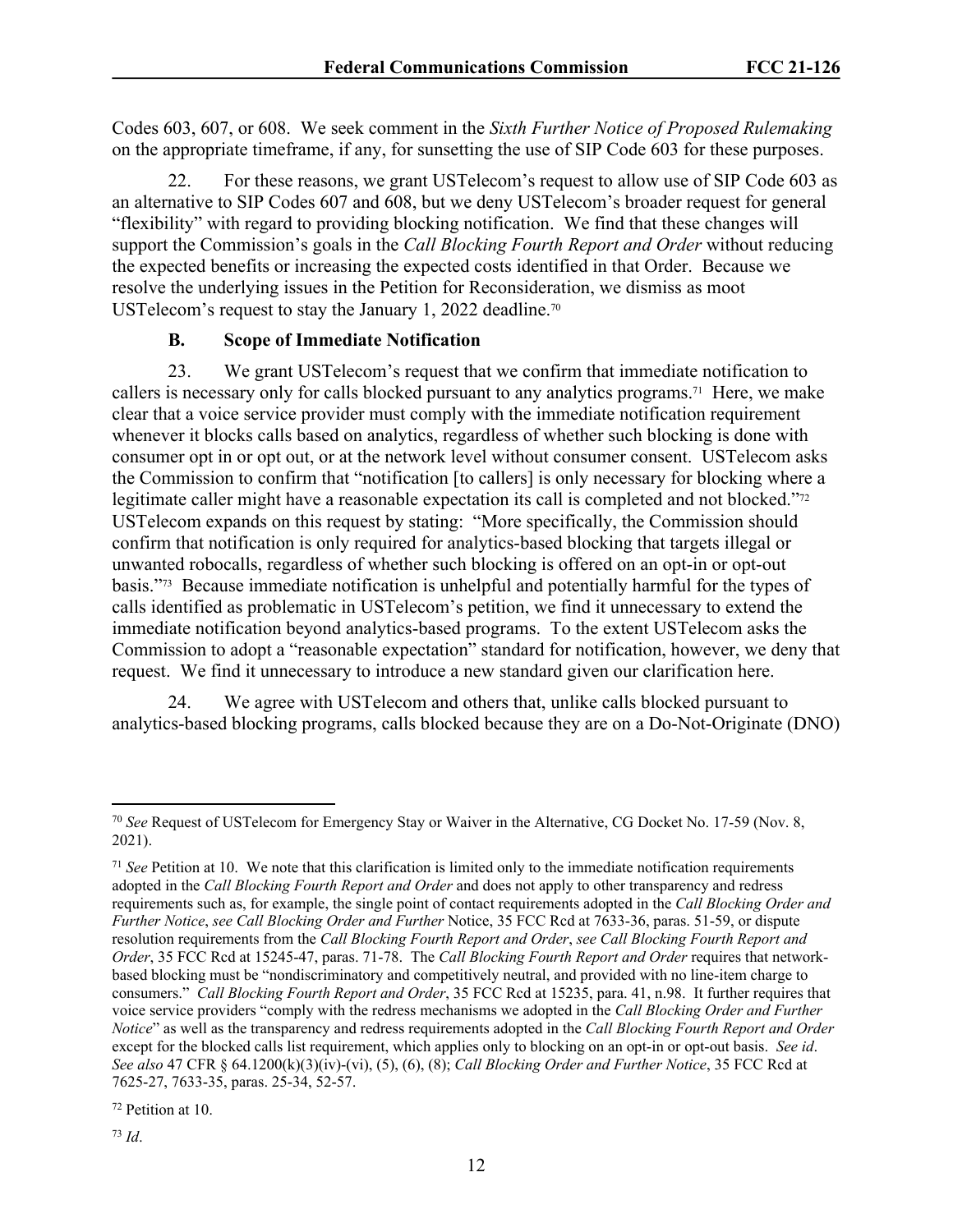list have virtually no chance of being legitimate and thus blocked in error.<sup>74</sup> In fact, the Commission authorized these types of blocking, in part, because they are highly likely to be illegal. As USTelecom notes, "no legitimate caller should be using those numbers and therefore no caller should expect a return code if their calls from those numbers are blocked."75 In explaining its reason for adopting the immediate notification requirement, the Commission made clear that the purpose of this requirement is to ensure transparency and effective redress for legitimate callers.<sup>76</sup> That is, the requirement is necessary so that a legitimate caller may seek redress and verify the authenticity of its calls.77 Such reasoning makes sense only in the case of analytics programs, which have a higher risk of erroneously blocking legitimate calls.78 Because Congress' and the Commission's interest in adopting the immediate notification requirement is to provide transparency and effective redress for *legitimate* callers, we see no reason to expand our requirements to the types of calls that are highly unlikely to be from legitimate callers.<sup>79</sup>

25. The same reasoning applies in the case of calls blocked in response to a telephone denial of service (TDoS) attack.80 Such calls are highly likely to be illegal or illegitimate, and we find no reason to believe that erroneous blocking is likely in such a scenario. Additionally, given the temporary nature of such blocking as well as the potential harm to consumers resulting from such attacks, we find that, in this limited circumstance, the need for provider flexibility in responding to TDoS attacks outweighs the small likelihood of erroneous blocking.<sup>81</sup>

26. Further, we agree with USTelecom that requiring notification in cases where the consumer has initiated the blocking, e.g., through white or black lists, Do Not Disturb, call rejection, and/or line-level blocking, is unnecessary because "the service provider could not do anything to reverse that type of blocking if contacted by the caller, as such blocking is being carried out at the subscriber's specific direction."82 Because the ultimate purpose of the transparency requirements is to ensure effective redress to callers, we see no reason to expand

<sup>79</sup> *See CTIA Ex Parte* at 2-3.

<sup>74</sup> Petition at 11; Voice on the Net Comments at 5; NCTA Comments at 5; Somos Comments at 2-3; Letter from Josh L. Roland and Indra Sehdev Chalk, T-Mobile USA, Inc., to Marlene H. Dortch, Secretary, FCC (Sep. 9, 2021) Letter from Joel Bernstein, Vice President, Regulatory and Public Policy, Somos, Inc., to Marlene Dortch, Secretary, FCC, CG Docket No. 17-59 (Nov. 1, 2021). A DNO list is a registry for numbers that are used solely for inbound calls and, therefore, would never appear as the true calling number in Caller ID.

<sup>75</sup> Petition at 10. *See also* Somos Comments at 4 (arguing that there is no benefit to the subscriber in these cases and notification can create actual harm by alerting a scammer that a particular spoofed number is blocked); Voice on the Net Comments at 2 (agreeing that immediate notification need only be provided in the case of analytics-based blocking); Verizon Comments at 7-8 (expressing concern that notifying callers of non-analytics based blocking carries a higher risk of tipping off illegitimate callers).

<sup>76</sup> *See Call Blocking Fourth Report and Order*, 35 FCC Rcd at 15238-39, para. 49.

<sup>77</sup> *See id.*; *see also Call Blocking Order and Further Notice*, 35 FCC Rcd at 7634-35, 7642-44, 7646-48, paras. 54- 57, 85, 91-94, 107-12.

<sup>78</sup> *See* Petition at 11; Voice on the Net Comments at 5; NCTA Comments at 5; Somos Comments at 2-3.

<sup>80</sup> *See* Petition at 11. *See also* INCOMPAS Comments at 6 ("The Petition's request that notification not be required for calls using unassigned numbers or in the context of TDoS attacks is a reasonable clarification.").

<sup>81</sup> *See* Petition at 11.

<sup>82</sup> *Id*.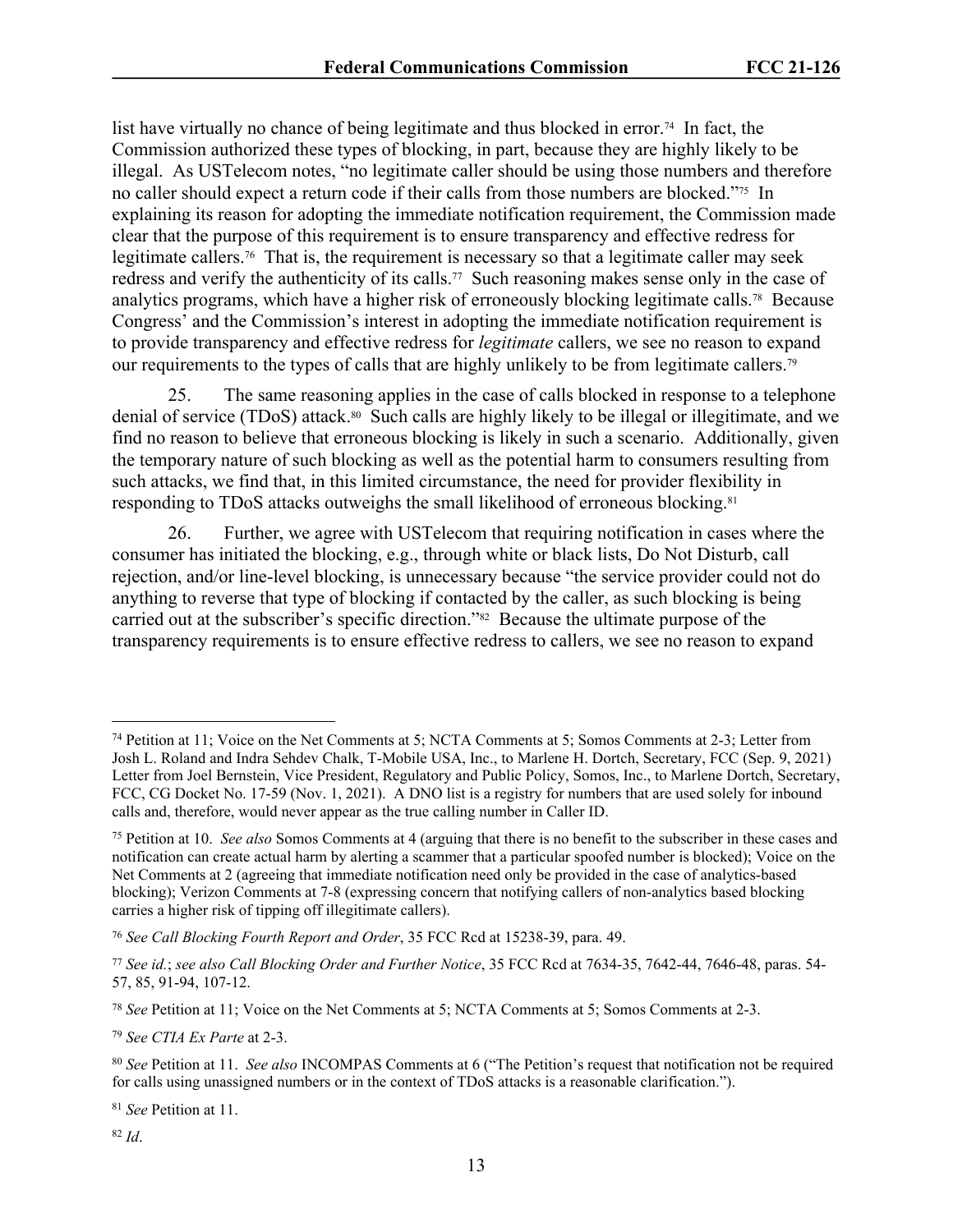such requirements to situations where the caller cannot obtain effective redress from the voice service provider.<sup>83</sup>

27. We deny, however, USTelecom's request to exempt voice service providers from our notification requirements "if they are temporarily unable to for technical reasons."84 If voice service providers are unable to send immediate notification due to technical issues, they may seek a waiver from the Commission and such waivers will be evaluated on a case-by-case basis.<sup>85</sup>

28. We disagree with Ad Hoc, which argues that notification should be required for all blocked calls to allow callers to use alternative means to contact consumers.86 Because we continue to require immediate notification for analytics-based blocking, we find little reason to believe that legitimate callers will not receive notifications for erroneously blocked calls. Rather, the limitations we clarify here only affect calls that are highly unlikely to be legitimate or that consumers have themselves chosen to block.

29. We thus find little reason to require immediate notification more broadly. One commenter argues that SIP Code 607 will provide relevant information to callers when a consumer initiates the blocking of their calls.<sup>87</sup> We leave the decision to standards-setting bodies to determine the appropriate level of information to send with SIP Code 607, so long as the technical standards the Commission mandated are met, balancing the need for consumer privacy with the need for legitimate callers to receive information necessary for effective redress of erroneously blocked calls.<sup>88</sup> Finally, we disagree with National Opinion Research Center, which argues that limiting this requirement only to opt-in or opt-out analytics blocking programs would give voice service providers "a strong incentive to simply label the reason for the blocking as anything other than 'analytics-based blocking.'"89 We see no incentive for voice service providers to run afoul of Commission rules simply to avoid providing a blocked call notification to a legitimate caller.

30. Therefore, we clarify that the immediate notification requirement applies only to calls blocked pursuant to analytics programs, regardless of whether such blocking is offered on an opt-in or opt-out basis, or at the network level without consumer consent.

# **C. Blocked Calls List Requirement**

31. We next clarify that the requirement that any terminating voice service provider that blocks on an opt-in or opt-out basis must provide, on the request of the subscriber to a particular number, a list of calls intended for that number that the voice service provider or its designee has blocked applies only to blocking performed pursuant to opt-in or opt-out analytics

<sup>83</sup> *See* USTelecom Reply at 12-13 ("Blocking done at the subscriber's explicit direction by definition cannot be in error, there can be no redress for subscriber-driven blocking without undermining the subscriber's choice, and . . . using alternative means to contact the consumer may circumvent the consumer's choice.").

<sup>84</sup> Petition at 11.

<sup>85</sup> *See* 47 CFR § 1.3.

<sup>86</sup> *See* Ad Hoc Comments at 6-7.

<sup>87</sup> *See* INCOMPAS Comments at 6.

<sup>88</sup> *See* USTelecom Reply at 11 ("SIP Code 607 Specification is not designed to provide blocking information to the caller, but rather to other entities that may take action based on the caller sending unwanted calls, including blocking future calls from that caller.").

<sup>89</sup> National Opinion Research Center *Ex Parte* at 2.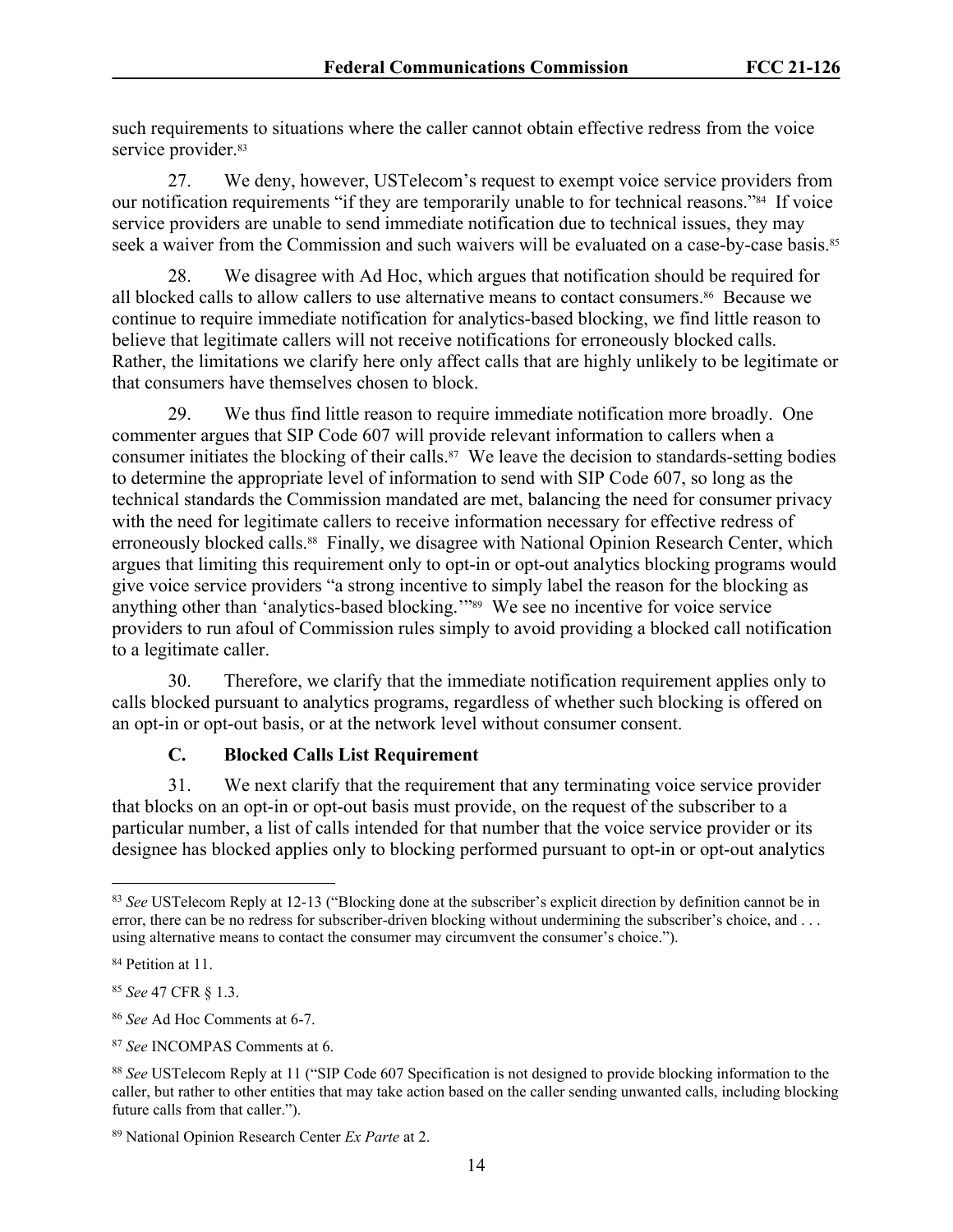programs, rather than to subscriber-initiated features such as white lists, black lists, Do Not Disturb, call rejection, and line-level blocking.

32. In its Petition, USTelecom argues that "[t]here is no evidence that the Commission intended that the blocked call list capture calls blocked specifically at the subscriber's direction through such [subscriber-directed] features."90 USTelecom argues that, for subscriber-initiated programs where subscribers choose and use certain features and customize them, a subscriber "knows, or should know, that they will not receive calls when they have such features activated, and therefore there is no reason for notice."91 USTelecom further argues that "it may not be practical from a technical perspective to include those calls in a blocked calls list, particularly in the case of features offered through legacy TDM networks like line-level blocking."<sup>92</sup>

33. We agree with USTelecom that the blocked calls list is necessary only for calls blocked pursuant to opt-in or opt-out analytics programs, and we therefore clarify that our blocked-calls-list requirement applies only for calls blocked pursuant to those programs. As the Commission made clear in the *Call Blocking Fourth Report and Order*, the blocked calls list is necessary when consumers are unable to determine when blocking has occurred.<sup>93</sup> Because the consumer does not have specific insight into the analytics used by carriers to block unwanted or illegal calls or as to how those analytics may apply to a specific call the consumer wants to receive, such blocked calls lists are necessary for consumer awareness and effective redress.<sup>94</sup>

34. In the case of subscriber-initiated programs, the subscriber is better able to determine which phone numbers are blocked because the subscriber initiates and customizes such programs to their own preferences. As Lumen notes in its comments, the scope of such subscriber-initiated programs are "narrow and based upon a high level of customer engagement and awareness."95 As a result, the subscriber knows or should know what phone numbers are blocked pursuant to such programs and a blocked calls list is unnecessary. We further agree with USTelecom that such a requirement could pose technical feasibility issues.<sup>96</sup> Such issues could result in less availability of such consumer-oriented programs. We therefore clarify that our blocked-calls-list requirement applies only to calls blocked pursuant to opt-in or opt-out analytics programs.

<sup>90</sup> Petition at 12.

<sup>&</sup>lt;sup>91</sup> Petition at 13.

<sup>&</sup>lt;sup>92</sup> *Id.* Petitioner also states that "the Commission should ensure that the blocked call list requirement cannot be read in a manner that conflicts with other Commission rules, such as the \*67 requirements that protect the originating caller's information." Petition at 13 n.27. Absent more information from Petitioner, we decline to address this argument.

<sup>93</sup> *See Call Blocking Fourth Report and Order*, 35 FCC Rcd at 15242-43, para. 62.

<sup>94</sup> In response to the *Call Blocking Order and Further Notice*, the Commission received several comments supporting a blocked calls list but urging caution in requiring the inclusion of calls blocked at the network-level. These comments noted that including such calls would be impractical, costly, and of little value to consumers. *See, e.g.,* Comcast Comments at 8-9 (Aug. 31, 2020); AT&T Comments at 14-15 (Aug. 31, 2020); USTelecom Reply at 3 (Sept. 29, 2020).

<sup>95</sup> Lumen Technologies Comments at 4.

<sup>96</sup> *See* Petition at 13.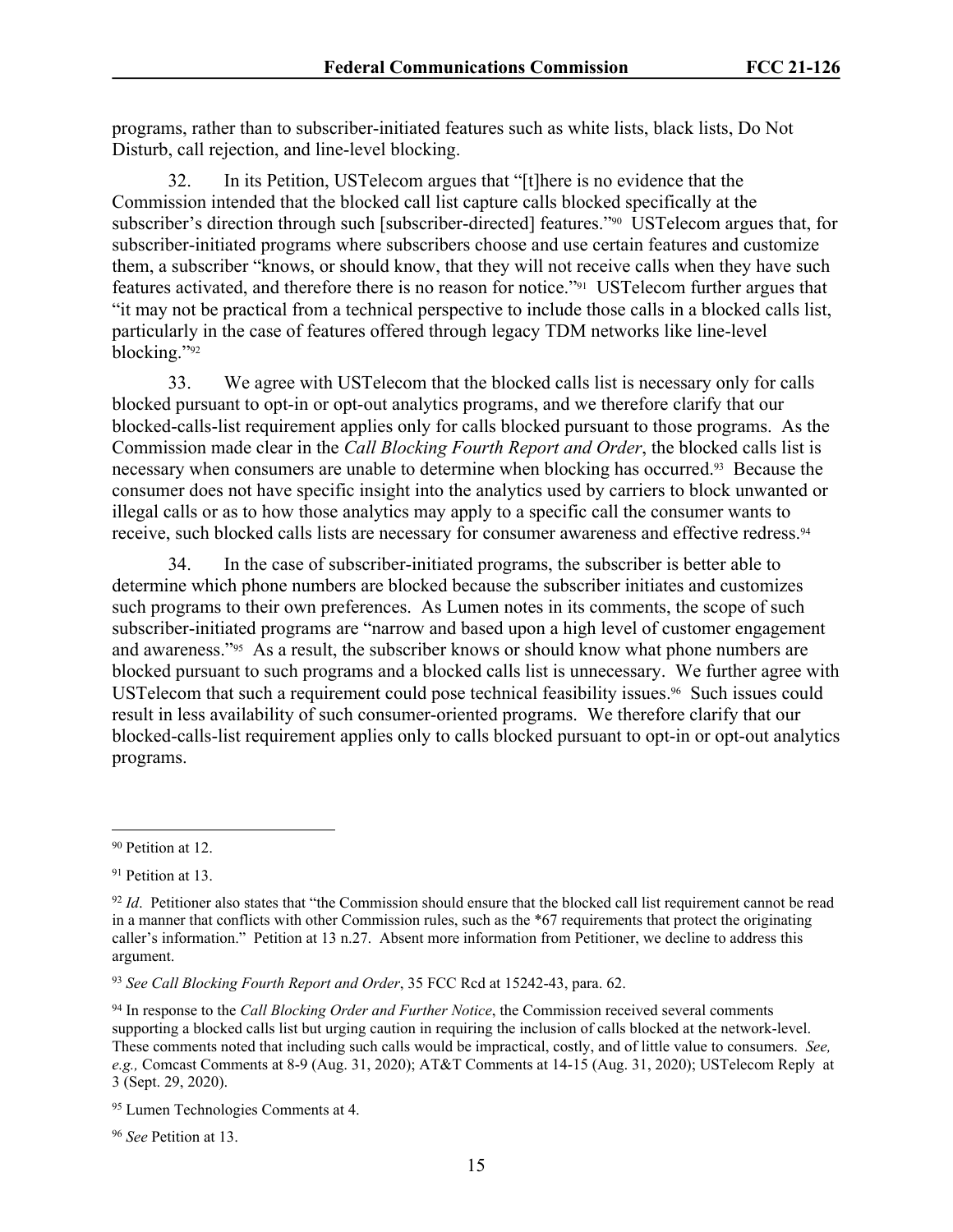35. We also reiterate that our blocked-calls-list requirement does not apply to network-based blocking performed pursuant to the *Call Blocking Fourth Report and Order*. <sup>97</sup> In the *Call Blocking Fourth Report and Order*, the Commission expanded our safe harbor to include network-based blocking based on reasonable analytics that incorporate caller ID authentication information designed to identify calls that are highly likely to be illegal, if this blocking is managed with human oversight and network monitoring sufficient to ensure that blocking is working as intended.98 Voice service providers may carry out such blocking without consumer opt out or opt in.99 In enacting this provision, the Commission explicitly exempted such network-based blocking programs from its blocked-calls-list requirement.<sup>100</sup> Because the purpose of the blocked-calls-list requirement is to ensure effective redress to consumers, we continue to see no reason to apply such a requirement to situations where providers are not required to allow consumers to opt out and this redress requirement is, thus, inapplicable. As a result, we find that the blocked-calls-list requirement does not apply to such blocking programs.

36. We thus disagree with National Opinion Research Center, which, similar to its objection above, argues that voice service providers may purposefully misidentify the reason for a blocked call to avoid providing a blocked calls list.<sup>101</sup> We see little incentive for such activity and a voice service provider doing so would be in clear violation of our rules requiring call blocking lists for all opt-in or opt-out analytics-based blocking. We note that no other commenters objected to this requested clarification.

#### **D. Notification to Callers by Originating Providers**

37. Finally, we deny USTelecom's request that we "confirm that originating voice service providers can determine with their enterprise customers . . . how those customers . . . [will] be notified about blocking of their calls by downstream providers"<sup>102</sup> and that notifications to enterprise customers are "not covered by the Commission's notification requirement."103 The *Call Blocking Fourth Report and Order* requires "all voice service providers in the call path" to transmit the appropriate SIP and ISUP Codes to "the origination point" of the call.<sup>104</sup> USTelecom first argues that the rule "is not clear whether or not an originating voice service provider must provide a response code to its calling customer."<sup>105</sup> We therefore clarify that an originating voice service provider must transmit the appropriate response code to the origination point of the call, which means that the code must be made available to callers that are able to receive it.

<sup>97</sup> *See Call Blocking Fourth Report and Order*, 35 FCC Rcd at 15234-38, paras. 39-47.

<sup>98</sup> *See id*. at 15234-35, para. 39.

<sup>99</sup> *Id.* at 15235, para. 41.

<sup>100</sup> *Call Blocking Fourth Report and Order*, 35 FCC Rcd at 15235, para. 41, n.98 ("[Network-based] blocking is also subject to the same transparency and redress requirements we adopt in this [*Call Blocking Fourth Report and Order*], except the blocked calls list requirement, which only applies to blocking on an opt-in or opt-out basis.").

<sup>101</sup> National Opinion Research Center *Ex Parte* at 2.

<sup>102</sup> Petition at 14.

<sup>103</sup> Petition at 15.

<sup>104</sup> *Call Blocking Fourth Report and Order*, 35 FCC Rcd at 15239, para. 52.

<sup>105</sup> Petition at 14.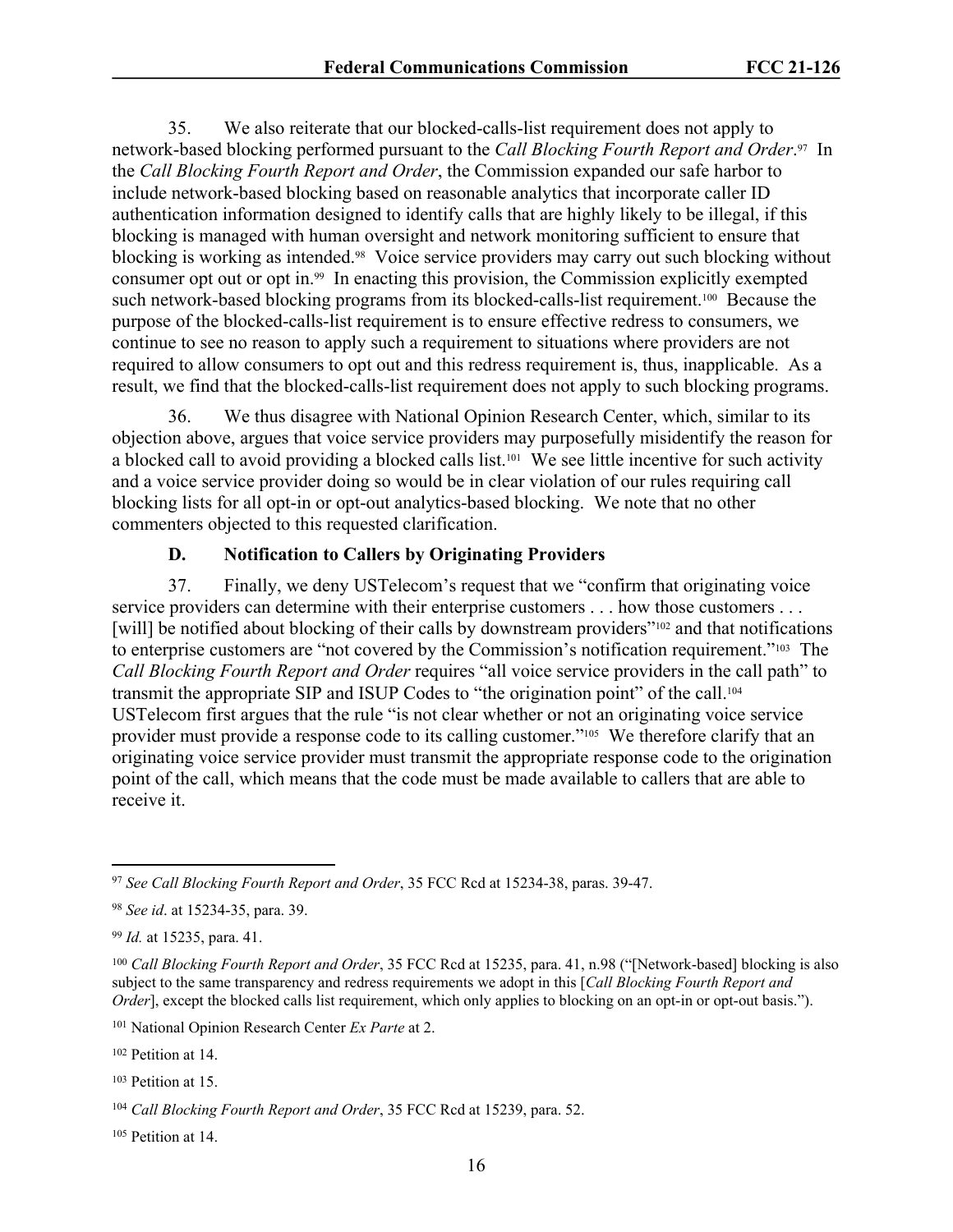38. We first note that section 10(b) of the TRACED Act requires the Commission to ensure transparency and effective redress to consumers and "callers."106 That is, the focus of the TRACED Act and our rules implementing this provision is on transparency for the caller, not transparency for an originating provider. The TRACED Act makes no distinction between individual callers and enterprise callers and neither did the Commission in the *Call Blocking Fourth Report and Order*. In fact, the *Call Blocking Fourth Report and Order* explicitly states that "[w]e require terminating voice service providers that block calls to immediately notify callers of such blocking."107 To effectuate notification to callers, the *Call Blocking Fourth Report and Order* then requires that all voice service providers in the call path must return the appropriate code to the origination point "so that callers with the appropriate equipment may receive timely notice of a blocked call."108 This is to "ensure that legitimate callers know when their calls are blocked so they can seek redress."109 Further, the *Call Blocking Fourth Report and Order* notes that callers may need to upgrade their equipment to receive SIP Codes and encourages "originating voice service providers to work with their enterprise customers to ensure that these codes are properly passed."<sup>110</sup>

39. Even more specifically, the *Call Blocking Fourth Report and Order* states that, "[t]he originating voice service provider should ensure that a caller with the correct equipment receives the code."111 It is clear from these statements that the Commission intended the requirement to pass response codes to the "origination point" to mean that such codes must be returned to the caller that originated the call, not just to the originating provider. This finding is consistent with the TRACED Act requirement to ensure that "callers" receive transparency and effective redress.

40. We thus agree with Ad Hoc that argues that the notification requirements adopted in the *Call Blocking Fourth Report and Order* should be seen as a minimum and that enterprise callers should not be required to "purchase any type of 'value-added' blocking-related service as a condition of or a corollary to system modernization."112 We are also concerned by comments like those of the National Opinion Research Center, which states that, in its own experience, "carriers have not provided any, much less prompt notification of blocked calls," and argues that, "[s]imply handing carriers back this discretion would not benefit any stakeholders in this ecosystem and it would ignore congressional directives as well."113 We thus find that originating voice service providers must, at a minimum, transmit the appropriate response code to the caller.

41. We disagree with the Petitioner and commenters that argue that providers should have the flexibility not to provide the appropriate response code to enterprise customers.<sup>114</sup> At a minimum, originating voice service providers must transmit the appropriate response codes to

<sup>106</sup> *See* TRACED Act § 10(b) (codified at 47 U.S.C. § 227(j)).

<sup>107</sup> *Call Blocking Fourth Report and Order*, 35 FCC Rcd at 15239, para. 52.

<sup>108</sup> *Id*.

<sup>109</sup> *Id*.

<sup>110</sup> *See Call Blocking Fourth Report and Order*, 35 FCC Rcd at 15240, para. 56 n.131.

<sup>111</sup> *Id.* at 15238, para. 49 n.119.

<sup>112</sup> Ad Hoc Telecom Users Committee Comments at 9.

<sup>113</sup> National Opinion Research Center *Ex Parte* at 3.

<sup>114</sup> *See* Petition at 14-15; Voice on the Net Comments at 5-6; NCTA Comments at 5; USTelecom Reply at 2.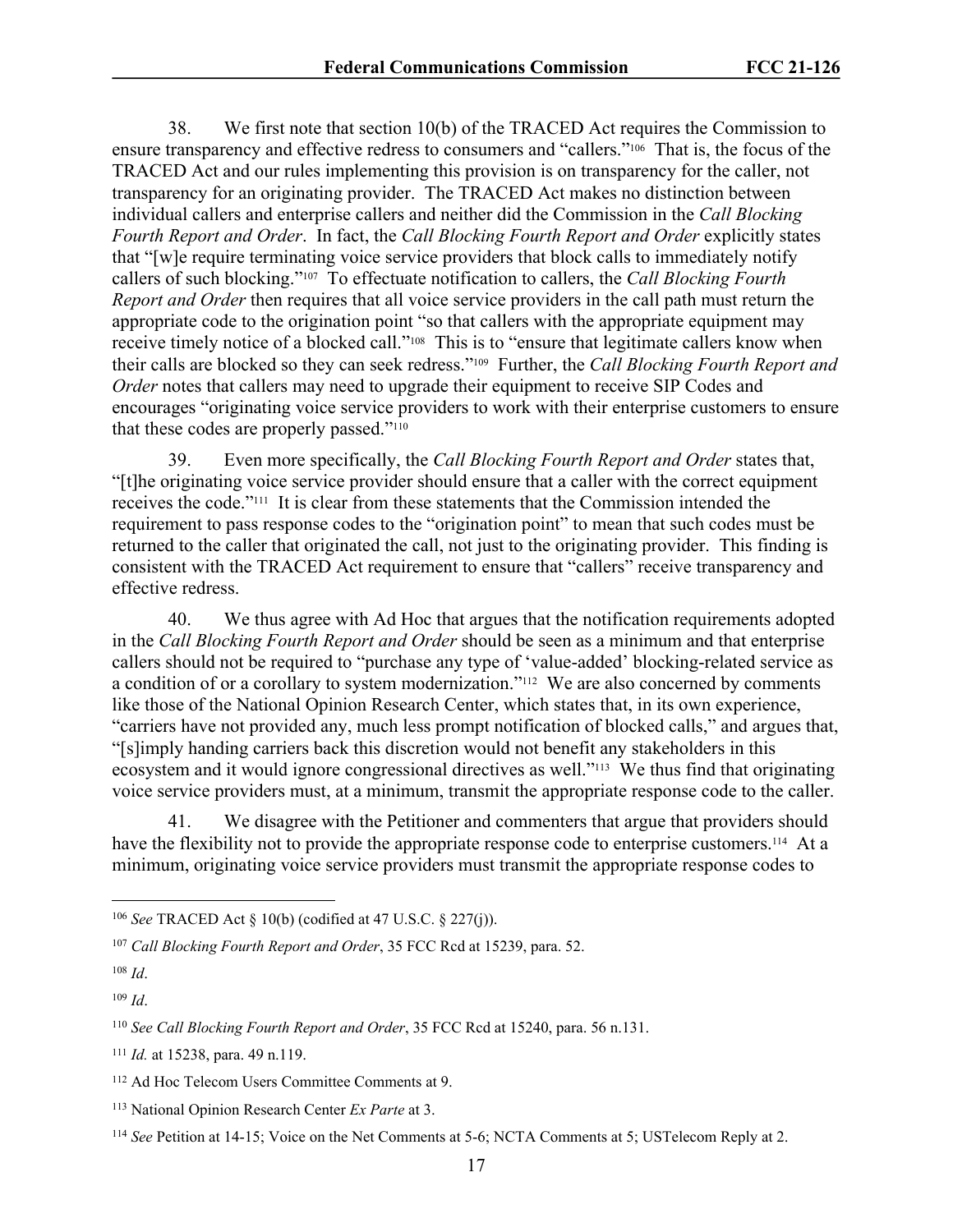enterprise customers, but nothing in our rules or orders prohibits providers from offering additional services to such customers. While USTelecom states that our rule "could cause unintended consequences and harm to those [enterprise] customers' networks," it provides no specific example of such consequences.115 We made clear in the *Call Blocking Fourth Report and Order* that an originating provider is not responsible for a customer's inability to receive or use the appropriate code if there is an issue with the customer's equipment.116 Providing a uniform approach to immediate notification puts enterprise customers on notice of the exact equipment they are responsible for without requiring such customers to purchase a potentially vast amount of additional equipment or value-added services. Originating voice service providers may negotiate additional agreements with their enterprise customers and have a variety of options when doing so. However, at a minimum, originating voice service providers must transmit the appropriate response code to the caller.

42. We therefore deny this aspect of the Petition and clarify that an originating voice service provider must transmit the appropriate response code to the caller.

# **IV. SIXTH FURTHER NOTICE OF PROPOSED RULEMAKING**

43. We continue to believe that we should retain the requirement that terminating voice service providers ultimately use only SIP Codes 607 or 608 in IP networks, as the adopted technical standards indicate these codes are designed to be used for call blocking.117 As many commenters note, the design specifications for SIP Codes 607 and 608 provide important information that enables callers to contact blocking entities and initiate the redress process; such information is not contained in SIP Code 603.118 We believe that these codes present the best long-term solution for immediate notification. While some commenters argue that certain design specifications may be difficult to implement,<sup>119</sup> we believe that the Commission should encourage standards-setting bodies to finalize their work and provide time for voice service providers to implement, test, and refine internal systems needed to return codes 607 and 608.

44. We seek comment on this belief and on whether and how to transition away from the use of SIP Code 603 for immediate notification and toward full implementation of SIP Codes 607 and 608. Should the Commission phase out use of SIP Code 603 for its immediate

<sup>115</sup> *Petition* at 15 n31.

<sup>116</sup> *See Call Blocking Fourth Report and Order*, 35 FCC Rcd at 15240, para. 56 n.131.

<sup>117</sup> *See Call Blocking Fourth Report and Order*, 35 FCC Rcd at 15240, para. 56. *But see* USTelecom Reply Comments at 6 (arguing that SIP Code 607 is not intended to be a standard to inform the caller about blocking).

<sup>118</sup> *See* ABA Comments at 6-7 (the Commission should "require further explanation . . . regarding the technical impediments to using jCards to provide contact information that quickly enables callers to contact the blocking entity and initiate the redress process," particularly since jCards are already in use in the STIR/SHAKEN standards); INCOMPAS Comments at 10-11 (arguing that jCards are integral to SIP Code 608); Letter from Christopher L. Shipley, Attorney & Policy Advisor, INCOMPAS, to Marlene H. Dortch, Secretary, CG Docket No. 17-59 at 1-2 (filed Sept. 20, 2021) (INCOMPAS Sept. 2021 *Ex Parte)* (stating that "603 was not designed for network level blocking as it presumes the call reached the called party," that "what makes SIP Codes 607 and 608 so valuable is the specificity of information they provide," and that "using SIP Code 603 as a 'catch-all' will lead to confusion and wholly undermine the purpose of SIP Codes 607 and 608 by making it difficult for competitive service providers to understand the cause of the notification.").

<sup>119</sup> *See* Verizon Comments at 6-7 (arguing that the Commission should not include a requirement for a jCard); USTelecom Reply at 7, 9 (raising concerns about the viability of the jCard and noting that it would require resources and upgrades that will not be completed by January 2022 and that the jCard is "embedded in the Commission's requirement" and "cannot be implemented in a practical and cost effective way").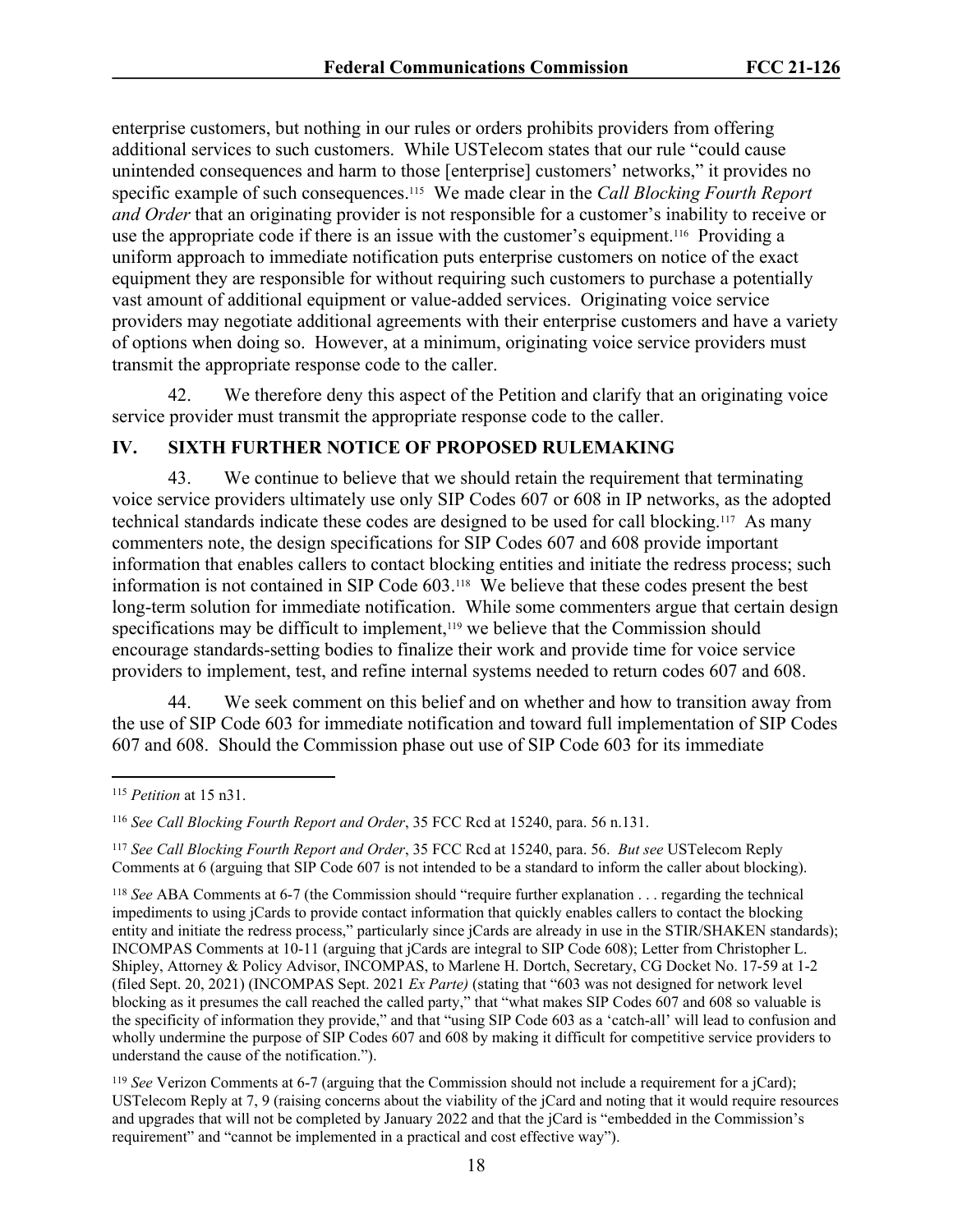notification requirement or does SIP Code 603 provide adequate information to callers? Does SIP Code 603 require additional modifications to make it useful for callers?<sup>120</sup> If so, would such modifications potentially eliminate any cost or time savings gained from allowing its use?<sup>121</sup> Would use of SIP Code 603 for such purposes undermine its value for callers because its use is too varied for proper analysis by caller analytics programs?<sup>122</sup>

45. We note that no commenter provided a specific deadline for the "finalization" of ATIS standards for SIP Codes 607 and 608, and the current record is inconclusive regarding the amount of time such finalization will take. As we addressed in the *Order on Reconsideration*, some commenters have advocated for a six-month extension of the January 1, 2022 deadline, without explanation.<sup>123</sup> AT&T, however, argues that "[i]mplementing the new release codes, mapping them to a relevant TDM-based code, and implementing the jCard header information, which includes a secure signature, would likely take over a year and require extensive resources."<sup>124</sup>

46. We agree with commenters that argue that we should reject arguments urging us to set aside our requirements for immediate notification until all work is "finalized."<sup>125</sup> We thus declined in the *Order on Reconsideration* to delay the deadline for the immediate notification requirement. Is setting a firm deadline for implementation of SIP Codes 607 and 608 the best means of ensuring that voice service providers move expeditiously while allowing standards bodies to continue their important processes?126 If the Commission requires use of only SIP Codes 607 and 608, what is the appropriate deadline for implementation? What factors should the Commission consider in making this decision? How might the Commission encourage standards bodies to finalize their work in a timely manner? Should the Commission require

<sup>120</sup> *See VON Coalition Oct. 5 Ex Parte*.

<sup>121</sup> *See id*. *See also INCOMPAS Oct. 12 Ex Parte* at 3.

<sup>122</sup> *See INCOMPAS Oct. 12 Ex Parte* at 2-3.

<sup>123</sup> *See* para. 21 *supra*.

<sup>124</sup> AT&T Oct. 2021 *Ex Parte*.

<sup>125</sup> *See* ABA Comments at 6 ("To the extent that the IPNNI task force has not approved these codes, the Commission should direct the task force to approve the codes expeditiously."); Voice on the Net Comments at 3-4 (noting that other IETF standards have been in wide use prior to there being [an] ATIS IP-NNI standard referencing the IETF standards and arguing that "the Commission should establish a deadline by which an IP-NNI reference must be completed in order to avoid undue delay"); INCOMPAS Comments at 8 (arguing against a delay in the deadline as it "appears that a 'finalized' and implementable standard is forthcoming") and 12 (arguing that the deadline for compliance with immediate notification requirements should not be extended but the Commission should require "some form of real-time notification by January 1, 2022" if more time is needed to implement the SIP codes).

<sup>126</sup> *See, e.g.*, CTIA Comments at 6-7 (arguing that the Commission should "defer to the ongoing, collaborative standards process").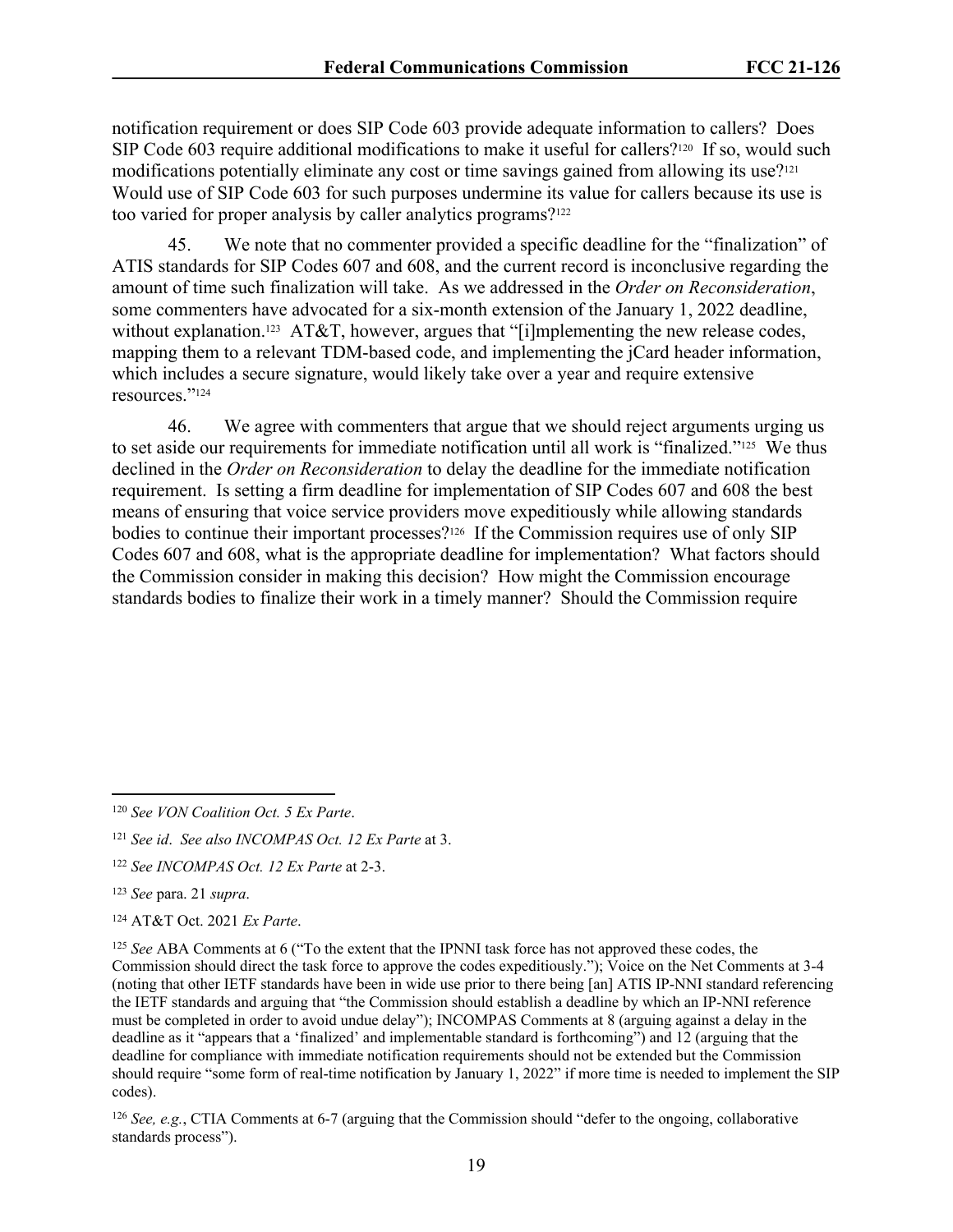voice service providers to submit status reports on their progress in implementing SIP Codes 607 and 608?<sup>127</sup> If so, how often should we require such status reports?<sup>128</sup>

47. We seek comment on these and any other matters raised by the SIP Code requirements addressed in the *Order on Reconsideration*. We specifically request comment on any potential costs and benefits associated with phasing out SIP Code 603 for purposes of the immediate notification requirement, and the burden, if any, on small businesses.

#### **V. WAIVER ORDER**

48. The *Call Blocking Fourth Report and Order* gave voice service providers until January 1, 2022 to comply with our immediate notification requirements<sup>129</sup> and, accordingly, section 64.1200 $(k)(9)$  of our rules has an effective date of January 1, 2022.<sup>130</sup> Nothing in the *Order on Reconsideration* affects that effective date. Recognizing, however, that the amendment we adopt today to our immediate notification requirement may not be published in the Federal Register before January 1, 2022, we hereby grant, pursuant to section 1.3 of our rules,<sup>131</sup> a waiver of subsection  $64.1200(k)(9)(i)$  to allow voice service providers terminating a call on an IP network to use SIP Code 603, 607, or 608 from January 1, 2022 until the effective date of the amendments to section 64.1200(k)(9) adopted in the *Order on Reconsideration*.

49. We find that good cause exists to allow voice service providers to use SIP Code 603 beginning on January 1, 2022. Granting this waiver is necessary to avoid a situation where a terminating voice service provider on an IP network may be unable to return SIP Code 607 or 608 beginning on January 1, 2022 (for the reasons discussed in the *Order on Reconsideration*) and thus, absent a waiver, could choose not to block calls rather than to block calls in a manner that does not comply with section  $64.1200(k)(9)(i)$ .<sup>132</sup> This waiver is effective upon release of this *Order on Reconsideration, Sixth Further Notice of Proposed Rulemaking, and Waiver Order*.

# **VI. PROCEDURAL MATTERS**

50. *Paperwork Reduction Act.* This document contains a non-substantive modification to an approved information collection subject to the Paperwork Reduction Act of 1995 (PRA), Public Law 104-13. This modification will be submitted to the Office of Management and Budget (OMB) for review pursuant to OMB's process for non-substantive changes. Because the changes are non-substantive, this document does not contain any new or modified information collection burden for small business concerns with fewer than 25

<sup>127</sup> *See Associations Dec. 7 Ex Parte* at 3 ("If the Commission permits use of SIP Code 603 in the interim to satisfy the immediate notification requirement, we urge the Commission to require that Voice Service Providers implement SIP Codes 607 and 608 by a date certain, and provide periodic status reports stating the progress that Providers have made toward adopting operational standards.").

<sup>128</sup> *See VON Coalition et. al December 7 Ex Parte* at 2 ("The Commission should require an initial status report within two months of the Order and every month thereafter.").

<sup>129</sup> *Call Blocking Fourth Report and Order*, 35 FCC Rcd at 15242, para. 61.

<sup>130</sup> *See Advanced Methods to Target and Eliminate Unlawful Robocalls*, 64 Fed. Reg. 17726, 17727 (Apr. 6, 2021). <sup>131</sup> 47 CFR § 1.3.

<sup>132</sup> *See* USTelecom July 2021 *Ex Parte* at 2; Petition at 5 n.8; CTIA Comments at 7; NCTA Comments at 3.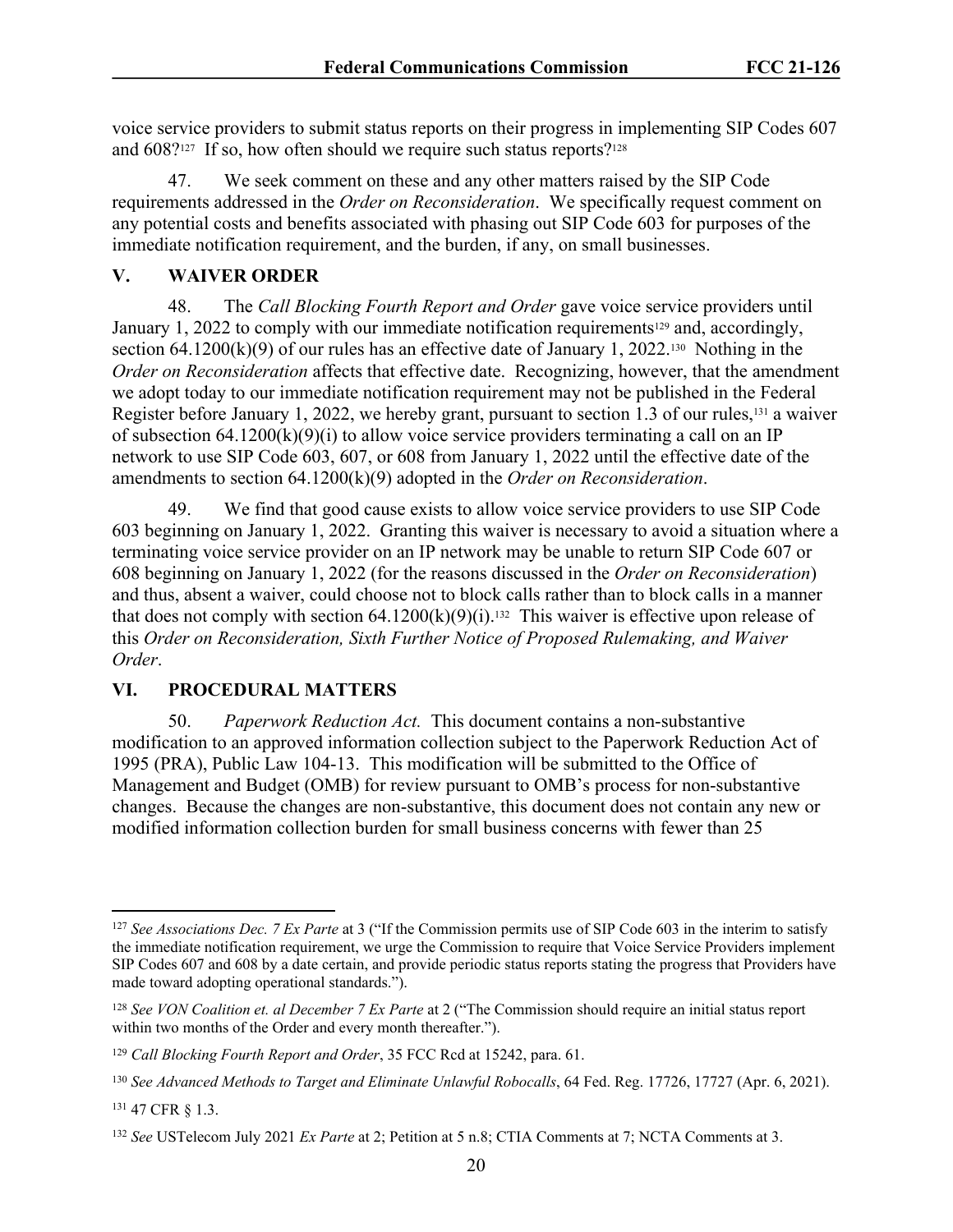employees, pursuant to the Small Business Paperwork Relief Act of 2002, Public Law 107-198.<sup>133</sup>

51. *Supplemental Final Regulatory Flexibility Analysis*. As required by the Regulatory Flexibility Act of 1980 (RFA),<sup>134</sup> the Commission has prepared a Supplemental Final Regulatory Flexibility Analysis (SFRFA) relating to this *Order on Reconsideration*. The SFRFA is contained in Appendix B.

52. *Initial Regulatory Flexibility Analysis.* As required by the Regulatory Flexibility Act of 1980 (RFA),<sup>135</sup> as amended (RFA), the Commission has prepared an Initial Regulatory Flexibility Analysis (IRFA) of the possible significant economic impact on a substantial number of small entities of the proposals addressed in this *Sixth Further Notice of Proposed Rulemaking*. The IRFA is found in Appendix C. Written public comments are requested on the IRFA. These comments must be filed in accordance with the same filing deadlines for comments on the *Sixth Further Notice of Proposed Rulemaking*, and they should have a separate and distinct heading designating them as responses to the IRFA. The Commission's Consumer and Governmental Affairs Bureau, Reference Information Center, will send a copy of this *Sixth Further Notice of Proposed Rulemaking*, including the IRFA, to the Chief Counsel for Advocacy of the Small Business Administration, in accordance with the RFA.<sup>136</sup>

53. *Ex Parte Rules—Permit but Disclose.* Pursuant to section 1.1200(a) of the Commission's rules,<sup>137</sup> this *Sixth Further Notice of Proposed Rulemaking* shall be treated as a "permit-but-disclose" proceeding in accordance with the Commission's *ex parte* rules.<sup>138</sup> Persons making *ex parte* presentations must file a copy of any written presentation or a memorandum summarizing any oral presentation within two business days after the presentation (unless a different deadline applicable to the Sunshine period applies). Persons making oral *ex parte* presentations are reminded that memoranda summarizing the presentation must (1) list all persons attending or otherwise participating in the meeting at which the *ex parte* presentation was made, and (2) summarize all data presented and arguments made during the presentation. If the presentation consisted in whole or in part of the presentation of data or arguments already reflected in the presenter's written comments, memoranda or other filings in the proceeding, the presenter may provide citations to such data or arguments in his or her prior comments, memoranda, or other filings (specifying the relevant page and/or paragraph numbers where such data or arguments can be found) in lieu of summarizing them in the memorandum. Documents shown or given to Commission staff during *ex parte* meetings are deemed to be written *ex parte* presentations and must be filed consistent with rule 1.1206(b). In proceedings governed by rule 1.49(f) or for which the Commission has made available a method of electronic filing, written *ex parte* presentations and memoranda summarizing oral *ex parte* presentations, and all attachments thereto, must be filed through the electronic comment filing system available for that proceeding,

<sup>133</sup> 44 U.S.C. 3506(c)(4).

<sup>134</sup> 5 U.S.C. § 603.

<sup>135</sup> *See* 5 U.S.C. § 603.

<sup>136</sup> *See* 5 U.S.C. § 603(a).

<sup>137</sup> 47 CFR § 1.1200(a).

<sup>138</sup> 47 CFR §§ 1.1200 *et seq.*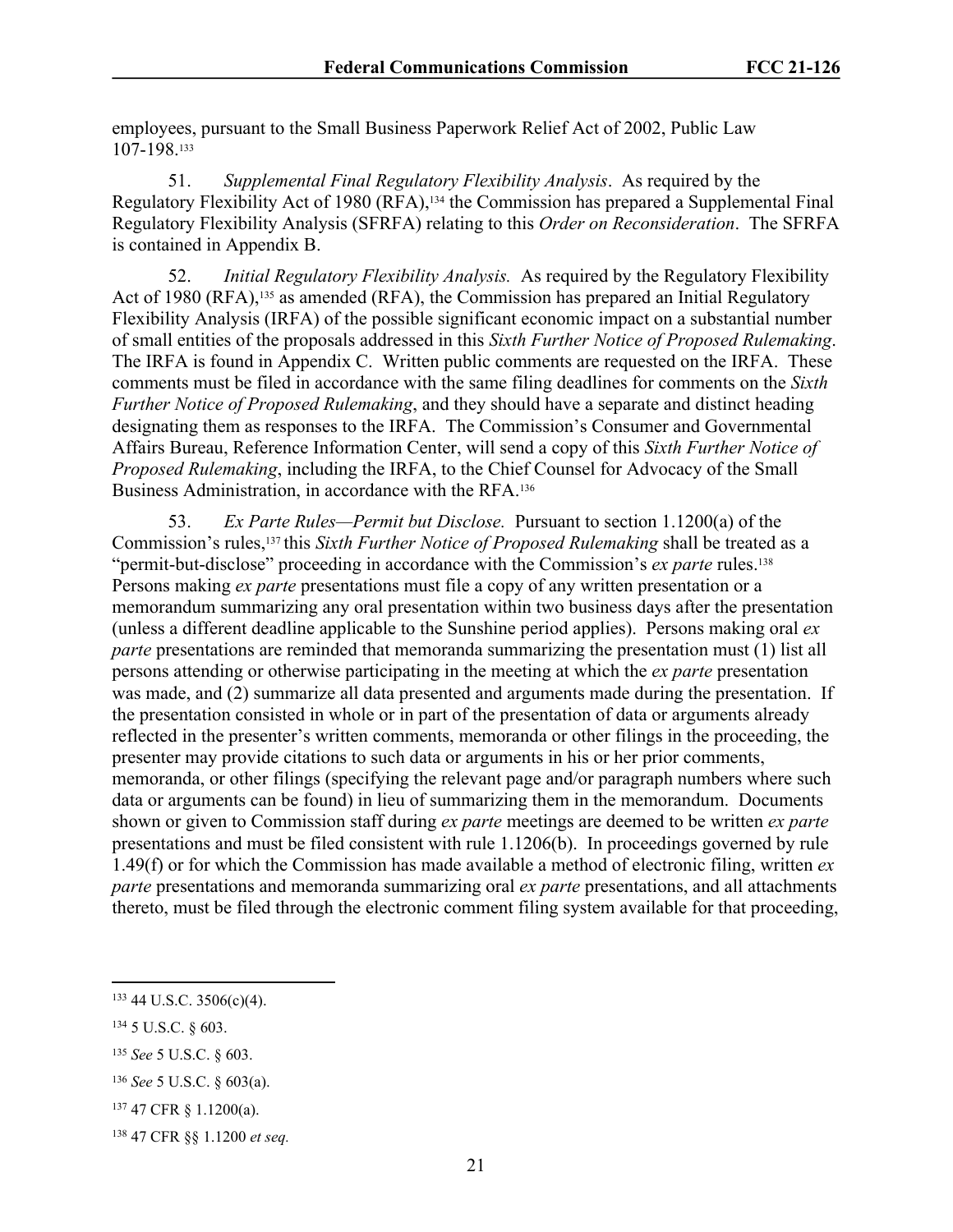and must be filed in their native format (e.g., .doc, .xml, .ppt, searchable .pdf). Participants in this proceeding should familiarize themselves with the Commission's *ex parte* rules.

54. *Comment Filing Procedures.* Pursuant to sections 1.415 and 1.419 of the Commission's rules, 47 CFR §§ 1.415, 1.419, interested parties may file comments and reply comments on or before the dates indicated on the first page of this document. Comments may be filed using the Commission's Electronic Comment Filing System (ECFS). *See Electronic Filing of Documents in Rulemaking Proceedings*, 63 FR 24121 (1998).

55. Effective March 19, 2020, and until further notice, the Commission no longer accepts any hand or messenger delivered filings. This is a temporary measure taken to help protect the health and safety of individuals, and to mitigate the transmission of COVID-19.139 In the event that the Commission announces the lifting of COVID-19 restrictions, a filing window will be opened at the Commission's office located at 9050 Junction Drive, Annapolis, MD 20701.<sup>140</sup>

56. Pursuant to section 1.49 of the Commission's rules, 47 CFR § 1.49, parties to this proceeding must file any documents in this proceeding using the Commission's Electronic Comment Filing System (ECFS): [http://apps.fcc.gov/ecfs/.](http://apps.fcc.gov/ecfs/)

57. *Materials in Accessible Formats*. To request materials in accessible formats for people with disabilities (Braille, large print, electronic files, audio format), send an e-mail to [fcc504@fcc.gov](mailto:fcc504@fcc.gov) or call the Consumer and Governmental Affairs Bureau at 202-418-0530 (voice).

58. *Congressional Review Act*. The Commission has determined, and the Administrator of the Office of Information and Regulatory Affairs, Office of Management and Budget concurs, that these rules are "non-major" under the Congressional Review Act, 5 U.S.C. § 804(2). The Commission will send a copy of this *Order on Reconsideration, Sixth Further Notice of Proposed Rulemaking, and Waiver Order* to Congress and the Government Accountability Office pursuant to 5 U.S.C.  $\S 801(a)(1)(A)$ .

59. *Availability of Documents.* The *Order on Reconsideration, Sixth Further Notice of Proposed Rulemaking, and Waiver Order* will be available via ECFS. This document will be available electronically in ASCII, Microsoft Word, and/or Adobe Acrobat. When the FCC Headquarters reopens to the public, this document will also be available for public inspection during regular business hours in the FCC Reference Center, Federal Communications Commission, 45 L Street NE, Washington, D.C. 20554.

60. *Additional Information.* For additional information on this proceeding, contact Jerusha Burnett, [Jerusha.Burnett @fcc.gov](mailto:Richard.Smith@fcc.gov) or (202) 418-0526, of the Consumer and Governmental Affairs Bureau, Consumer Policy Division.

# **VII. ORDERING CLAUSES**

61. **IT IS ORDERED**, pursuant to the authority contained in Sections 1-4, 201, 202, 227, and 405 of the Communications Act of 1934, as amended, 47 U.S.C. §§ 151-154, 201, 202, 227, and 405, and sections 1.3 and 1.429 of the Commission's rules, 47 CFR §§ 1.3 and 1.429,

<sup>139</sup> *See FCC Announces Closure of FCC Headquarters Open Window and Change in Hand-Delivery Policy*, Public Notice, 35 FCC Rcd 2788 (OMD 2020), [https://www.fcc.gov/document/fcc-closes-headquarters-open-window-and](https://www.fcc.gov/document/fcc-closes-headquarters-open-window-and-changes-hand-delivery-policy.)[changes-hand-delivery-policy.](https://www.fcc.gov/document/fcc-closes-headquarters-open-window-and-changes-hand-delivery-policy.) 

<sup>140</sup> *See Amendment of the Commission's Rules of Practice and Procedure*, Order, 35 FCC Rcd 5450 (OMD 2020).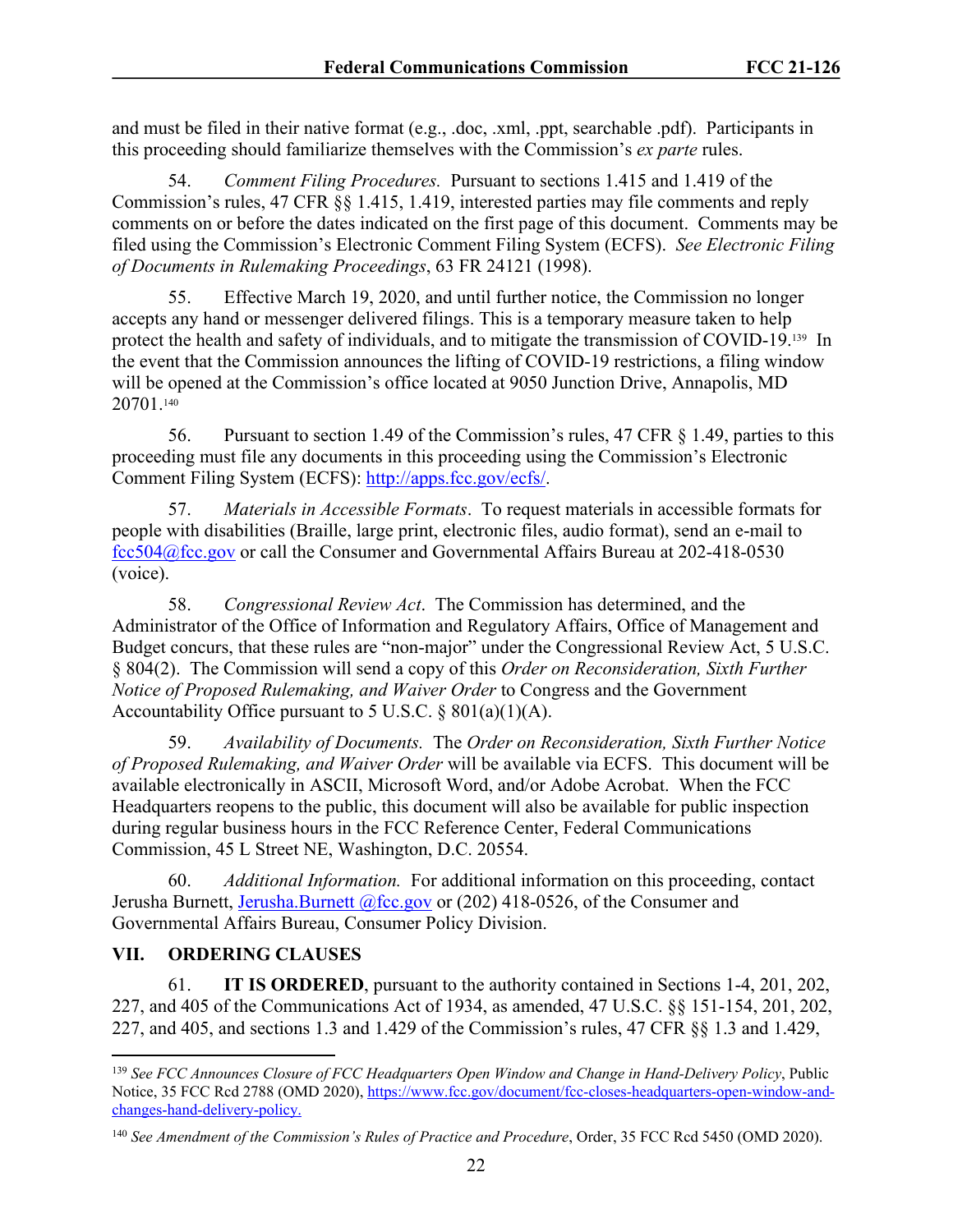that this *Order on Reconsideration, Sixth Further Notice of Proposed Rulemaking, and Waiver Order* **IS ADOPTED**.

62. **IT IS FURTHER ORDERED** that the Petition for Reconsideration and Request for Clarification of USTelecom—The Broadband Association filed in CG Docket No. 17-59 on May 6, 2021, **IS GRANTED IN PART and DENIED IN PART** to the extent indicated herein.

63. **IT IS FURTHER ORDERED** that the Petition for Emergency Stay or Waiver of USTelecom—The Broadband Association filed in CG Docket No. 17-59 on November 8, 2021, **IS DISMISSED**.

64. **IT IS FURTHER ORDERED** that section 64.1200 of the Commission's rules, 47 CFR § 64.1200, **IS AMENDED** as set forth in Appendix A, and that the amendments to section 64.1200(k)(9) **SHALL BE EFFECTIVE** 30 days after their publication in the Federal Register, and the amendments to section 64.1200(k)(10) **SHALL BE EFFECTIVE** upon the date to be announced by the Commission by notice in the Federal Register, following completion of OMB review under the PRA.

65. **IT IS FURTHER ORDERED** that, pursuant to section 1.103(a) of the Commission's rules, 47 CFR § 1.103(a), the waiver adopted in the *Waiver Order* **SHALL BE EFFECTIVE** upon release.

66. **IT IS FURTHER ORDERED** that, pursuant to applicable procedures set forth in sections 1.415 and 1.419 of the Commission's Rules, 47 CFR §§ 1.415, 1.419, interested parties may file comments on the *Sixth Further Notice of Proposed Rulemaking* on or before 30 days after publication in the Federal Register, and reply comments on or before 45 days after publication in the Federal Register.

67. **IT IS FURTHER ORDERED** that the Commission's Consumer and Governmental Affairs Bureau, Reference Information Center, **SHALL SEND** a copy of *Order on Reconsideration, Sixth Further Notice of Proposed Rulemaking, and Waiver Order* to Congress and the Government Accountability Office pursuant to the Congressional Review Act, *see* 5 U.S.C. § 801(a)(1)(A).

68. **IT IS FURTHER ORDERED** that the Commission's Consumer and Governmental Affairs Bureau, Reference Information Center, **SHALL SEND** a copy of this *Order on Reconsideration, Sixth Further Notice of Proposed Rulemaking, and Waiver Order*, including the Supplemental Regulatory Flexibility Analysis and Initial Regulatory Flexibility Analysis, to the Chief Counsel for Advocacy of the Small Business Administration.

FEDERAL COMMUNICATIONS COMMISSION

Marlene H. Dortch Secretary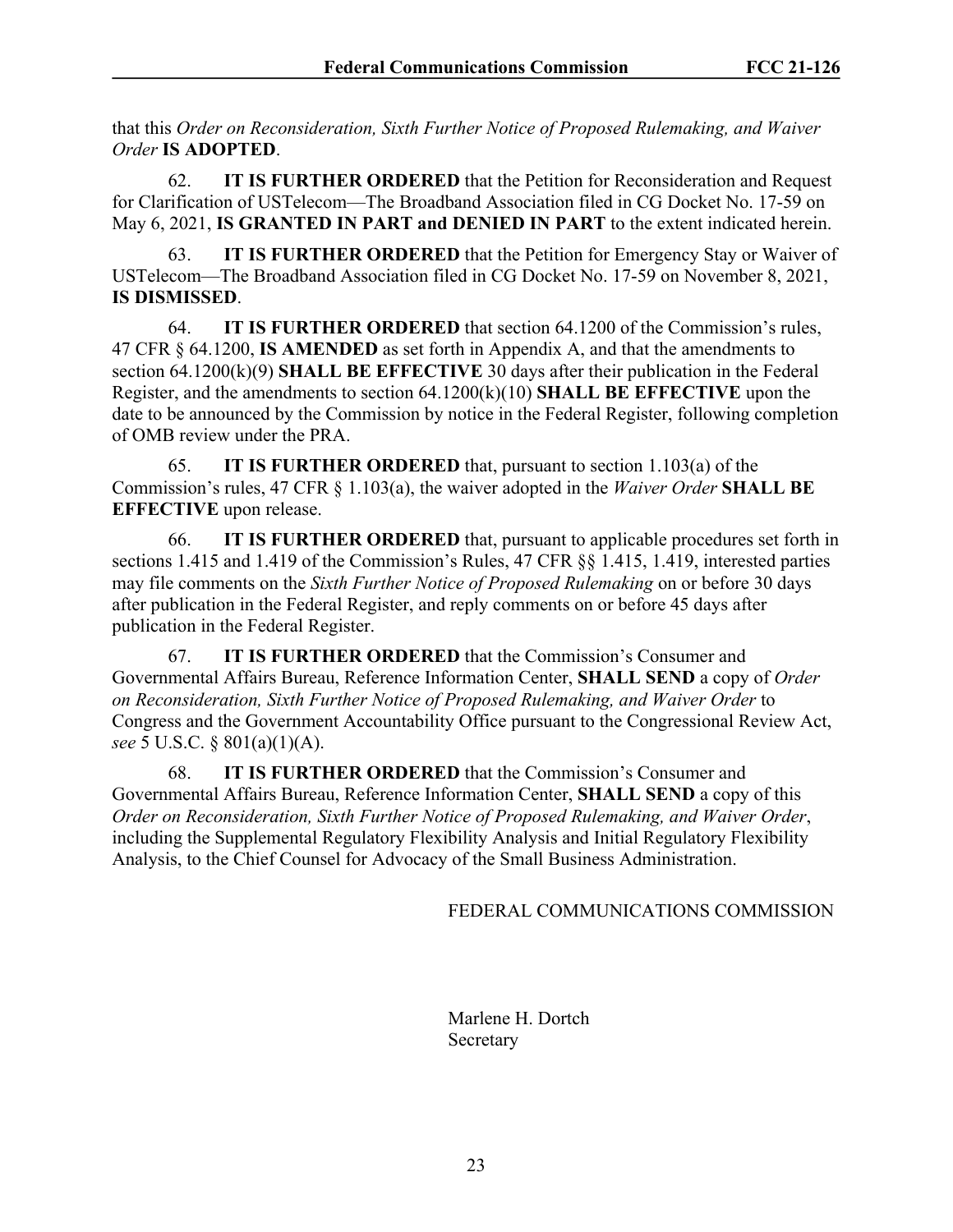# **APPENDIX A**

# **Final Rules**

The Federal Communications Commission amends Part 0 and Part 64 of Title 47 of the Code of Federal Regulations as follows:

PART 64—MISCELLANEOUS RULES RELATING TO COMMON CARRIERS Subpart L— Restrictions on Telemarketing, Telephone Solicitation, and Facsimile Advertising

1. Amend § 64.1200(k)(9) to read:

(9) Any terminating provider that blocks calls based on any analytics program, either itself or through a third-party blocking service, must immediately return, and all voice service providers in the call path must transmit, an appropriate response code to the origination point of the call. For purposes of this rule, an appropriate response code is:

2. Amend  $\S 64.1200(k)(9)(i)$  to read:

(i) In the case of a call terminating on an IP network, the use of Session Initiation Protocol (SIP) code 603, 607, or 608;

3. Amend § 64.1200(k)(10) to read:

(10) Any terminating provider that blocks calls pursuant to an opt-out or opt-in analytics program, either itself or through a third-party blocking service, must provide, at the request of the subscriber to a number, at no additional charge and within 3 business days of such a request, a list of calls to that number, including the date and time of the call and the calling number, that the terminating provider or its designee blocked pursuant to such analytics program within the 28 days prior to the request.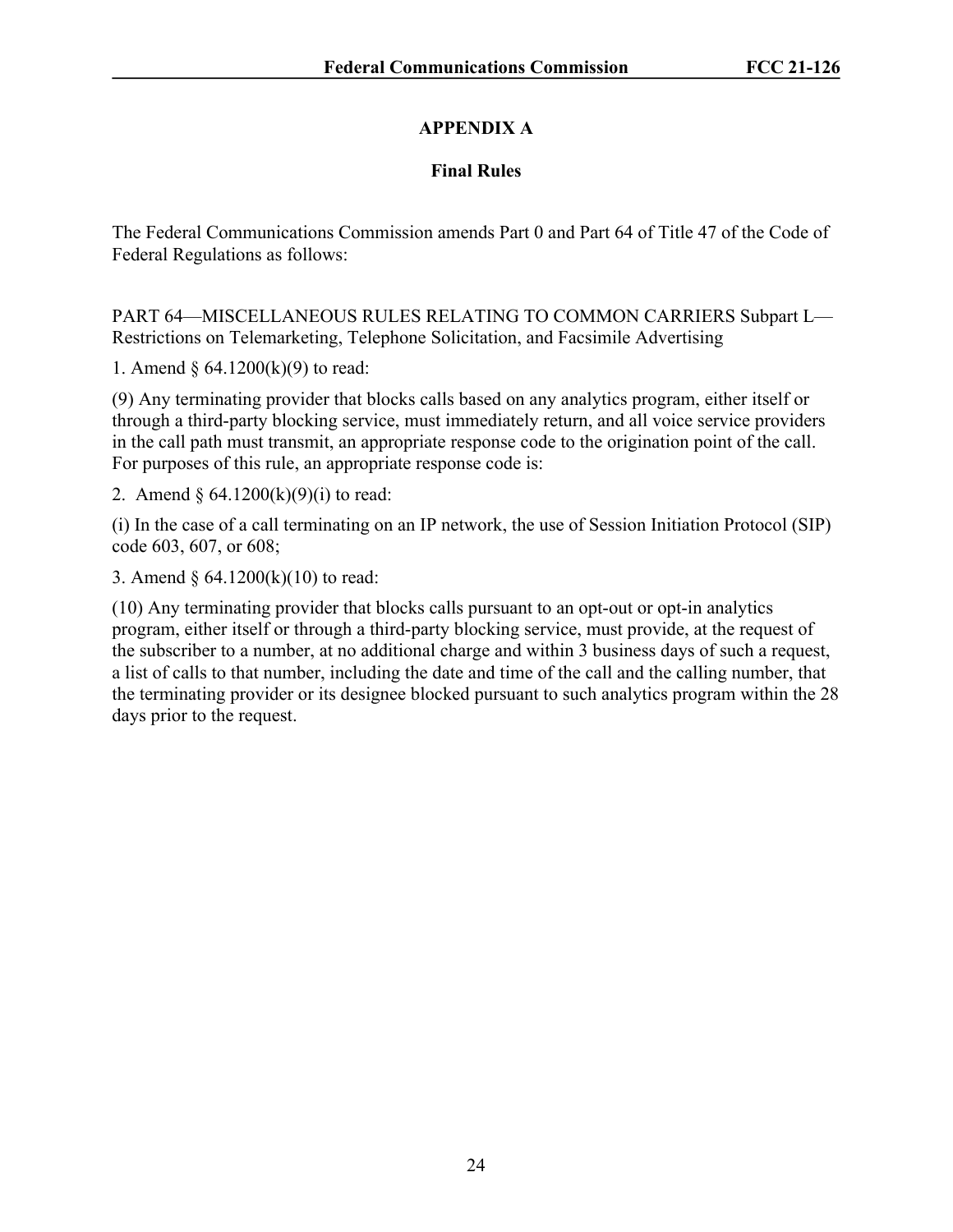# **APPENDIX B**

# **Supplemental Final Regulatory Flexibility Analysis**

1. As required by the Regulatory Flexibility Act of 1980 (RFA),<sup>1</sup> as amended, an Initial Regulatory Flexibility Analysis (IRFA) was incorporated into the *Call Blocking Fourth*  Report and Order.<sup>2</sup> The Commission sought written public comment on the proposals in the *NPRM*, including comment on the IRFA. The comments received are discussed below. This Final Regulatory Flexibility Analysis (FRFA) conforms to the RFA.<sup>3</sup>

# **A. Need for, and Objectives of, the Order**

2. The *Order on Reconsideration* reconsiders and clarifies certain aspects of the transparency and redress requirements adopted in the *Call Blocking Fourth Report and Order* to ensure that voice service providers continue to block unwanted and illegal calls, while also protecting the interests of legitimate callers and consumers. The rules adopted in the *Order on Reconsideration* help clarify certain aspects of our rules while promoting greater flexibility for voice service providers in meeting the obligations set forth in the *Call Blocking Fourth Report and Order*.

# **B. Summary of Significant Issues Raised by Public Comments in Response to the IRFA**

3. The Commission responded to all significant issues raised in response to the IRFA in the *Call Blocking Fourth Report and Order*. 4

# **C. Response to Comments by the Chief Counsel for Advocacy of the Small Business Administration**

4. Pursuant to the Small Business Jobs Act of 2010, which amended the RFA, the Commission is required to respond to any comments filed by the Chief Counsel for Advocacy of the Small Business Administration (SBA), and to provide a detailed statement of any change made to the proposed rules as a result of those comments.<sup>5</sup> The Chief Counsel did not file any comments in response to the proposed rules in this proceeding.

 $55$  U.S.C. § 604(a)(3).

<sup>1</sup> 5 U.S.C. § 603. The RFA, 5 U.S.C. §§ 601-612, has been amended by the Contract With America Advancement Act of 1996, Public Law No. 104-121, 110 Stat. 847 (1996) (CWAAA). Title II of the CWAAA is the Small Business Regulatory Enforcement Fairness Act of 1996 (SBREFA).

<sup>2</sup> *Advanced Methods to Target and Eliminate Unlawful Robocalls*, CG Docket No. 17-69, Fourth Report and Order, 35 FCC Rcd 15221, 15239-47, paras. 48-78 (2020) (*Call Blocking Fourth Report and Order*).

<sup>3</sup> *See* 5 U.S.C. § 604.

<sup>4</sup> *See Call Blocking Fourth Report and Order*, 35 FCC Rcd 15221, 15257-15269, Appendix C.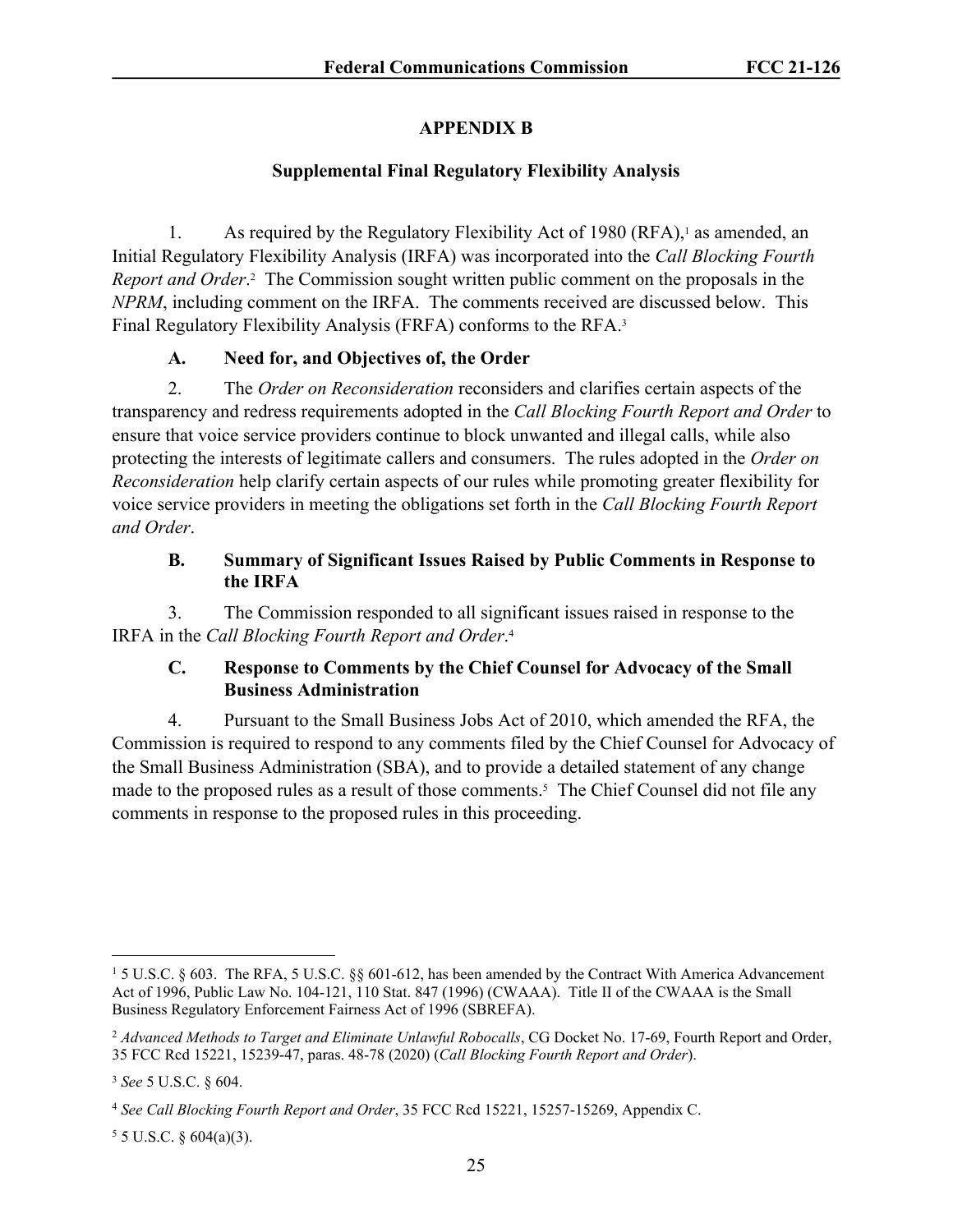# **D. Description and Estimate of the Number of Small Entities to Which the Rules Will Apply**

5. The RFA directs agencies to provide a description of, and where feasible, an estimate of the number of small entities that may be affected by the rules adopted herein.<sup>6</sup> The RFA generally defines the term "small entity" as having the same meaning as the terms "small business," "small organization," and "small governmental jurisdiction."<sup>7</sup> In addition, the term "small business" has the same meaning as the term "small-business concern" under the Small Business Act.<sup>8</sup> A "small-business concern" is one which: (1) is independently owned and operated; (2) is not dominant in its field of operation; and (3) satisfies any additional criteria established by the SBA.<sup>9</sup>

# **1. Wireline Carriers**

6. *Wired Telecommunications Carriers.* The U.S. Census Bureau defines this industry as "establishments primarily engaged in operating and/or providing access to transmission facilities and infrastructure that they own and/or lease for the transmission of voice, data, text, sound, and video using wired communications networks. Transmission facilities may be based on a single technology or a combination of technologies. Establishments in this industry use the wired telecommunications network facilities that they operate to provide a variety of services, such as wired telephony services, including VoIP services, wired (cable) audio and video programming distribution, and wired broadband internet services. By exception, establishments providing satellite television distribution services using facilities and infrastructure that they operate are included in this industry."10 The SBA has developed a small business size standard for Wired Telecommunications Carriers, which consists of all such companies having 1,500 or fewer employees.11 Census data for 2012 shows that there were 3,117 firms that operated that year. Of this total, 3,083 operated with fewer than 1,000 employees.12 Thus, under this size standard, the majority of firms in this industry can be considered small.

7. *Local Exchange Carriers* (*LECs*). Neither the Commission nor the SBA has developed a small business size standard specifically for local exchange services. The closest

<sup>9</sup> *See* 15 U.S.C. § 632.

<sup>10</sup> U.S. Census Bureau, 2017 NAICS Definitions, "517311 Wired Telecommunications Carriers"; <http://www.census.gov/cgi-bin/sssd/naics/naicsrch>.

<sup>11</sup> 13 CFR § 121.201, NAICS code 517311.

<sup>12</sup> 2012 U.S. Economic Census, NAICs Code 517311, at

<sup>6</sup> *See* 5 U.S.C. § 603(b)(3).

<sup>7</sup> *See* 5 U.S.C. § 601(6).

<sup>8</sup> *See* 5 U.S.C. § 601(3) (incorporating by reference the definition of "small-business concern" in the Small Business Act, 15 U.S.C. § 632). Pursuant to 5 U.S.C. § 601(3), the statutory definition of a small business applies "unless an agency, after consultation with the Office of Advocacy of the Small Business Administration and after opportunity for public comment, establishes one or more definitions of such term which are appropriate to the activities of the agency and publishes such definition(s) in the Federal Register."

[https://data.census.gov/cedsci/table?q=Estab%20%26%20Firm%20Size%3A%20Employment%20Size%20of%20E](https://data.census.gov/cedsci/table?q=Estab%20%26%20Firm%20Size%3A%20Employment%20Size%20of%20Establishments%20for%20the%20U.S&g=&table=EC1251SSSZ5&tid=ECNSIZE2012.EC1251SSSZ5&hidePreview=false&lastDisplayedRow=11&vintage=2012&mode=&n=517110) [stablishments%20for%20the%20U.S&g=&table=EC1251SSSZ5&tid=ECNSIZE2012.EC1251SSSZ5&hidePreview](https://data.census.gov/cedsci/table?q=Estab%20%26%20Firm%20Size%3A%20Employment%20Size%20of%20Establishments%20for%20the%20U.S&g=&table=EC1251SSSZ5&tid=ECNSIZE2012.EC1251SSSZ5&hidePreview=false&lastDisplayedRow=11&vintage=2012&mode=&n=517110) [=false&lastDisplayedRow=11&vintage=2012&mode=&n=517311](https://data.census.gov/cedsci/table?q=Estab%20%26%20Firm%20Size%3A%20Employment%20Size%20of%20Establishments%20for%20the%20U.S&g=&table=EC1251SSSZ5&tid=ECNSIZE2012.EC1251SSSZ5&hidePreview=false&lastDisplayedRow=11&vintage=2012&mode=&n=517110).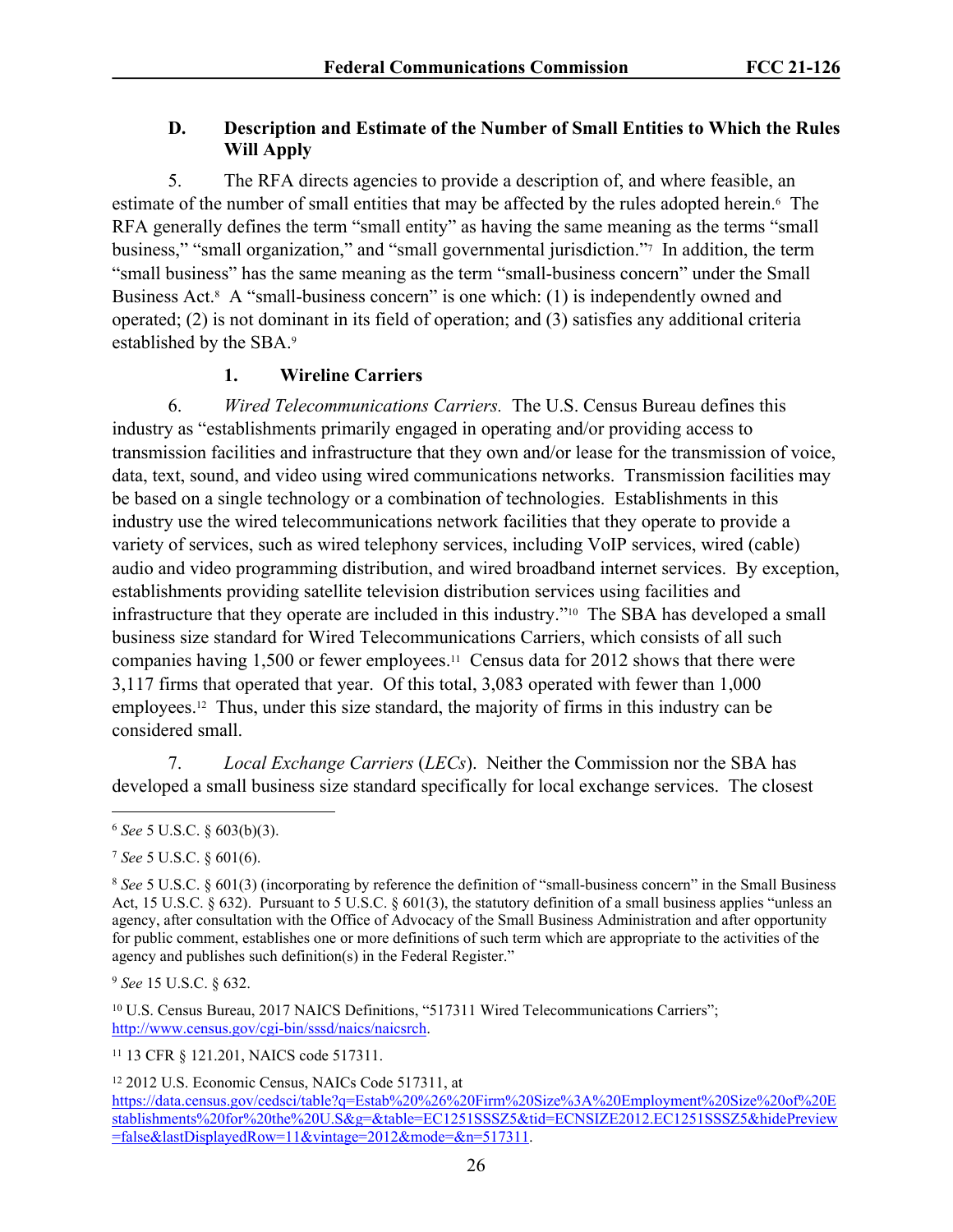applicable size standard under SBA rules is for the category Wired Telecommunications Carriers. The U.S. Census Bureau defines this industry as "establishments primarily engaged in operating and/or providing access to transmission facilities and infrastructure that they own and/or lease for the transmission of voice, data, text, sound, and video using wired communications networks. Transmission facilities may be based on a single technology or a combination of technologies. Establishments in this industry use the wired telecommunications network facilities that they operate to provide a variety of services, such as wired telephony services, including VoIP services, wired (cable) audio and video programming distribution, and wired broadband internet services. By exception, establishments providing satellite television distribution services using facilities and infrastructure that they operate are included in this industry."13 Under that size standard, such a business is small if it has 1,500 or fewer employees.14 Census data for 2012 show that there were 3,117 firms that operated that year. Of this total, 3,083 operated with fewer than 1,000 employees.15 Consequently, the Commission estimates that most providers of local exchange service are small businesses.

8. *Incumbent Local Exchange Carriers* (*Incumbent LECs*). Neither the Commission nor the SBA has developed a small business size standard specifically for incumbent local exchange services. The closest applicable size standard under SBA rules is for the category Wired Telecommunications Carriers. The U.S. Census Bureau defines this industry as "establishments primarily engaged in operating and/or providing access to transmission facilities and infrastructure that they own and/or lease for the transmission of voice, data, text, sound, and video using wired communications networks. Transmission facilities may be based on a single technology or a combination of technologies. Establishments in this industry use the wired telecommunications network facilities that they operate to provide a variety of services, such as wired telephony services, including VoIP services, wired (cable) audio and video programming distribution, and wired broadband internet services. By exception, establishments providing satellite television distribution services using facilities and infrastructure that they operate are included in this industry."16 Under that size standard, such a business is small if it has 1,500 or fewer employees.17 Census data for 2012 show that there were 3,117 firms that operated that year. Of this total, 3,083 operated with fewer than 1,000 employees.18 Consequently, the

<sup>&</sup>lt;sup>13</sup> U.S. Census Bureau, 2017 NAICS Definitions, "517311 Wired Telecommunications Carriers"; <http://www.census.gov/cgi-bin/sssd/naics/naicsrch>.

<sup>14</sup> 13 CFR § 121.201, NAICS code 517311.

<sup>15</sup> 2012 U.S. Economic Census, NAICs Code 517311, at [https://data.census.gov/cedsci/table?q=Estab%20%26%20Firm%20Size%3A%20Employment%20Size%20of%20E](https://data.census.gov/cedsci/table?q=Estab%20%26%20Firm%20Size%3A%20Employment%20Size%20of%20Establishments%20for%20the%20U.S&g=&table=EC1251SSSZ5&tid=ECNSIZE2012.EC1251SSSZ5&hidePreview=false&lastDisplayedRow=11&vintage=2012&mode=&n=517110) [stablishments%20for%20the%20U.S&g=&table=EC1251SSSZ5&tid=ECNSIZE2012.EC1251SSSZ5&hidePreview](https://data.census.gov/cedsci/table?q=Estab%20%26%20Firm%20Size%3A%20Employment%20Size%20of%20Establishments%20for%20the%20U.S&g=&table=EC1251SSSZ5&tid=ECNSIZE2012.EC1251SSSZ5&hidePreview=false&lastDisplayedRow=11&vintage=2012&mode=&n=517110) [=false&lastDisplayedRow=11&vintage=2012&mode=&n=517311](https://data.census.gov/cedsci/table?q=Estab%20%26%20Firm%20Size%3A%20Employment%20Size%20of%20Establishments%20for%20the%20U.S&g=&table=EC1251SSSZ5&tid=ECNSIZE2012.EC1251SSSZ5&hidePreview=false&lastDisplayedRow=11&vintage=2012&mode=&n=517110).

<sup>&</sup>lt;sup>16</sup> U.S. Census Bureau, 2017 NAICS Definitions, "517311 Wired Telecommunications Carriers"; <http://www.census.gov/cgi-bin/sssd/naics/naicsrch>.

<sup>17</sup> 13 CFR § 121.201, NAICS code 517311.

<sup>18</sup> 2012 U.S. Economic Census, NAICs Code 517311, at [https://data.census.gov/cedsci/table?q=Estab%20%26%20Firm%20Size%3A%20Employment%20Size%20of%20E](https://data.census.gov/cedsci/table?q=Estab%20%26%20Firm%20Size%3A%20Employment%20Size%20of%20Establishments%20for%20the%20U.S&g=&table=EC1251SSSZ5&tid=ECNSIZE2012.EC1251SSSZ5&hidePreview=false&lastDisplayedRow=11&vintage=2012&mode=&n=517110) [stablishments%20for%20the%20U.S&g=&table=EC1251SSSZ5&tid=ECNSIZE2012.EC1251SSSZ5&hidePreview](https://data.census.gov/cedsci/table?q=Estab%20%26%20Firm%20Size%3A%20Employment%20Size%20of%20Establishments%20for%20the%20U.S&g=&table=EC1251SSSZ5&tid=ECNSIZE2012.EC1251SSSZ5&hidePreview=false&lastDisplayedRow=11&vintage=2012&mode=&n=517110) [=false&lastDisplayedRow=11&vintage=2012&mode=&n=517311](https://data.census.gov/cedsci/table?q=Estab%20%26%20Firm%20Size%3A%20Employment%20Size%20of%20Establishments%20for%20the%20U.S&g=&table=EC1251SSSZ5&tid=ECNSIZE2012.EC1251SSSZ5&hidePreview=false&lastDisplayedRow=11&vintage=2012&mode=&n=517110).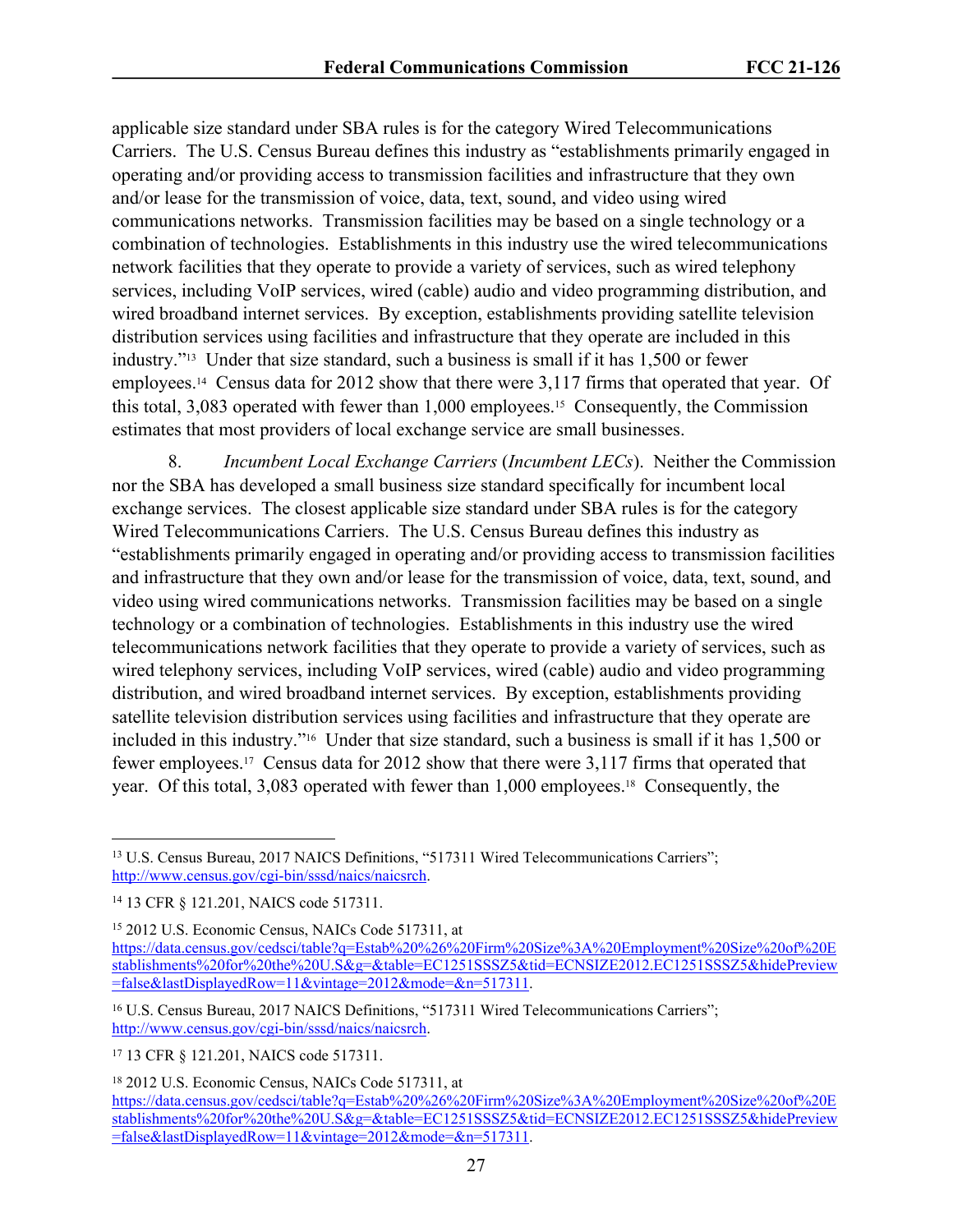Commission estimates that most providers of incumbent local exchange service are small businesses.

9. *Competitive Local Exchange Carriers (Competitive LECs), Competitive Access Providers (CAPs), Shared-Tenant Service Providers, and Other Local Service Providers.* Neither the Commission nor the SBA has developed a small business size standard specifically for these service providers. The appropriate size standard under SBA rules is for the category Wired Telecommunications Carriers. The U.S. Census Bureau defines this industry as "establishments primarily engaged in operating and/or providing access to transmission facilities and infrastructure that they own and/or lease for the transmission of voice, data, text, sound, and video using wired communications networks. Transmission facilities may be based on a single technology or a combination of technologies. Establishments in this industry use the wired telecommunications network facilities that they operate to provide a variety of services, such as wired telephony services, including VoIP services, wired (cable) audio and video programming distribution, and wired broadband internet services. By exception, establishments providing satellite television distribution services using facilities and infrastructure that they operate are included in this industry."19 Under that size standard, such a business is small if it has 1,500 or fewer employees.20 Census data for 2012 show that there were 3,117 firms that operated that year. Of this total, 3,083 operated with fewer than 1,000 employees.21 Consequently, the Commission estimates that most providers of competitive local exchange service, competitive access providers, shared-tenant service providers, and other local service providers are small entities.

10. We have included small incumbent LECs in this present RFA analysis. As noted above, a "small business" under the RFA is one that, *inter alia*, meets the pertinent small business size standard (e.g., a telephone communications business having 1,500 or fewer employees), and "is not dominant in its field of operation."<sup>22</sup> The SBA's Office of Advocacy contends that, for RFA purposes, small incumbent LECs are not dominant in their field of operation because any such dominance is not "national" in scope.23 We have therefore included small incumbent LECs in this RFA analysis, although we emphasize that this RFA action has no effect on Commission analyses and determinations in other, non-RFA contexts.

<sup>19</sup> U.S. Census Bureau, 2017 NAICS Definitions, "517311 Wired Telecommunications Carriers"; <http://www.census.gov/cgi-bin/sssd/naics/naicsrch>.

<sup>20</sup> 13 CFR § 121.201, NAICS code 517311.

<sup>21</sup> 2012 U.S. Economic Census, NAICs Code 517311, at [https://data.census.gov/cedsci/table?q=Estab%20%26%20Firm%20Size%3A%20Employment%20Size%20of%20E](https://data.census.gov/cedsci/table?q=Estab%20%26%20Firm%20Size%3A%20Employment%20Size%20of%20Establishments%20for%20the%20U.S&g=&table=EC1251SSSZ5&tid=ECNSIZE2012.EC1251SSSZ5&hidePreview=false&lastDisplayedRow=11&vintage=2012&mode=&n=517110) [stablishments%20for%20the%20U.S&g=&table=EC1251SSSZ5&tid=ECNSIZE2012.EC1251SSSZ5&hidePreview](https://data.census.gov/cedsci/table?q=Estab%20%26%20Firm%20Size%3A%20Employment%20Size%20of%20Establishments%20for%20the%20U.S&g=&table=EC1251SSSZ5&tid=ECNSIZE2012.EC1251SSSZ5&hidePreview=false&lastDisplayedRow=11&vintage=2012&mode=&n=517110) [=false&lastDisplayedRow=11&vintage=2012&mode=&n=517311](https://data.census.gov/cedsci/table?q=Estab%20%26%20Firm%20Size%3A%20Employment%20Size%20of%20Establishments%20for%20the%20U.S&g=&table=EC1251SSSZ5&tid=ECNSIZE2012.EC1251SSSZ5&hidePreview=false&lastDisplayedRow=11&vintage=2012&mode=&n=517110).

 $22$  5 U.S.C. § 601(3).

<sup>&</sup>lt;sup>23</sup> Letter from Jere W. Glover, Chief Counsel for Advocacy, SBA, to William E. Kennard, Chairman, Federal Communications Commission (May 27, 1999). The Small Business Act contains a definition of "small business concern," which the RFA incorporates into its own definition of "small business." 15 U.S.C. § 632(a); 5 U.S.C. § 601(3). SBA regulations interpret "small business concern" to include the concept of dominance on a national basis. 13 CFR § 121.102(b).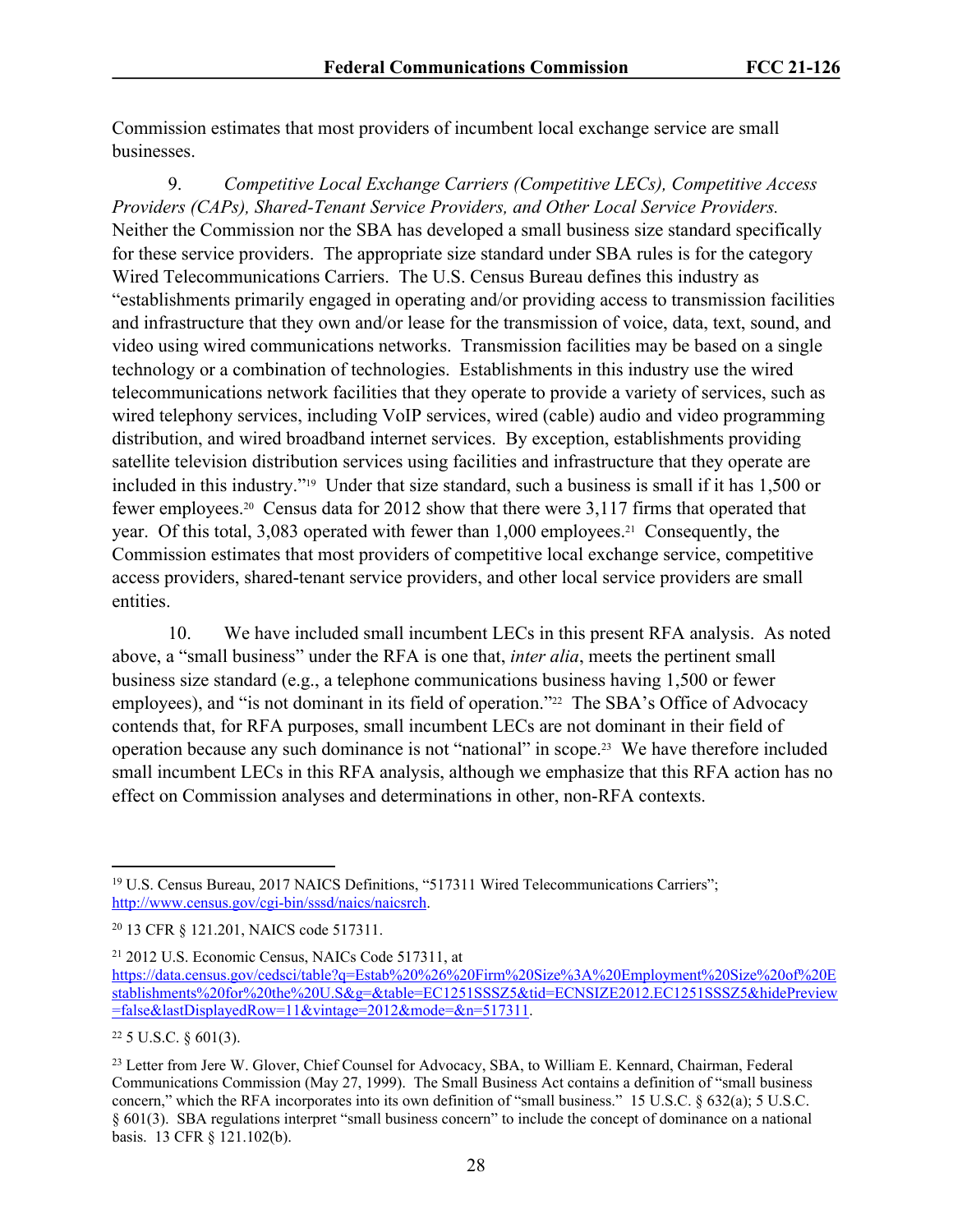11. *Interexchange Carriers.* Neither the Commission nor the SBA has developed a small business size standard specifically for providers of interexchange services. The appropriate size standard under SBA rules is for the category Wired Telecommunications Carriers. The U.S. Census Bureau defines this industry as "establishments primarily engaged in operating and/or providing access to transmission facilities and infrastructure that they own and/or lease for the transmission of voice, data, text, sound, and video using wired communications networks. Transmission facilities may be based on a single technology or a combination of technologies. Establishments in this industry use the wired telecommunications network facilities that they operate to provide a variety of services, such as wired telephony services, including VoIP services, wired (cable) audio and video programming distribution, and wired broadband internet services. By exception, establishments providing satellite television distribution services using facilities and infrastructure that they operate are included in this industry."24 Under that size standard, such a business is small if it has 1,500 or fewer employees.<sup>25</sup> Census data for 2012 show that there were 3,117 firms that operated that year. Of this total, 3,083 operated with fewer than 1,000 employees.26 Consequently, the Commission estimates that the majority of interexchange carriers are small entities.

12. *Cable System Operators (Telecom Act Standard).* The Communications Act contains a size standard for small cable system operators, which is "a cable operator that, directly or through an affiliate, serves in the aggregate fewer than 1 percent of all subscribers in the United States and is not affiliated with any entity or entities whose gross annual revenues in the aggregate exceed \$250,000,000."27 There are approximately 52,403,705 cable video subscribers in the United States today.28 Accordingly, an operator serving fewer than 524,037 subscribers shall be deemed a small operator if its annual revenues, when combined with the total annual revenues of all its affiliates, do not exceed \$250 million in the aggregate.29 Based on available data, we find that all but nine incumbent cable operators are small entities under this size standard.30 We note that the Commission neither requests nor collects information on whether cable system operators are affiliated with entities whose gross annual revenues exceed \$250 million.<sup>31</sup> Although it seems certain that some of these cable system operators are affiliated with entities whose gross annual revenues exceed \$250 million, we are unable at this time to estimate

<sup>24</sup> U.S. Census Bureau, 2017 NAICS Definitions, "517311 Wired Telecommunications Carriers"; <http://www.census.gov/cgi-bin/sssd/naics/naicsrch>.

<sup>25</sup> 13 CFR § 121.201, NAICS code 517311.

<sup>26</sup> 2012 U.S. Economic Census, NAICs Code 517311, at

[https://data.census.gov/cedsci/table?q=Estab%20%26%20Firm%20Size%3A%20Employment%20Size%20of%20E](https://data.census.gov/cedsci/table?q=Estab%20%26%20Firm%20Size%3A%20Employment%20Size%20of%20Establishments%20for%20the%20U.S&g=&table=EC1251SSSZ5&tid=ECNSIZE2012.EC1251SSSZ5&hidePreview=false&lastDisplayedRow=11&vintage=2012&mode=&n=517110) [stablishments%20for%20the%20U.S&g=&table=EC1251SSSZ5&tid=ECNSIZE2012.EC1251SSSZ5&hidePreview](https://data.census.gov/cedsci/table?q=Estab%20%26%20Firm%20Size%3A%20Employment%20Size%20of%20Establishments%20for%20the%20U.S&g=&table=EC1251SSSZ5&tid=ECNSIZE2012.EC1251SSSZ5&hidePreview=false&lastDisplayedRow=11&vintage=2012&mode=&n=517110) [=false&lastDisplayedRow=11&vintage=2012&mode=&n=517311](https://data.census.gov/cedsci/table?q=Estab%20%26%20Firm%20Size%3A%20Employment%20Size%20of%20Establishments%20for%20the%20U.S&g=&table=EC1251SSSZ5&tid=ECNSIZE2012.EC1251SSSZ5&hidePreview=false&lastDisplayedRow=11&vintage=2012&mode=&n=517110).

<sup>27</sup> 47 CFR § 76.901 (f) and notes ff. 1, 2, and 3.

<sup>28</sup> *See* SNL KAGAN at [www.snl.com/interactivex/MultichannelIndustryBenchmarks.aspx.](http://www.snl.com/interactivex/MultichannelIndustryBenchmarks.aspx)

<sup>29</sup> 47 CFR § 76.901(f) and notes ff. 1, 2, and 3.

<sup>30</sup> *See* SNL KAGAN at [https://www.snl.com/Interactivex/TopCableMSOs.aspx.](https://www.snl.com/Interactivex/TopCableMSOs.aspx)

<sup>&</sup>lt;sup>31</sup> The Commission does receive such information on a case-by-case basis if a cable operator appeals a local franchise authority's finding that the operator does not qualify as a small cable operator pursuant to section 76.901(f) of the Commission's rules. *See* 47 CFR § 76.901(f).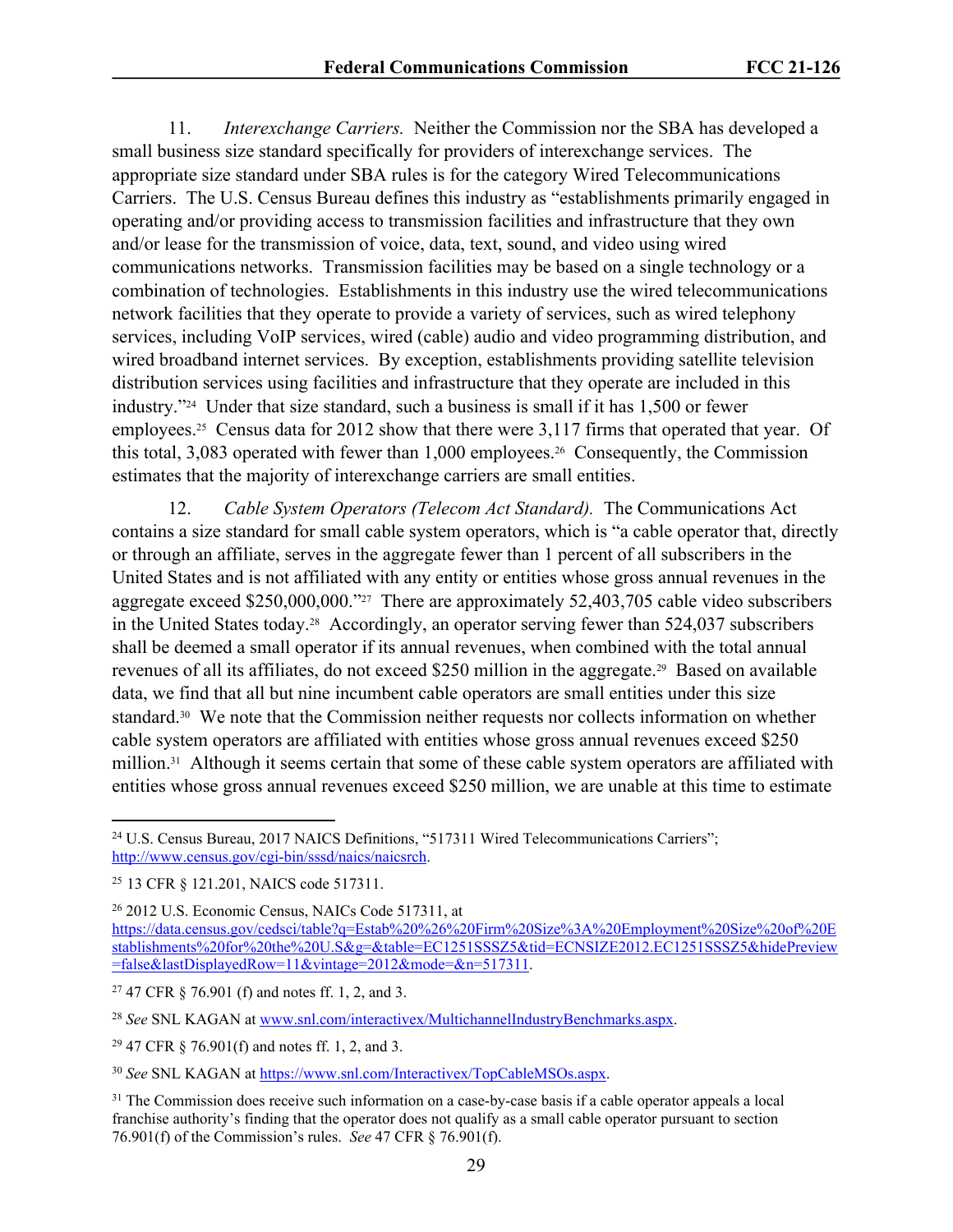with greater precision the number of cable system operators that would qualify as small cable operators under the definition in the Communications Act.

13. *Other Toll Carriers.* Neither the Commission nor the SBA has developed a size standard for small businesses specifically applicable to other toll carriers. This category includes toll carriers that do not fall within the categories of interexchange carriers, operator service providers, prepaid calling card providers, satellite service carriers, or toll resellers. The closest applicable size standard under SBA rules is for Wired Telecommunications Carriers. The U.S. Census Bureau defines this industry as "establishments primarily engaged in operating and/or providing access to transmission facilities and infrastructure that they own and/or lease for the transmission of voice, data, text, sound, and video using wired communications networks. Transmission facilities may be based on a single technology or a combination of technologies. Establishments in this industry use the wired telecommunications network facilities that they operate to provide a variety of services, such as wired telephony services, including VoIP services, wired (cable) audio and video programming distribution, and wired broadband internet services. By exception, establishments providing satellite television distribution services using facilities and infrastructure that they operate are included in this industry."32 Under that size standard, such a business is small if it has 1,500 or fewer employees.<sup>33</sup> Census data for 2012 show that there were 3,117 firms that operated that year. Of this total, 3,083 operated with fewer than 1,000 employees.34 Thus, under this category and the associated small business size standard, the majority of other toll carriers can be considered small.

#### **2. Wireless Carriers**

14. *Wireless Telecommunications Carriers (except Satellite*). Since 2007, the Census Bureau has placed wireless firms within this new, broad, economic census category.<sup>35</sup> Under the present and prior categories, the SBA has deemed a wireless business to be small if it has 1,500 or fewer employees.36 For the category of Wireless Telecommunications Carriers (except Satellite), Census data for 2012 show that there were 967 firms that operated for the entire year. Of this total, 955 firms had fewer than 1,000 employees.37 Thus under this category and the associated size standard, the Commission estimates that the majority of wireless

<sup>34</sup> 2012 U.S. Economic Census, NAICs Code 517311, at [https://data.census.gov/cedsci/table?q=Estab%20%26%20Firm%20Size%3A%20Employment%20Size%20of%20E](https://data.census.gov/cedsci/table?q=Estab%20%26%20Firm%20Size%3A%20Employment%20Size%20of%20Establishments%20for%20the%20U.S&g=&table=EC1251SSSZ5&tid=ECNSIZE2012.EC1251SSSZ5&hidePreview=false&lastDisplayedRow=11&vintage=2012&mode=&n=5173110) [stablishments%20for%20the%20U.S&g=&table=EC1251SSSZ5&tid=ECNSIZE2012.EC1251SSSZ5&hidePreview](https://data.census.gov/cedsci/table?q=Estab%20%26%20Firm%20Size%3A%20Employment%20Size%20of%20Establishments%20for%20the%20U.S&g=&table=EC1251SSSZ5&tid=ECNSIZE2012.EC1251SSSZ5&hidePreview=false&lastDisplayedRow=11&vintage=2012&mode=&n=5173110) [=false&lastDisplayedRow=11&vintage=2012&mode=&n=517311](https://data.census.gov/cedsci/table?q=Estab%20%26%20Firm%20Size%3A%20Employment%20Size%20of%20Establishments%20for%20the%20U.S&g=&table=EC1251SSSZ5&tid=ECNSIZE2012.EC1251SSSZ5&hidePreview=false&lastDisplayedRow=11&vintage=2012&mode=&n=5173110).

<sup>&</sup>lt;sup>32</sup> U.S. Census Bureau, 2017 NAICS Definitions, "517311 Wired Telecommunications Carriers"; <http://www.census.gov/cgi-bin/sssd/naics/naicsrch>.

<sup>33</sup> 13 CFR § 121.201, NAICS code 517311.

<sup>35</sup> U.S. Census Bureau, 2017 NAICS Definitions, "517312 Wireless Telecommunications Carriers (Except Satellite)"; <http://www.census.gov/cgi-bin/sssd/naics/naicsrch>.

<sup>36</sup> 13 CFR § 121.201, NAICS code 517312 (2017 NAICS). The now-superseded CFR citation was 13 CFR § 121.201, NAICS code 517312 (referring to the 2012 NAICS).

<sup>37</sup> 2012 U.S. Economic Census, NAICs Code 517312, at

[https://data.census.gov/cedsci/table?q=Estab%20%26%20Firm%20Size%3A%20Employment%20Size%20of%20Fi](https://data.census.gov/cedsci/table?q=Estab%20%26%20Firm%20Size%3A%20Employment%20Size%20of%20Firms%20for%20the%20U.S&g=&table=EC1251SSSZ5&tid=ECNSIZE2012.EC1251SSSZ5&hidePreview=false&lastDisplayedRow=11&vintage=2012&n=517210) [rms%20for%20the%20U.S&g=&table=EC1251SSSZ5&tid=ECNSIZE2012.EC1251SSSZ5&hidePreview=false&la](https://data.census.gov/cedsci/table?q=Estab%20%26%20Firm%20Size%3A%20Employment%20Size%20of%20Firms%20for%20the%20U.S&g=&table=EC1251SSSZ5&tid=ECNSIZE2012.EC1251SSSZ5&hidePreview=false&lastDisplayedRow=11&vintage=2012&n=517210) [stDisplayedRow=11&vintage=2012&n=517312](https://data.census.gov/cedsci/table?q=Estab%20%26%20Firm%20Size%3A%20Employment%20Size%20of%20Firms%20for%20the%20U.S&g=&table=EC1251SSSZ5&tid=ECNSIZE2012.EC1251SSSZ5&hidePreview=false&lastDisplayedRow=11&vintage=2012&n=517210).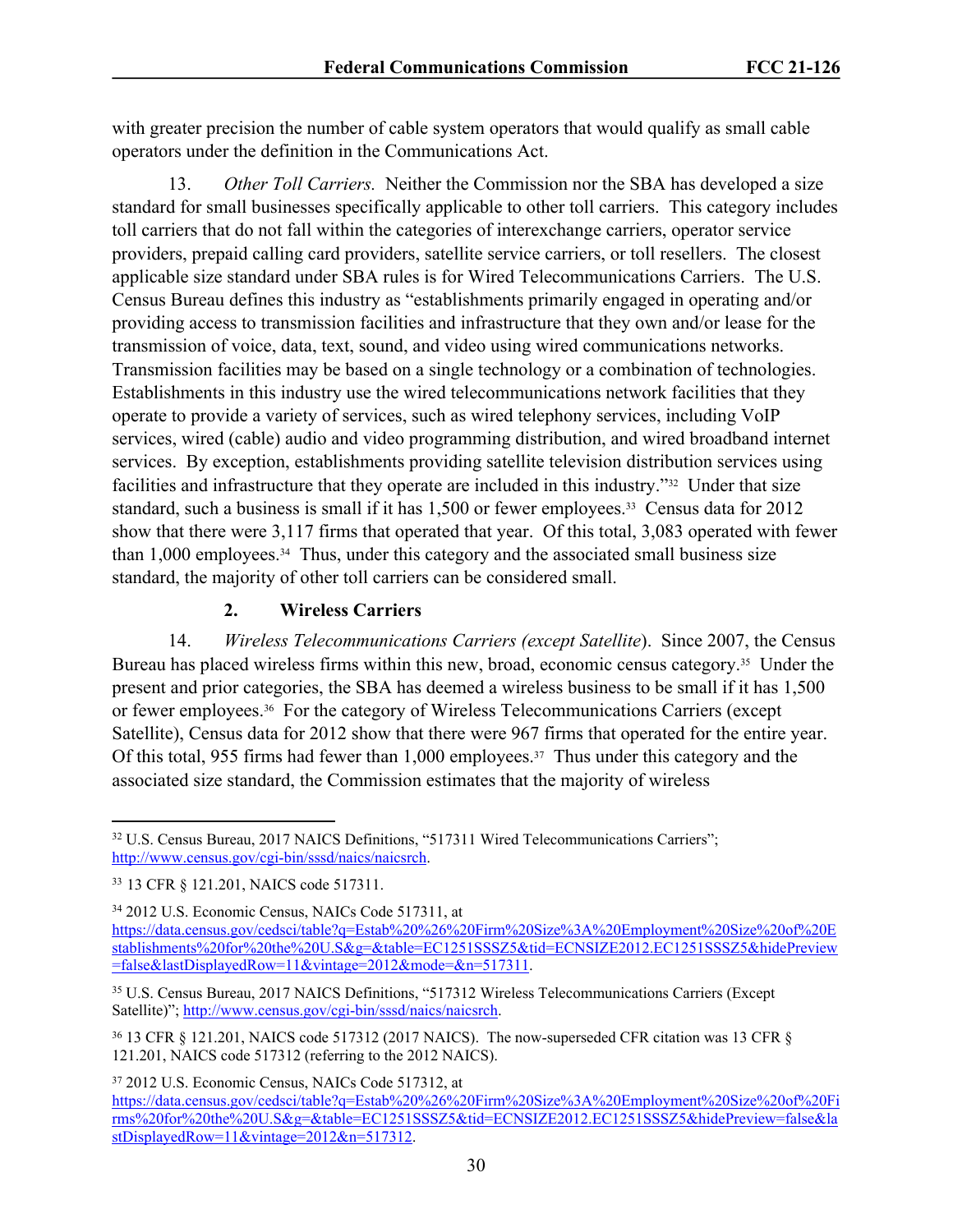telecommunications carriers (except satellite) are small entities. Similarly, according to internally developed Commission data, 413 carriers reported that they were engaged in the provision of wireless telephony, including cellular service, Personal Communications Service (PCS), and Specialized Mobile Radio (SMR) services.38 Of this total, an estimated 261 have 1,500 or fewer employees.39 Thus, using available data, we estimate that the majority of wireless firms can be considered small.

15. *Satellite Telecommunications Providers.* The category of Satellite Telecommunications Providers "comprises establishments primarily engaged in providing telecommunications services to other establishments in the telecommunications and broadcasting industries by forwarding and receiving communications signals via a system of satellites or reselling satellite telecommunications."40 This category has a small business size standard of \$35.0 million or less in average annual receipts, under SBA rules.<sup>41</sup> For this category, Census Bureau data for 2012 show that there were a total of 333 firms that operated for the entire year.<sup>42</sup> Of this total, 299 firms had annual receipts of under \$25 million.<sup>43</sup> Consequently, we estimate that the majority of satellite telecommunications providers are small entities.

16. *All Other Telecommunications.* All Other Telecommunications comprises, *inter alia*, "establishments primarily engaged in providing specialized telecommunications services, such as satellite tracking, communications telemetry, and radar station operation. This industry also includes establishments primarily engaged in providing satellite terminal stations and associated facilities connected with one or more terrestrial systems and capable of transmitting telecommunications to, and receiving telecommunications from, satellite systems. Establishments providing Internet services or [V]oice over Internet [P]rotocol (VoIP) services via client-supplied telecommunications connections are also included in this industry."44 The SBA has developed a small business size standard for the category of All Other Telecommunications.45 Under that size standard, such a business is small if it has \$35.0 million in annual receipts.46 For this category, Census Bureau data for 2012 show that there were a total of 1,442 firms that operated for the entire year.<sup>47</sup> Of this total, 1,400 had annual receipts below

<sup>43</sup> *Id*.

<sup>46</sup> *Id*.

<sup>38</sup> *Trends in Telephone Service*, tbl. 5.3.

<sup>39</sup> *Id.*

<sup>40</sup> U.S. Census Bureau, 2012 NAICS Definitions, "517410 Satellite Telecommunications," <http://www.census.gov/cgi-bin/sssd/naics/naicsrch?code=517410&search=2012>.

<sup>41</sup> 13 CFR § 121.201, NAICS Code 517410.

<sup>42</sup> U.S. Census Bureau, 2012 Economic Census, Subject Series: Information, "Establishment and Firm Size," NAICS code 517410.

<sup>44</sup> U.S. Census Bureau, 2012 NAICS Definitions, "517919 All Other Telecommunications," <http://www.census.gov/cgi-bin/sssd/naics/naicsrch>.

<sup>45</sup> 13 CFR § 121.201, NAICS code 517919.

<sup>47</sup> 2012 U.S. Economic Census, NAICs Code 517919 at [https://data.census.gov/cedsci/table?tid=ECNSIZE2012.EC1251SSSZ5&t=Employment%20Size&text=Estab%20%](https://data.census.gov/cedsci/table?tid=ECNSIZE2012.EC1251SSSZ5&t=Employment%20Size&text=Estab%20%26%20Firm%20Size%3A%20Employment%20Size%20of%20Firms%20for%20the%20U.S&n=517919&hidePreview=false&vintage=2012)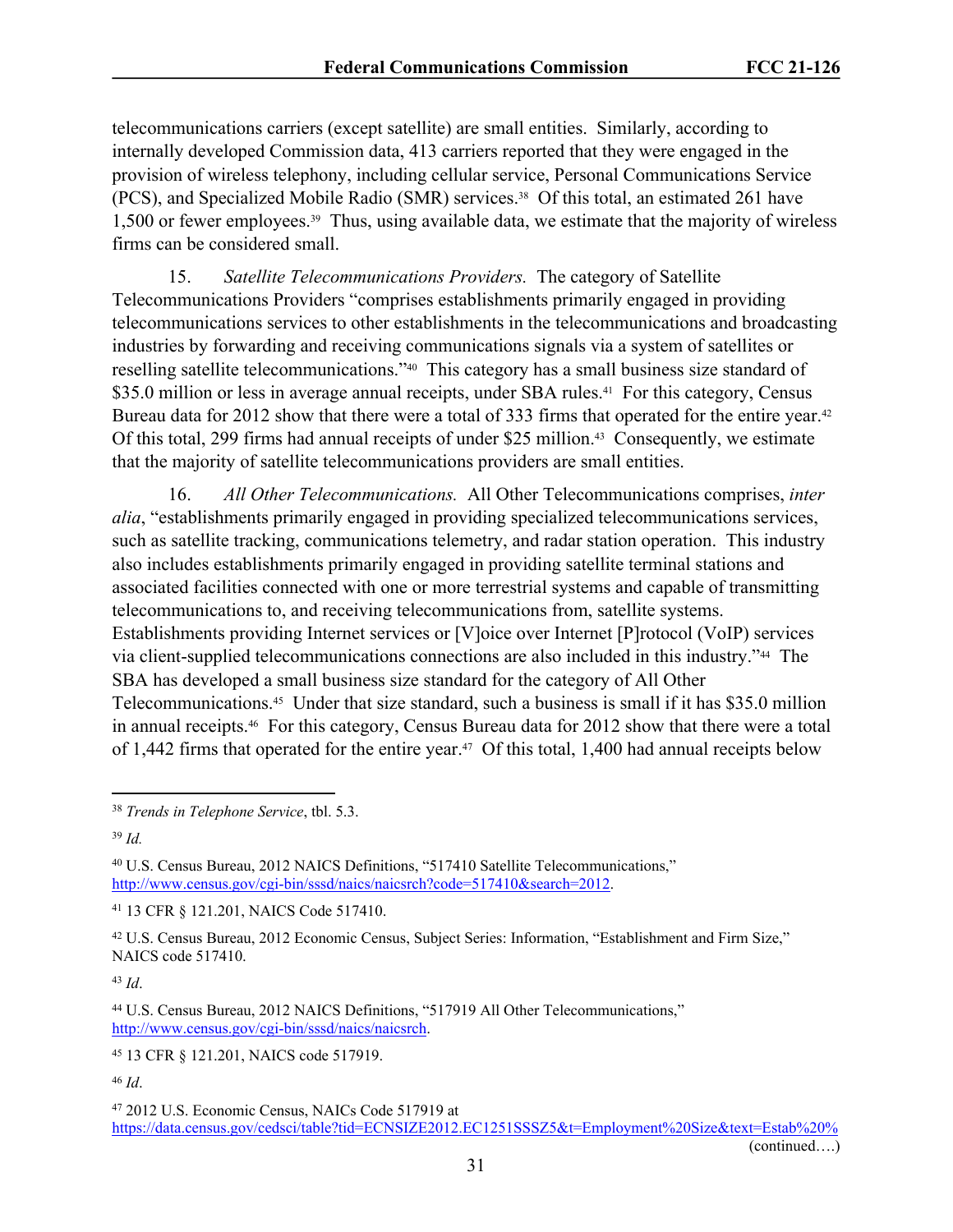\$25 million per year.<sup>48</sup> Consequently, we estimate that the majority of all other telecommunications firms are small entities.

#### **3. Resellers**

17. *Toll Resellers.* The Commission has not developed a definition for toll resellers. The closest NAICS Code Category is Telecommunications Resellers. The Telecommunications Resellers industry comprises establishments engaged in purchasing access and network capacity from owners and operators of telecommunications networks and reselling wired and wireless telecommunications services (except satellite) to businesses and households. Establishments in this industry resell telecommunications; they do not operate transmission facilities and infrastructure. Mobile virtual network operators (MVNOs) are included in this industry.49 The SBA has developed a small business size standard for the category of Telecommunications Resellers.50 Under that size standard, such a business is small if it has 1,500 or fewer employees.<sup>51</sup> Census data for 2012 show that 1,341 firms provided resale services during that year. Of that number,  $1.341$  operated with fewer than  $1.000$  employees.<sup>52</sup> Thus, under this category and the associated small business size standard, the majority of these resellers can be considered small entities. According to Commission data, 881 carriers have reported that they are engaged in the provision of toll resale services.<sup>53</sup> Of this total, an estimated 857 have 1,500 or fewer employees.54 Consequently, the Commission estimates that the majority of toll resellers are small entities.

18. *Local Resellers.* The SBA has developed a small business size standard for the category of Telecommunications Resellers. The Telecommunications Resellers industry comprises establishments engaged in purchasing access and network capacity from owners and operators of telecommunications networks and reselling wired and wireless telecommunications services (except satellite) to businesses and households. Establishments in this industry resell telecommunications; they do not operate transmission facilities and infrastructure. MVNOs are included in this industry.55 Under that size standard, such a business is small if it has 1,500 or fewer employees.56 Census data for 2012 show that 1,341 firms provided resale services during

<sup>48</sup> *Id*.

<sup>49</sup> https://www.census.gov/cgi-bin/sssd/naics/naicsrch?input=517911&search=2012+NAICS+Search&search=2012.

<sup>50</sup> 13 CFR § 121.201, NAICS code 517911.

<sup>51</sup> *Id*.

<sup>52</sup> 2012 U.S. Economic Census, NAICs Code 517911, at

[https://data.census.gov/cedsci/table?tid=ECNSIZE2012.EC1251SSSZ5&hidePreview=false&vintage=2012&text=E](https://data.census.gov/cedsci/table?tid=ECNSIZE2012.EC1251SSSZ5&hidePreview=false&vintage=2012&text=Employment%20size&n=517911&cid=EMP) [mployment%20size&n=517911&cid=EMP](https://data.census.gov/cedsci/table?tid=ECNSIZE2012.EC1251SSSZ5&hidePreview=false&vintage=2012&text=Employment%20size&n=517911&cid=EMP).

<sup>54</sup> *Id.*

[<sup>26%20</sup>Firm%20Size%3A%20Employment%20Size%20of%20Firms%20for%20the%20U.S&n=517919&hidePrevi](https://data.census.gov/cedsci/table?tid=ECNSIZE2012.EC1251SSSZ5&t=Employment%20Size&text=Estab%20%26%20Firm%20Size%3A%20Employment%20Size%20of%20Firms%20for%20the%20U.S&n=517919&hidePreview=false&vintage=2012) [ew=false&vintage=2012](https://data.census.gov/cedsci/table?tid=ECNSIZE2012.EC1251SSSZ5&t=Employment%20Size&text=Estab%20%26%20Firm%20Size%3A%20Employment%20Size%20of%20Firms%20for%20the%20U.S&n=517919&hidePreview=false&vintage=2012).

<sup>53</sup> *Trends in Telephone Service*, at tbl. 5.3.

<sup>55</sup> https://www.census.gov/cgi-bin/sssd/naics/naicsrch?input=517911&search=2012+NAICS+Search&search=2012.

<sup>56</sup> 13 CFR § 121.201, NAICS code 517911.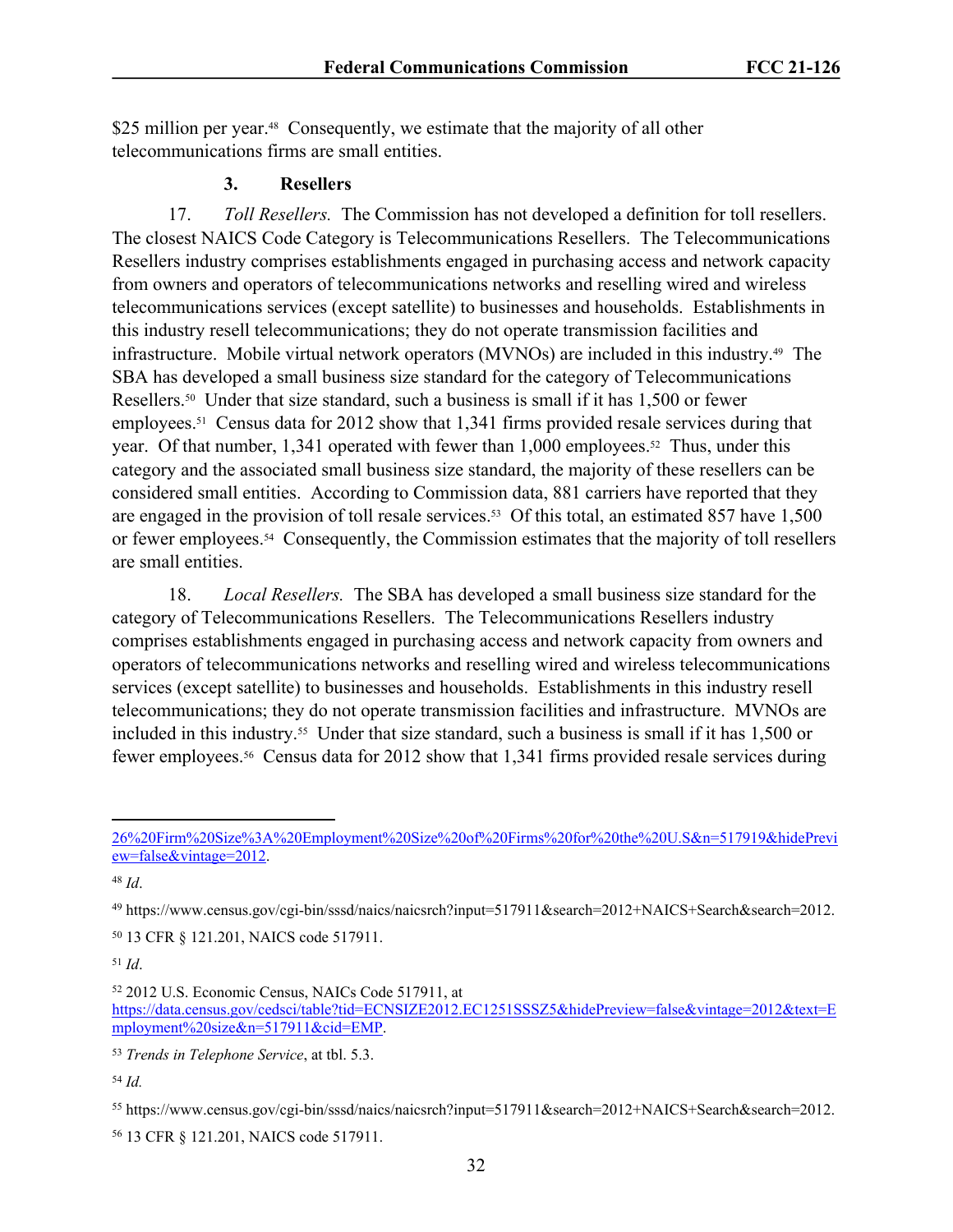that year. Of that number, all operated with fewer than 1,000 employees.<sup>57</sup> Thus, under this category and the associated small business size standard, the majority of these local resellers can be considered small entities.

19. *Prepaid Calling Card Providers.* The SBA has developed a small business size standard for the category of Telecommunications Resellers. The Telecommunications Resellers industry comprises establishments engaged in purchasing access and network capacity from owners and operators of telecommunications networks and reselling wired and wireless telecommunications services (except satellite) to businesses and households. Establishments in this industry resell telecommunications; they do not operate transmission facilities and infrastructure. Mobile virtual network operators (MVNOs) are included in this industry.58 Under that size standard, such a business is small if it has 1,500 or fewer employees.59 Census data for 2012 show that 1,341 firms provided resale services during that year. Of that number, all operated with fewer than 1,000 employees.60 Thus, under this category and the associated small business size standard, the majority of these prepaid calling card providers can be considered small entities.

#### **E. Description of Projected Reporting, Recordkeeping, and Other Compliance Requirements for Small Entities**

20. This *Order on Reconsideration* does not adopt any new reporting, recordkeeping, or other compliance requirements for small entities.

# **F. Steps Taken to Minimize the Significant Economic Impact on Small Entities, and Significant Alternatives Considered**

21. The *Order on Reconsideration* relieves a burden on small voice service providers by allowing such providers more flexibility in meeting the immediate notification requirements adopted in the *Call Blocking Fourth Report and Order*.

# **G. Report to Congress**

22. The Commission will send a copy of the *Order on Reconsideration*, including this FRFA, in a report to be sent to Congress and the Government Accountability Office pursuant to the Congressional Review Act.61 In addition, the Commission will send a copy of the *Order on Reconsideration*, including this FRFA, to the Chief Counsel for Advocacy of the Small Business

<sup>57</sup> 2012 U.S. Economic Census, NAICs Code 517911, at

[https://data.census.gov/cedsci/table?tid=ECNSIZE2012.EC1251SSSZ5&hidePreview=false&vintage=2012&text=E](https://data.census.gov/cedsci/table?tid=ECNSIZE2012.EC1251SSSZ5&hidePreview=false&vintage=2012&text=Employment%20size&n=517911&cid=EMP) [mployment%20size&n=517911&cid=EMP](https://data.census.gov/cedsci/table?tid=ECNSIZE2012.EC1251SSSZ5&hidePreview=false&vintage=2012&text=Employment%20size&n=517911&cid=EMP).

<sup>58</sup> https://www.census.gov/cgi-bin/sssd/naics/naicsrch?input=517911&search=2012+NAICS+Search&search=2012.

<sup>59</sup> 13 CFR § 121.201, NAICS code 517911.

<sup>60</sup> 2012 U.S. Economic Census, NAICs Code 517911, at [https://data.census.gov/cedsci/table?tid=ECNSIZE2012.EC1251SSSZ5&hidePreview=false&vintage=2012&text=E](https://data.census.gov/cedsci/table?tid=ECNSIZE2012.EC1251SSSZ5&hidePreview=false&vintage=2012&text=Employment%20size&n=517911&cid=EMP) [mployment%20size&n=517911&cid=EMP](https://data.census.gov/cedsci/table?tid=ECNSIZE2012.EC1251SSSZ5&hidePreview=false&vintage=2012&text=Employment%20size&n=517911&cid=EMP).

 $61$  5 U.S.C. § 801(a)(1)(A).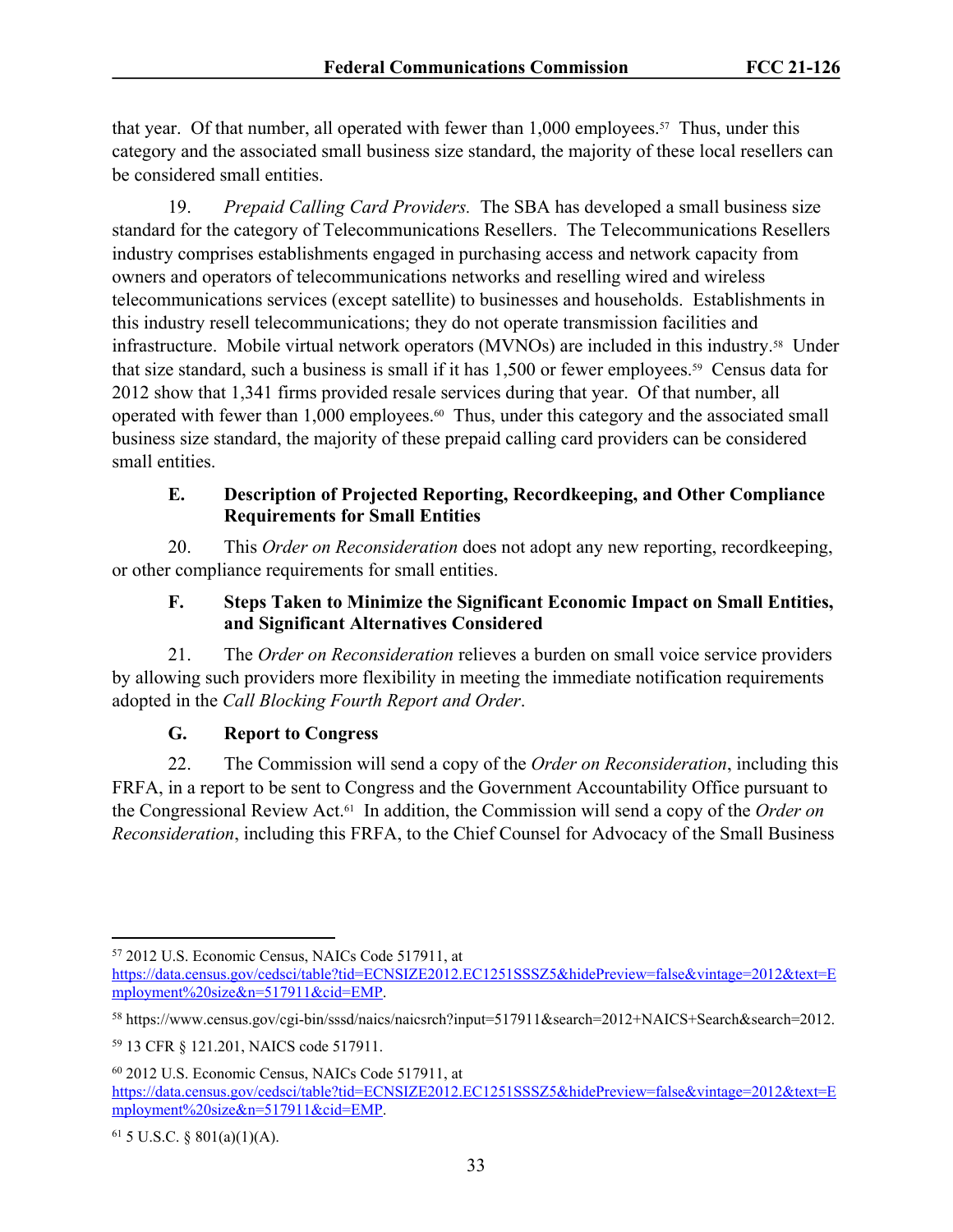Administration. A copy of the *Order on Reconsideration* (or summaries thereof) will also be published in the Federal Register.<sup>62</sup>

<sup>62</sup> *See id*. § 604(b).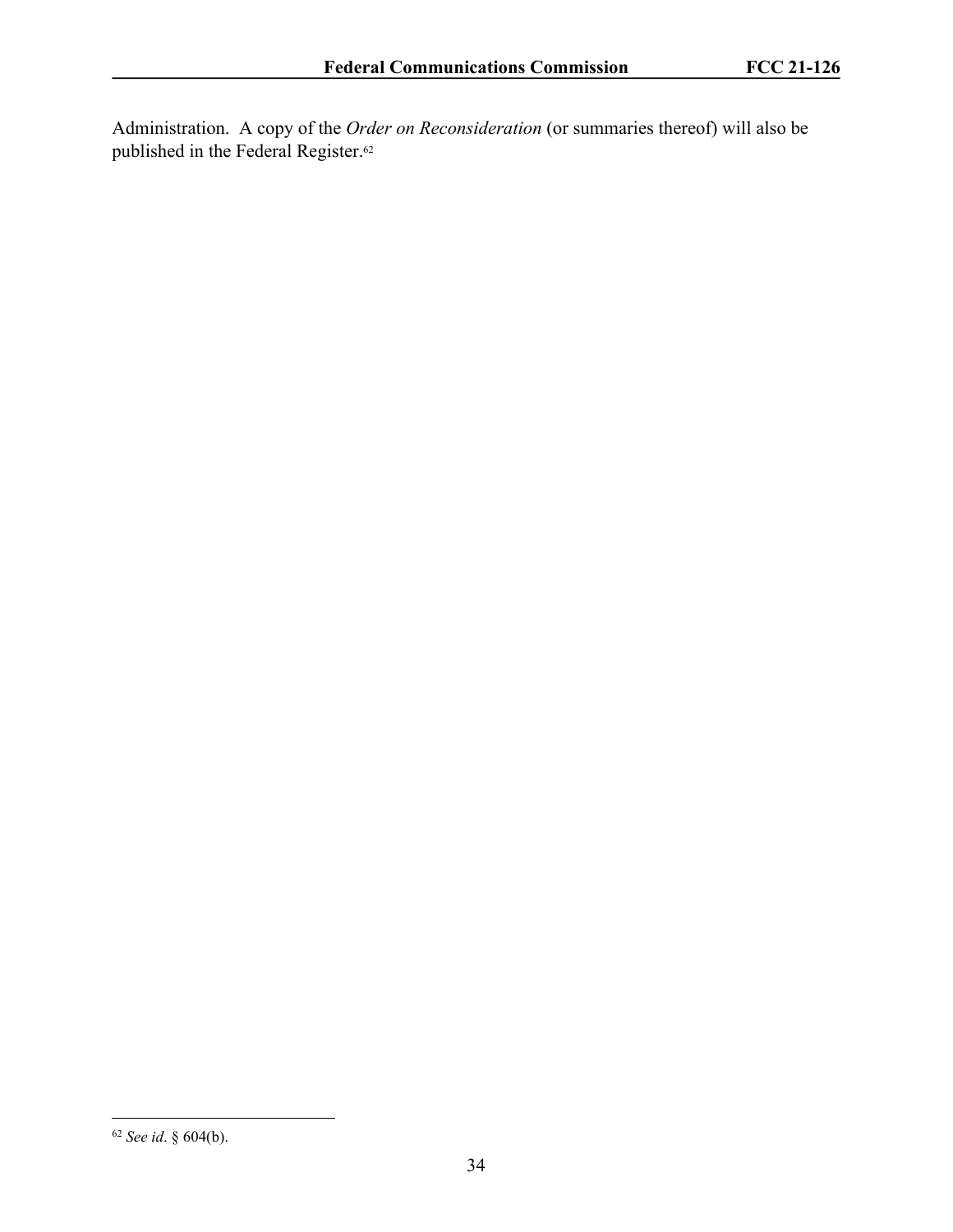# **APPENDIX C**

# **Initial Regulatory Flexibility Analysis**

1. As required by the Regulatory Flexibility Act of 1980, as amended,  $(RFA)^{1}$  the Commission has prepared this Initial Regulatory Flexibility Analysis (IRFA) of the possible significant economic impact on a substantial number of small entities by the policies and rules proposed in this *Sixth Further Notice of Proposed Rulemaking* (FNPRM). Written public comments are requested on this IRFA. Comments must be identified as responses to the IRFA and must be filed by the deadlines for comments on the FNPRM provided on the first page of this document. The Commission will send a copy of the FNPRM, including this IRFA, to the Chief Counsel for Advocacy of the Small Business Administration.<sup>2</sup> In addition, the FNPRM and IRFA (or summaries thereof) will be published in the Federal Register.<sup>3</sup>

# **A. Need for, and Objectives of, the Proposed Rules**

2. The FNPRM seeks comment on whether to phase out the use of SIP Code 603 for purposes of voice service providers' immediate notification requirements. We continue to believe that the Commission should retain its requirement that terminating voice service providers ultimately use only SIP Codes 607 or 608 in IP networks, as these codes are designed to be used for call blocking.<sup>4</sup> As many commenters note, the design specifications for SIP Codes 607 and 608 provide important information that enables callers to contact blocking entities and initiate the redress process.<sup>5</sup> We believe that these codes present the best long-term solution for immediate notification. While some commenters argue that certain design specifications may be difficult to implement,<sup>6</sup> we believe that the Commission should encourage standards-setting bodies to finalize their work and provide time for voice service providers to implement, test, and refine internal systems needed to return codes 607 and 608.

3. The FNPRM seeks comment on this belief and whether and how the Commission should phase out the use of SIP Code 603 for purposes of voice service providers' immediate notification requirements.

3 *Id.*

<sup>1</sup> 5 U.S.C. § 603. The RFA, *see* 5 U.S.C. § 601-612, has been amended by the Small Business Regulatory Enforcement Fairness Act of 1996 (SBREFA), Pub. L. No. 104-121, Title II, 110 Stat. 857 (1996).

 $25$  U.S.C.  $\S$  603(a).

<sup>4</sup> *See Call Blocking Fourth Report and Order*, 35 FCC Rcd at 15240, para. 56. *But see* USTelecom Reply Comments at 6 (arguing that SIP Code 607 is not intended to be a standard to inform the caller about blocking).

<sup>5</sup> *See* ABA Comments at 6-7 (the Commission should "require further explanation . . . regarding the technical impediments to using jCards to provide contact information that quickly enables callers to contact the blocking entity and initiate the redress process," particularly since jCards are already in use in the STIR/SHAKEN standards); INCOMPAS Comments at 10-11 (arguing that jCards are integral to SIP Code 608).

<sup>6</sup> *See* Verizon Comments at 6-7 (arguing that the Commission should not include a requirement for a jCard); USTelecom Reply Comments at 7 (raising concerns about the viability of the jCard and noting that it would require resources and upgrades that will not be completed by January 2022); USTelecom Reply Comments at 9 (stating that the jCard is "embedded in the Commission's requirement" and "cannot be implemented in a practical and cost effective way").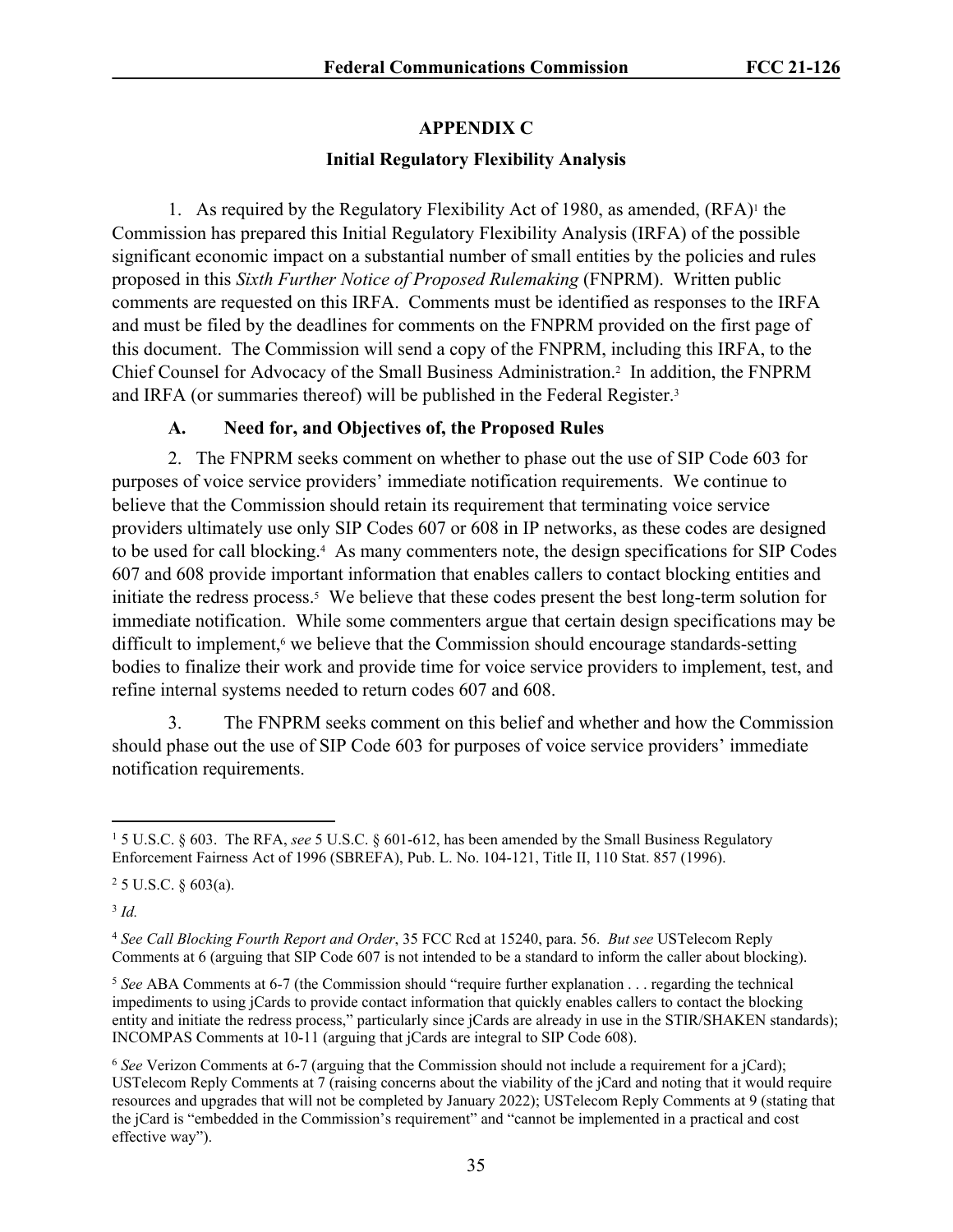# **B. Legal Basis**

4. The proposed and anticipated rules are authorized under the 154(i), 201, 202, 227, 251(e), and 403 of the Communications Act of 1934, as amended, 47 U.S.C. §§ 154(i), 201, 202, 227, 251(e), 403, and section 10 of the Telephone Robocall Abuse Criminal Enforcement and Deterrence Act, Pub. L. No. 116-105, 133 Stat. 3274.

# **C. Description and Estimate of the Number of Small Entities to Which the Proposed Rules Will Apply**

5. The RFA directs agencies to provide a description of, and where feasible, an estimate of the number of small entities that may be affected by the rules adopted herein.<sup>7</sup> The RFA generally defines the term "small entity" as having the same meaning as the terms "small business," "small organization," and "small governmental jurisdiction."<sup>8</sup> In addition, the term "small business" has the same meaning as the term "small-business concern" under the Small Business Act.<sup>9</sup> A "small-business concern" is one which: (1) is independently owned and operated; (2) is not dominant in its field of operation; and (3) satisfies any additional criteria established by the SBA.<sup>10</sup>

# **1. Wireline Carriers**

6. *Wired Telecommunications Carriers.* The U.S. Census Bureau defines this industry as "establishments primarily engaged in operating and/or providing access to transmission facilities and infrastructure that they own and/or lease for the transmission of voice, data, text, sound, and video using wired communications networks. Transmission facilities may be based on a single technology or a combination of technologies. Establishments in this industry use the wired telecommunications network facilities that they operate to provide a variety of services, such as wired telephony services, including VoIP services, wired (cable) audio and video programming distribution, and wired broadband internet services. By exception, establishments providing satellite television distribution services using facilities and infrastructure that they operate are included in this industry."11 The SBA has developed a small business size standard for Wired Telecommunications Carriers, which consists of all such companies having 1,500 or fewer employees.12 Census data for 2012 shows that there were 3,117 firms that operated that year. Of this total, 3,083 operated with fewer than 1,000

<sup>7</sup> *See* 5 U.S.C. § 603(b)(3).

<sup>8</sup> *See* 5 U.S.C. § 601(6).

<sup>9</sup> *See* 5 U.S.C. § 601(3) (incorporating by reference the definition of "small-business concern" in the Small Business Act, 15 U.S.C. § 632). Pursuant to 5 U.S.C. § 601(3), the statutory definition of a small business applies "unless an agency, after consultation with the Office of Advocacy of the Small Business Administration and after opportunity for public comment, establishes one or more definitions of such term which are appropriate to the activities of the agency and publishes such definition(s) in the Federal Register."

<sup>10</sup> *See* 15 U.S.C. § 632.

<sup>&</sup>lt;sup>11</sup> U.S. Census Bureau, 2017 NAICS Definitions, "517311 Wired Telecommunications Carriers"; <http://www.census.gov/cgi-bin/sssd/naics/naicsrch>.

<sup>12</sup> 13 CFR § 121.201, NAICS code 517311.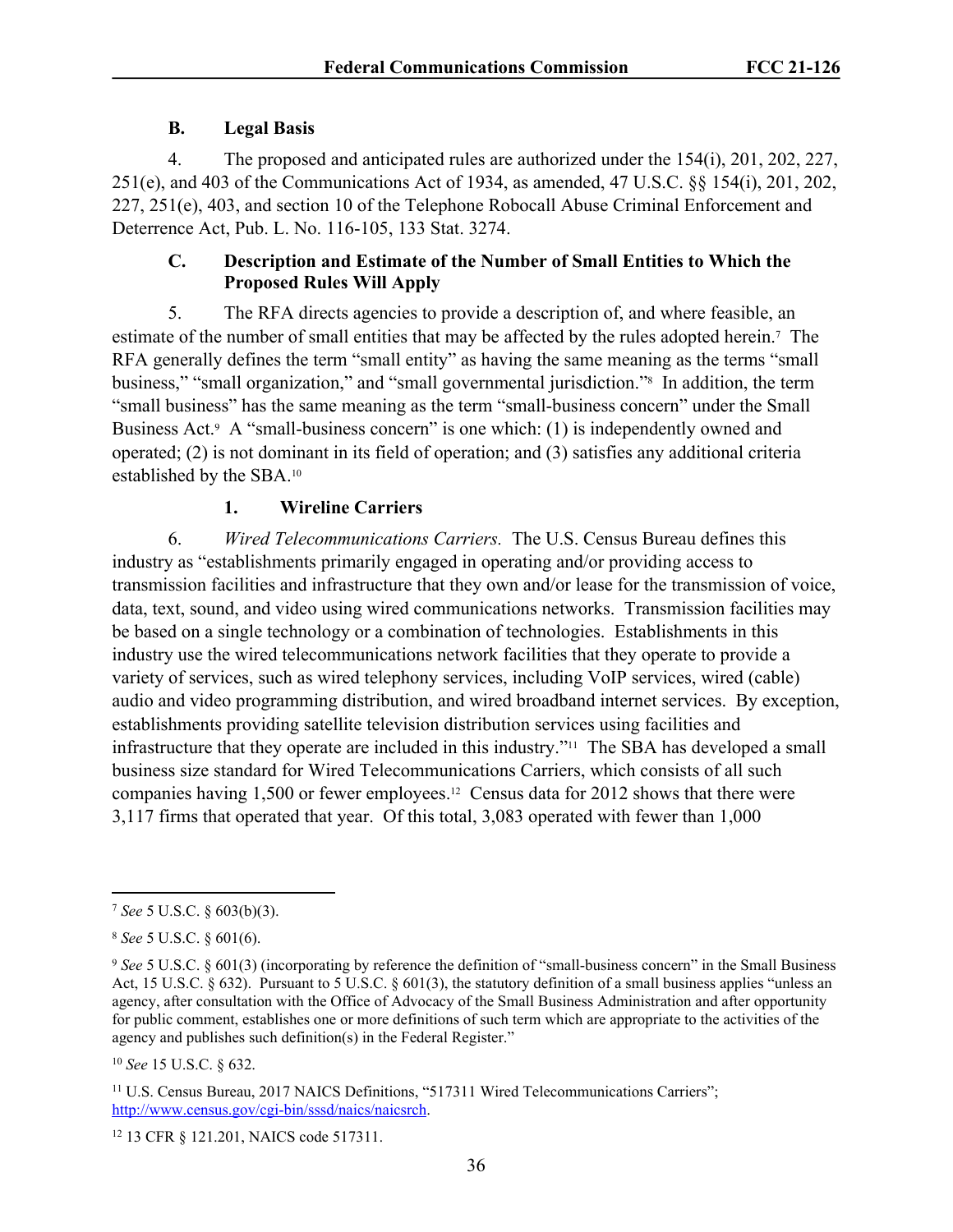employees.13 Thus, under this size standard, the majority of firms in this industry can be considered small.

7. *Local Exchange Carriers* (*LECs*). Neither the Commission nor the SBA has developed a small business size standard specifically for Local Exchange Carriers. The closest applicable size standard under SBA rules is for the category Wired Telecommunications Carriers. The U.S. Census Bureau defines this industry as "establishments primarily engaged in operating and/or providing access to transmission facilities and infrastructure that they own and/or lease for the transmission of voice, data, text, sound, and video using wired communications networks. Transmission facilities may be based on a single technology or a combination of technologies. Establishments in this industry use the wired telecommunications network facilities that they operate to provide a variety of services, such as wired telephony services, including VoIP services, wired (cable) audio and video programming distribution, and wired broadband internet services. By exception, establishments providing satellite television distribution services using facilities and infrastructure that they operate are included in this industry."14 Under that size standard, such a business is small if it has 1,500 or fewer employees.15 Census data for 2012 show that there were 3,117 firms that operated that year. Of this total, 3,083 operated with fewer than 1,000 employees.16 Consequently, the Commission estimates that most providers of local exchange service are small businesses.

8. *Incumbent Local Exchange Carriers* (*Incumbent LECs*). Neither the Commission nor the SBA has developed a small business size standard specifically for incumbent local exchange services. The closest applicable size standard under SBA rules is for the category Wired Telecommunications Carriers. The U.S. Census Bureau defines this industry as "establishments primarily engaged in operating and/or providing access to transmission facilities and infrastructure that they own and/or lease for the transmission of voice, data, text, sound, and video using wired communications networks. Transmission facilities may be based on a single technology or a combination of technologies. Establishments in this industry use the wired telecommunications network facilities that they operate to provide a variety of services, such as wired telephony services, including VoIP services, wired (cable) audio and video programming distribution, and wired broadband internet services. By exception, establishments providing satellite television distribution services using facilities and infrastructure that they operate are included in this industry."17 Under that size standard, such a business is small if it has 1,500 or

<sup>13</sup> 2012 U.S. Economic Census, NAICs Code 517311, at

[https://data.census.gov/cedsci/table?q=Estab%20%26%20Firm%20Size%3A%20Employment%20Size%20of%20E](https://data.census.gov/cedsci/table?q=Estab%20%26%20Firm%20Size%3A%20Employment%20Size%20of%20Establishments%20for%20the%20U.S&g=&table=EC1251SSSZ5&tid=ECNSIZE2012.EC1251SSSZ5&hidePreview=false&lastDisplayedRow=11&vintage=2012&mode=&n=517110) [stablishments%20for%20the%20U.S&g=&table=EC1251SSSZ5&tid=ECNSIZE2012.EC1251SSSZ5&hidePreview](https://data.census.gov/cedsci/table?q=Estab%20%26%20Firm%20Size%3A%20Employment%20Size%20of%20Establishments%20for%20the%20U.S&g=&table=EC1251SSSZ5&tid=ECNSIZE2012.EC1251SSSZ5&hidePreview=false&lastDisplayedRow=11&vintage=2012&mode=&n=517110) [=false&lastDisplayedRow=11&vintage=2012&mode=&n=517311](https://data.census.gov/cedsci/table?q=Estab%20%26%20Firm%20Size%3A%20Employment%20Size%20of%20Establishments%20for%20the%20U.S&g=&table=EC1251SSSZ5&tid=ECNSIZE2012.EC1251SSSZ5&hidePreview=false&lastDisplayedRow=11&vintage=2012&mode=&n=517110).

<sup>&</sup>lt;sup>14</sup> U.S. Census Bureau, 2017 NAICS Definitions, "517311 Wired Telecommunications Carriers"; <http://www.census.gov/cgi-bin/sssd/naics/naicsrch>.

<sup>15</sup> 13 CFR § 121.201, NAICS code 517311.

<sup>16</sup> 2012 U.S. Economic Census, NAICs Code 517311, at [https://data.census.gov/cedsci/table?q=Estab%20%26%20Firm%20Size%3A%20Employment%20Size%20of%20E](https://data.census.gov/cedsci/table?q=Estab%20%26%20Firm%20Size%3A%20Employment%20Size%20of%20Establishments%20for%20the%20U.S&g=&table=EC1251SSSZ5&tid=ECNSIZE2012.EC1251SSSZ5&hidePreview=false&lastDisplayedRow=11&vintage=2012&mode=&n=517110) [stablishments%20for%20the%20U.S&g=&table=EC1251SSSZ5&tid=ECNSIZE2012.EC1251SSSZ5&hidePreview](https://data.census.gov/cedsci/table?q=Estab%20%26%20Firm%20Size%3A%20Employment%20Size%20of%20Establishments%20for%20the%20U.S&g=&table=EC1251SSSZ5&tid=ECNSIZE2012.EC1251SSSZ5&hidePreview=false&lastDisplayedRow=11&vintage=2012&mode=&n=517110) [=false&lastDisplayedRow=11&vintage=2012&mode=&n=517311](https://data.census.gov/cedsci/table?q=Estab%20%26%20Firm%20Size%3A%20Employment%20Size%20of%20Establishments%20for%20the%20U.S&g=&table=EC1251SSSZ5&tid=ECNSIZE2012.EC1251SSSZ5&hidePreview=false&lastDisplayedRow=11&vintage=2012&mode=&n=517110).

<sup>&</sup>lt;sup>17</sup> U.S. Census Bureau, 2017 NAICS Definitions, "517311 Wired Telecommunications Carriers"; <http://www.census.gov/cgi-bin/sssd/naics/naicsrch>.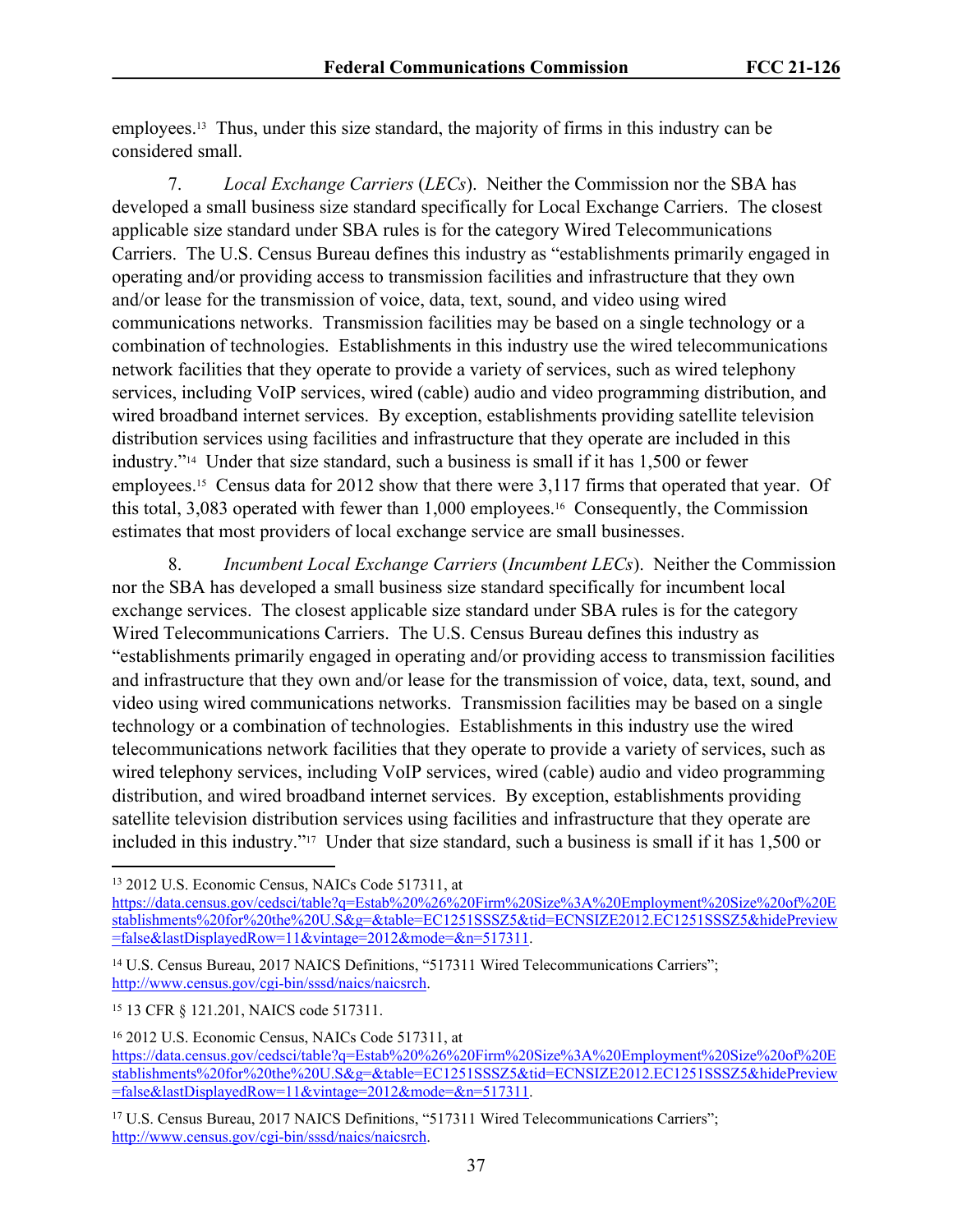fewer employees.18 Census data for 2012 show that there were 3,117 firms that operated that year. Of this total, 3,083 operated with fewer than 1,000 employees.19 Consequently, the Commission estimates that most providers of incumbent local exchange service are small businesses.

9. *Competitive Local Exchange Carriers (Competitive LECs), Competitive Access Providers (CAPs), Shared-Tenant Service Providers, and Other Local Service Providers.* Neither the Commission nor the SBA has developed a small business size standard specifically for these service providers. The appropriate size standard under SBA rules is for the category Wired Telecommunications Carriers. The U.S. Census Bureau defines this industry as "establishments primarily engaged in operating and/or providing access to transmission facilities and infrastructure that they own and/or lease for the transmission of voice, data, text, sound, and video using wired communications networks. Transmission facilities may be based on a single technology or a combination of technologies. Establishments in this industry use the wired telecommunications network facilities that they operate to provide a variety of services, such as wired telephony services, including VoIP services, wired (cable) audio and video programming distribution, and wired broadband internet services. By exception, establishments providing satellite television distribution services using facilities and infrastructure that they operate are included in this industry."20 Under that size standard, such a business is small if it has 1,500 or fewer employees.21 Census data for 2012 show that there were 3,117 firms that operated that year. Of this total, 3,083 operated with fewer than 1,000 employees.<sup>22</sup> Consequently, the Commission estimates that most providers of competitive local exchange service, competitive access providers, shared-tenant service providers, and other local service providers are small entities.

10. We have included small incumbent LECs in this present RFA analysis. As noted above, a "small business" under the RFA is one that, *inter alia*, meets the pertinent small business size standard (*e.g*., a telephone communications business having 1,500 or fewer employees), and "is not dominant in its field of operation."<sup>23</sup> The SBA's Office of Advocacy contends that, for RFA purposes, small incumbent LECs are not dominant in their field of

 $23$  5 U.S.C. § 601(3).

<sup>18</sup> 13 CFR § 121.201, NAICS code 517311.

<sup>19</sup> 2012 U.S. Economic Census, NAICs Code 517311, at [https://data.census.gov/cedsci/table?q=Estab%20%26%20Firm%20Size%3A%20Employment%20Size%20of%20E](https://data.census.gov/cedsci/table?q=Estab%20%26%20Firm%20Size%3A%20Employment%20Size%20of%20Establishments%20for%20the%20U.S&g=&table=EC1251SSSZ5&tid=ECNSIZE2012.EC1251SSSZ5&hidePreview=false&lastDisplayedRow=11&vintage=2012&mode=&n=517110) [stablishments%20for%20the%20U.S&g=&table=EC1251SSSZ5&tid=ECNSIZE2012.EC1251SSSZ5&hidePreview](https://data.census.gov/cedsci/table?q=Estab%20%26%20Firm%20Size%3A%20Employment%20Size%20of%20Establishments%20for%20the%20U.S&g=&table=EC1251SSSZ5&tid=ECNSIZE2012.EC1251SSSZ5&hidePreview=false&lastDisplayedRow=11&vintage=2012&mode=&n=517110) [=false&lastDisplayedRow=11&vintage=2012&mode=&n=517311](https://data.census.gov/cedsci/table?q=Estab%20%26%20Firm%20Size%3A%20Employment%20Size%20of%20Establishments%20for%20the%20U.S&g=&table=EC1251SSSZ5&tid=ECNSIZE2012.EC1251SSSZ5&hidePreview=false&lastDisplayedRow=11&vintage=2012&mode=&n=517110).

<sup>20</sup> U.S. Census Bureau, 2017 NAICS Definitions, "517311 Wired Telecommunications Carriers"; <http://www.census.gov/cgi-bin/sssd/naics/naicsrch>.

<sup>21</sup> 13 CFR § 121.201, NAICS code 517311.

<sup>22</sup> 2012 U.S. Economic Census, NAICs Code 517311, at [https://data.census.gov/cedsci/table?q=Estab%20%26%20Firm%20Size%3A%20Employment%20Size%20of%20E](https://data.census.gov/cedsci/table?q=Estab%20%26%20Firm%20Size%3A%20Employment%20Size%20of%20Establishments%20for%20the%20U.S&g=&table=EC1251SSSZ5&tid=ECNSIZE2012.EC1251SSSZ5&hidePreview=false&lastDisplayedRow=11&vintage=2012&mode=&n=517110) [stablishments%20for%20the%20U.S&g=&table=EC1251SSSZ5&tid=ECNSIZE2012.EC1251SSSZ5&hidePreview](https://data.census.gov/cedsci/table?q=Estab%20%26%20Firm%20Size%3A%20Employment%20Size%20of%20Establishments%20for%20the%20U.S&g=&table=EC1251SSSZ5&tid=ECNSIZE2012.EC1251SSSZ5&hidePreview=false&lastDisplayedRow=11&vintage=2012&mode=&n=517110) [=false&lastDisplayedRow=11&vintage=2012&mode=&n=517311](https://data.census.gov/cedsci/table?q=Estab%20%26%20Firm%20Size%3A%20Employment%20Size%20of%20Establishments%20for%20the%20U.S&g=&table=EC1251SSSZ5&tid=ECNSIZE2012.EC1251SSSZ5&hidePreview=false&lastDisplayedRow=11&vintage=2012&mode=&n=517110).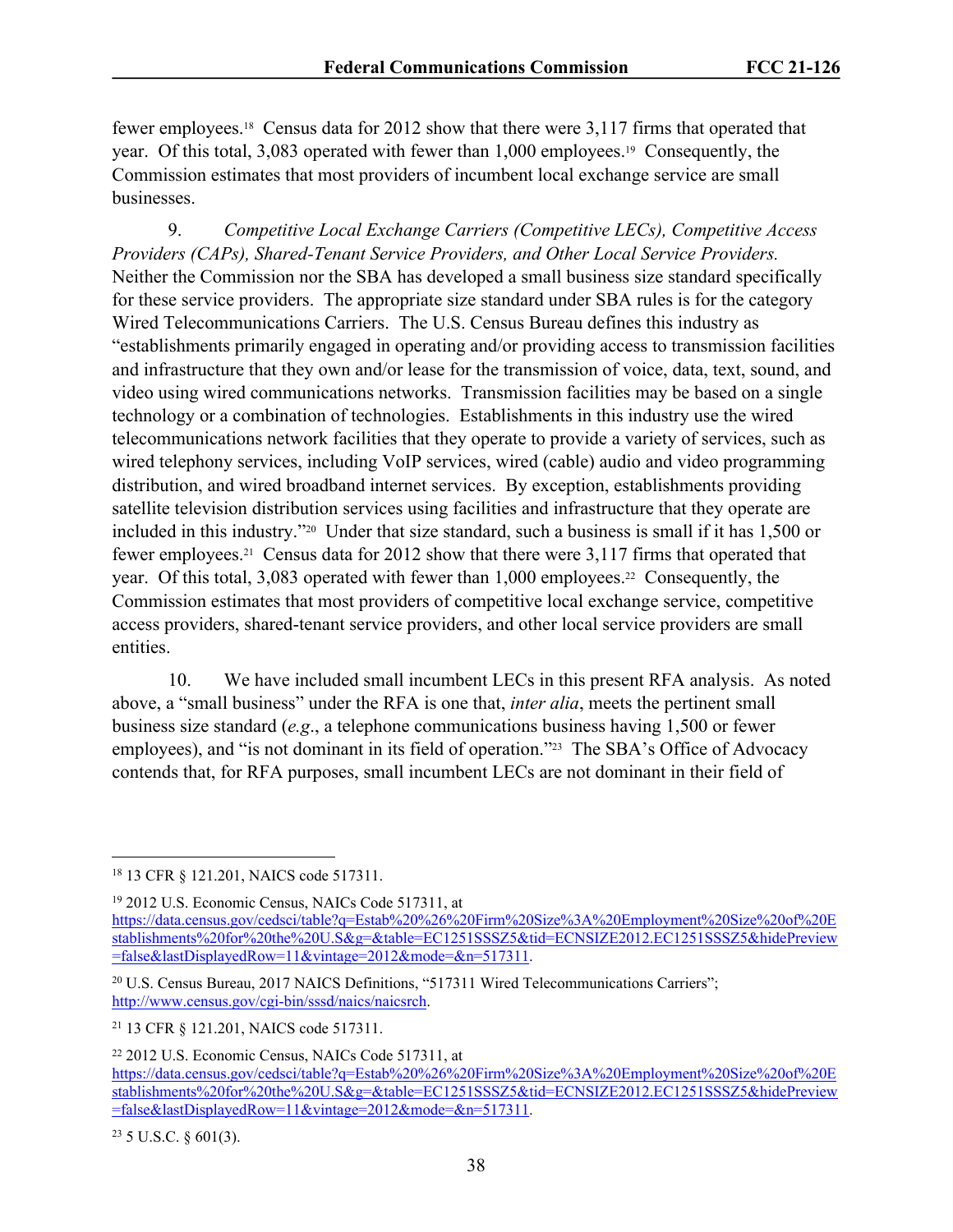operation because any such dominance is not "national" in scope.24 We have therefore included small incumbent LECs in this RFA analysis, although we emphasize that this RFA action has no effect on Commission analyses and determinations in other, non-RFA contexts.

11. *Interexchange Carriers.* Neither the Commission nor the SBA has developed a small business size standard specifically for providers of interexchange services. The appropriate size standard under SBA rules is for the category Wired Telecommunications Carriers. The U.S. Census Bureau defines this industry as "establishments primarily engaged in operating and/or providing access to transmission facilities and infrastructure that they own and/or lease for the transmission of voice, data, text, sound, and video using wired communications networks. Transmission facilities may be based on a single technology or a combination of technologies. Establishments in this industry use the wired telecommunications network facilities that they operate to provide a variety of services, such as wired telephony services, including VoIP services, wired (cable) audio and video programming distribution, and wired broadband internet services. By exception, establishments providing satellite television distribution services using facilities and infrastructure that they operate are included in this industry."25 Under that size standard, such a business is small if it has 1,500 or fewer employees.26 Census data for 2012 show that there were 3,117 firms that operated that year. Of this total, 3,083 operated with fewer than 1,000 employees.27 Consequently, the Commission estimates that the majority of interexchange carriers are small entities.

12. *Cable System Operators (Telecom Act Standard)*. The Communications Act of 1934, as amended, also contains a size standard for small cable system operators, which is "a cable operator that, directly or through an affiliate, serves in the aggregate fewer than one percent of all subscribers in the United States and is not affiliated with any entity or entities whose gross annual revenues in the aggregate exceed \$250,000,000."<sup>28</sup> As of 2018, there were approximately 50,504,624 cable video subscribers in the United States.29 Accordingly, an operator serving fewer than 505,046 subscribers shall be deemed a small operator if its annual revenues, when combined with the total annual revenues of all its affiliates, do not exceed \$250

<sup>24</sup> Letter from Jere W. Glover, Chief Counsel for Advocacy, SBA, to William E. Kennard, Chairman, Federal Communications Commission (May 27, 1999). The Small Business Act contains a definition of "small business concern," which the RFA incorporates into its own definition of "small business." 15 U.S.C. § 632(a); 5 U.S.C. § 601(3). SBA regulations interpret "small business concern" to include the concept of dominance on a national basis. 13 CFR § 121.102(b).

<sup>25</sup> U.S. Census Bureau, 2017 NAICS Definitions, "517311 Wired Telecommunications Carriers"; <http://www.census.gov/cgi-bin/sssd/naics/naicsrch>.

<sup>26</sup> 13 CFR § 121.201, NAICS code 517311.

<sup>27</sup> 2012 U.S. Economic Census, NAICs Code 517311, at [https://data.census.gov/cedsci/table?q=Estab%20%26%20Firm%20Size%3A%20Employment%20Size%20of%20E](https://data.census.gov/cedsci/table?q=Estab%20%26%20Firm%20Size%3A%20Employment%20Size%20of%20Establishments%20for%20the%20U.S&g=&table=EC1251SSSZ5&tid=ECNSIZE2012.EC1251SSSZ5&hidePreview=false&lastDisplayedRow=11&vintage=2012&mode=&n=517110) [stablishments%20for%20the%20U.S&g=&table=EC1251SSSZ5&tid=ECNSIZE2012.EC1251SSSZ5&hidePreview](https://data.census.gov/cedsci/table?q=Estab%20%26%20Firm%20Size%3A%20Employment%20Size%20of%20Establishments%20for%20the%20U.S&g=&table=EC1251SSSZ5&tid=ECNSIZE2012.EC1251SSSZ5&hidePreview=false&lastDisplayedRow=11&vintage=2012&mode=&n=517110) [=false&lastDisplayedRow=11&vintage=2012&mode=&n=517311](https://data.census.gov/cedsci/table?q=Estab%20%26%20Firm%20Size%3A%20Employment%20Size%20of%20Establishments%20for%20the%20U.S&g=&table=EC1251SSSZ5&tid=ECNSIZE2012.EC1251SSSZ5&hidePreview=false&lastDisplayedRow=11&vintage=2012&mode=&n=517110).

<sup>28</sup> 47 U.S.C. § 543(m)(2); *see* 47 CFR § 76.901(f) & nn.1–3.

<sup>29</sup> S&P Global Market Intelligence, *U.S. Cable Subscriber Highlights, Basic Subscribers(actual) 2018*, *U.S. Cable MSO Industry Total, <https://platform.marketintelligence.spglobal.com/>*.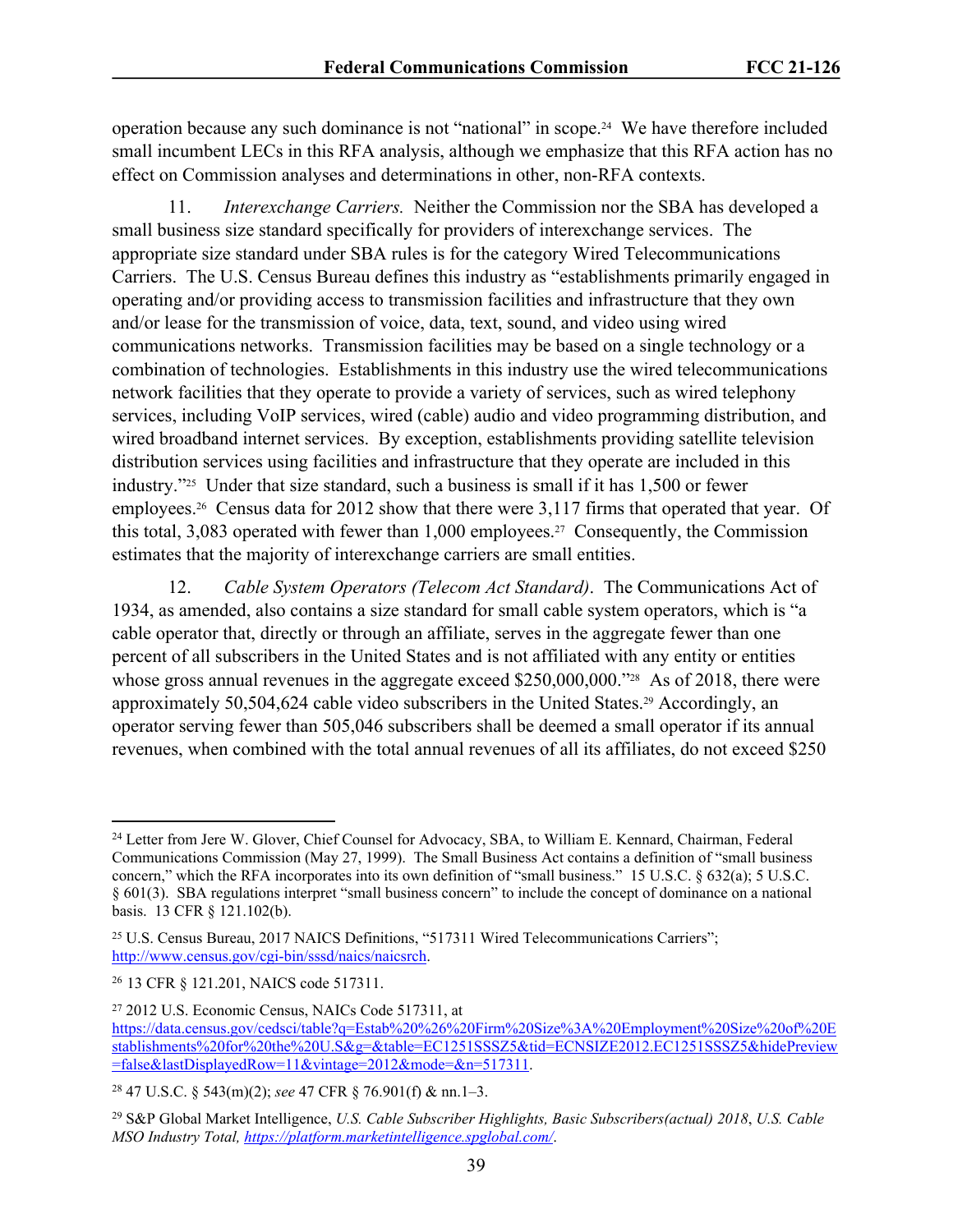million in the aggregate.<sup>30</sup> Based on available data, we find that all but six incumbent cable operators are small entities under this size standard.31 We note that the Commission neither requests nor collects information on whether cable system operators are affiliated with entities whose gross annual revenues exceed \$250 million.<sup>32</sup> Therefore we are unable at this time to estimate with greater precision the number of cable system operators that would qualify as small cable operators under the definition in the Communications Act.

13. *Other Toll Carriers.* Neither the Commission nor the SBA has developed a size standard for small businesses specifically applicable to Other Toll Carriers. This category includes toll carriers that do not fall within the categories of interexchange carriers, operator service providers, prepaid calling card providers, satellite service carriers, or toll resellers. The closest applicable size standard under SBA rules is for Wired Telecommunications Carriers. The U.S. Census Bureau defines this industry as "establishments primarily engaged in operating and/or providing access to transmission facilities and infrastructure that they own and/or lease for the transmission of voice, data, text, sound, and video using wired communications networks. Transmission facilities may be based on a single technology or a combination of technologies. Establishments in this industry use the wired telecommunications network facilities that they operate to provide a variety of services, such as wired telephony services, including VoIP services, wired (cable) audio and video programming distribution, and wired broadband internet services. By exception, establishments providing satellite television distribution services using facilities and infrastructure that they operate are included in this industry."33 Under that size standard, such a business is small if it has 1,500 or fewer employees.<sup>34</sup> Census data for 2012 show that there were 3,117 firms that operated that year. Of this total, 3,083 operated with fewer than 1,000 employees.35 Thus, under this category and the associated small business size standard, the majority of other toll carriers can be considered small.

# **2. Wireless Carriers**

14. *Wireless Telecommunications Carriers (except Satellite*). Since 2007, the Census Bureau has placed wireless firms within this new, broad, economic census category.<sup>36</sup> Under the

<sup>30</sup> 47 CFR § 76.901(f) and notes ff. 1, 2, and 3.

<sup>31</sup> S&P Global Market Intelligence, *Top Cable MSOs as of 12/2018, <https://platform.marketintelligence.spglobal.com/>*. The six cable operators all had more than 505,046 basic cable subscribers.

<sup>&</sup>lt;sup>32</sup> The Commission does receive such information on a case-by-case basis if a cable operator appeals a local franchise authority's finding that the operator does not qualify as a small cable operator pursuant to  $\S$  76.901(f) of the Commission's rules. *See* 47 CFR § 76.909(b).

<sup>33</sup> U.S. Census Bureau, 2017 NAICS Definitions, "517311 Wired Telecommunications Carriers"; <http://www.census.gov/cgi-bin/sssd/naics/naicsrch>.

<sup>34</sup> 13 CFR § 121.201, NAICS code 517311.

<sup>35</sup> 2012 U.S. Economic Census, NAICs Code 517311, at

[https://data.census.gov/cedsci/table?q=Estab%20%26%20Firm%20Size%3A%20Employment%20Size%20of%20E](https://data.census.gov/cedsci/table?q=Estab%20%26%20Firm%20Size%3A%20Employment%20Size%20of%20Establishments%20for%20the%20U.S&g=&table=EC1251SSSZ5&tid=ECNSIZE2012.EC1251SSSZ5&hidePreview=false&lastDisplayedRow=11&vintage=2012&mode=&n=517110) [stablishments%20for%20the%20U.S&g=&table=EC1251SSSZ5&tid=ECNSIZE2012.EC1251SSSZ5&hidePreview](https://data.census.gov/cedsci/table?q=Estab%20%26%20Firm%20Size%3A%20Employment%20Size%20of%20Establishments%20for%20the%20U.S&g=&table=EC1251SSSZ5&tid=ECNSIZE2012.EC1251SSSZ5&hidePreview=false&lastDisplayedRow=11&vintage=2012&mode=&n=517110) [=false&lastDisplayedRow=11&vintage=2012&mode=&n=517311](https://data.census.gov/cedsci/table?q=Estab%20%26%20Firm%20Size%3A%20Employment%20Size%20of%20Establishments%20for%20the%20U.S&g=&table=EC1251SSSZ5&tid=ECNSIZE2012.EC1251SSSZ5&hidePreview=false&lastDisplayedRow=11&vintage=2012&mode=&n=517110).

<sup>36</sup> U.S. Census Bureau, 2017 NAICS Definitions, "517312 Wireless Telecommunications Carriers (Except Satellite)"; <http://www.census.gov/cgi-bin/sssd/naics/naicsrch>.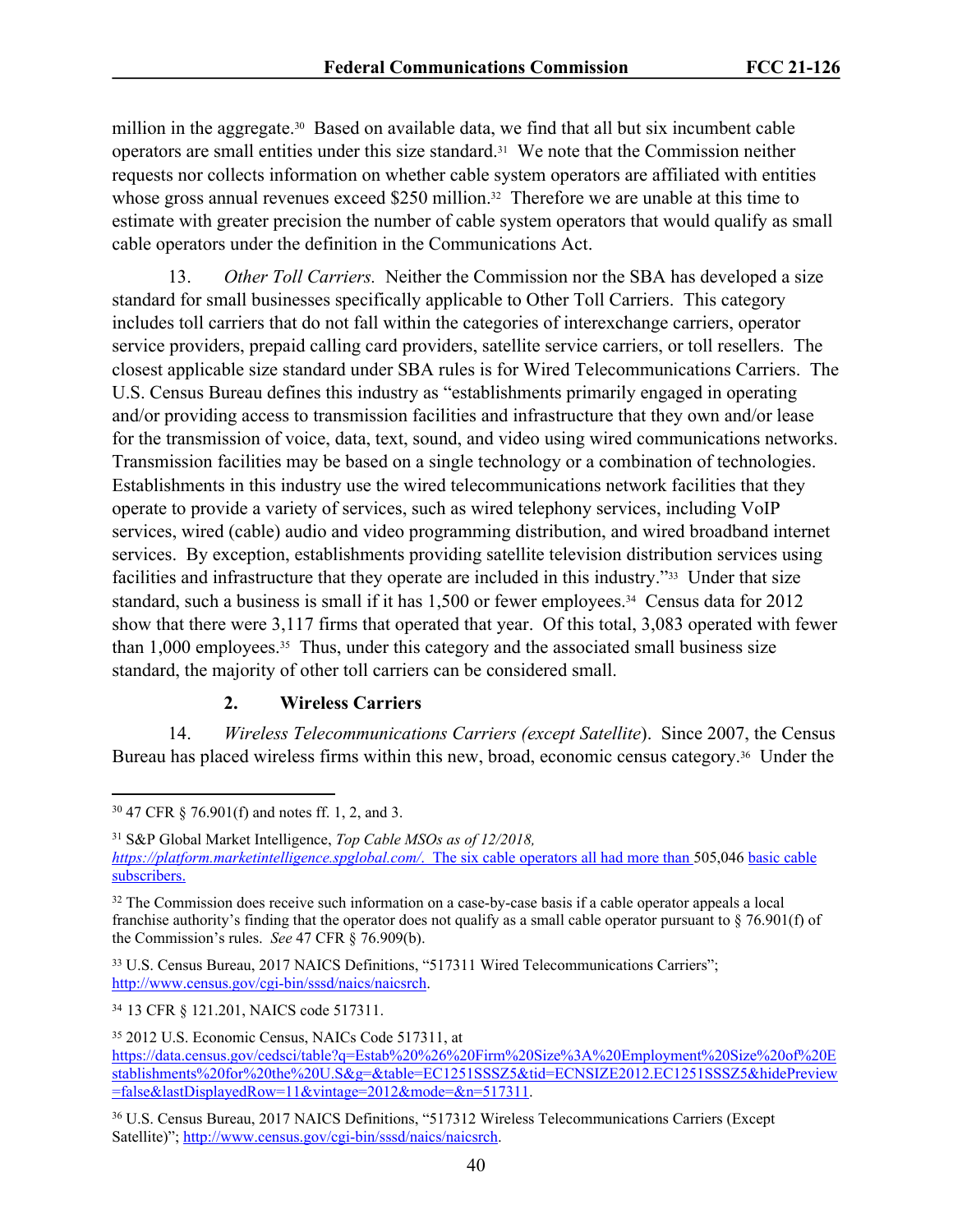present and prior categories, the SBA has deemed a wireless business to be small if it has 1,500 or fewer employees.37 For the category of Wireless Telecommunications Carriers (except Satellite), Census data for 2012 show that there were 967 firms that operated for the entire year. Of this total, 955 firms had fewer than 1,000 employees.<sup>38</sup> Thus, under this category and the associated size standard, the Commission estimates that the majority of wireless telecommunications carriers (except satellite) are small entities. Similarly, according to internally developed Commission data, 413 carriers reported that they were engaged in the provision of wireless telephony, including cellular service, Personal Communications Service (PCS), and Specialized Mobile Radio (SMR) services.39 Of this total, an estimated 261 have 1,500 or fewer employees.40 Thus, using available data, we estimate that the majority of wireless firms can be considered small.

15. *Satellite Telecommunications Providers.* The category of Satellite Telecommunications Providers "comprises establishments primarily engaged in providing telecommunications services to other establishments in the telecommunications and broadcasting industries by forwarding and receiving communications signals via a system of satellites or reselling satellite telecommunications."41 This category has a small business size standard of \$35.0 million or less in average annual receipts, under SBA rules.<sup>42</sup> For this category, Census Bureau data for 2012 show that there were a total of 333 firms that operated for the entire year.<sup>43</sup> Of this total, 299 firms had annual receipts of under \$25 million.<sup>44</sup> Consequently, we estimate that the majority of satellite telecommunications firms are small entities.

16. *All Other Telecommunications.* All Other Telecommunications comprises, *inter alia*, "establishments primarily engaged in providing specialized telecommunications services, such as satellite tracking, communications telemetry, and radar station operation. This industry also includes establishments primarily engaged in providing satellite terminal stations and associated facilities connected with one or more terrestrial systems and capable of transmitting telecommunications to, and receiving telecommunications from, satellite systems. Establishments providing Internet services or VoIP services via client-supplied

<sup>40</sup> *Id.*

<sup>37</sup> 13 CFR § 121.201, NAICS code 517312 (2017 NAICS). The now-superseded CFR citation was 13 CFR § 121.201, NAICS code 517312 (referring to the 2012 NAICS).

<sup>38</sup> 2012 U.S. Economic Census, NAICs Code 517210, at

[https://data.census.gov/cedsci/table?q=Estab%20%26%20Firm%20Size%3A%20Employment%20Size%20of%20Fi](https://data.census.gov/cedsci/table?q=Estab%20%26%20Firm%20Size%3A%20Employment%20Size%20of%20Firms%20for%20the%20U.S&g=&table=EC1251SSSZ5&tid=ECNSIZE2012.EC1251SSSZ5&hidePreview=false&lastDisplayedRow=11&vintage=2012&n=517210) [rms%20for%20the%20U.S&g=&table=EC1251SSSZ5&tid=ECNSIZE2012.EC1251SSSZ5&hidePreview=false&la](https://data.census.gov/cedsci/table?q=Estab%20%26%20Firm%20Size%3A%20Employment%20Size%20of%20Firms%20for%20the%20U.S&g=&table=EC1251SSSZ5&tid=ECNSIZE2012.EC1251SSSZ5&hidePreview=false&lastDisplayedRow=11&vintage=2012&n=517210) [stDisplayedRow=11&vintage=2012&n=517210](https://data.census.gov/cedsci/table?q=Estab%20%26%20Firm%20Size%3A%20Employment%20Size%20of%20Firms%20for%20the%20U.S&g=&table=EC1251SSSZ5&tid=ECNSIZE2012.EC1251SSSZ5&hidePreview=false&lastDisplayedRow=11&vintage=2012&n=517210).

<sup>39</sup> *Trends in Telephone Service*, Federal Communications Commission, Wireline Competition Bureau, Industry Analysis and Technology Division at Table 5.3 (Sept. 2010) (*Trends in Telephone Service*).

<sup>41</sup> U.S. Census Bureau, 2012 NAICS Definitions, "517410 Satellite Telecommunications," <http://www.census.gov/cgi-bin/sssd/naics/naicsrch?code=517410&search=2012>.

<sup>42</sup> 13 CFR § 121.201, NAICS Code 517410.

<sup>43</sup> U.S. Census Bureau, 2012 Economic Census, Subject Series: Information, "Establishment and Firm Size," NAICS code 517410.

<sup>44</sup> *Id*.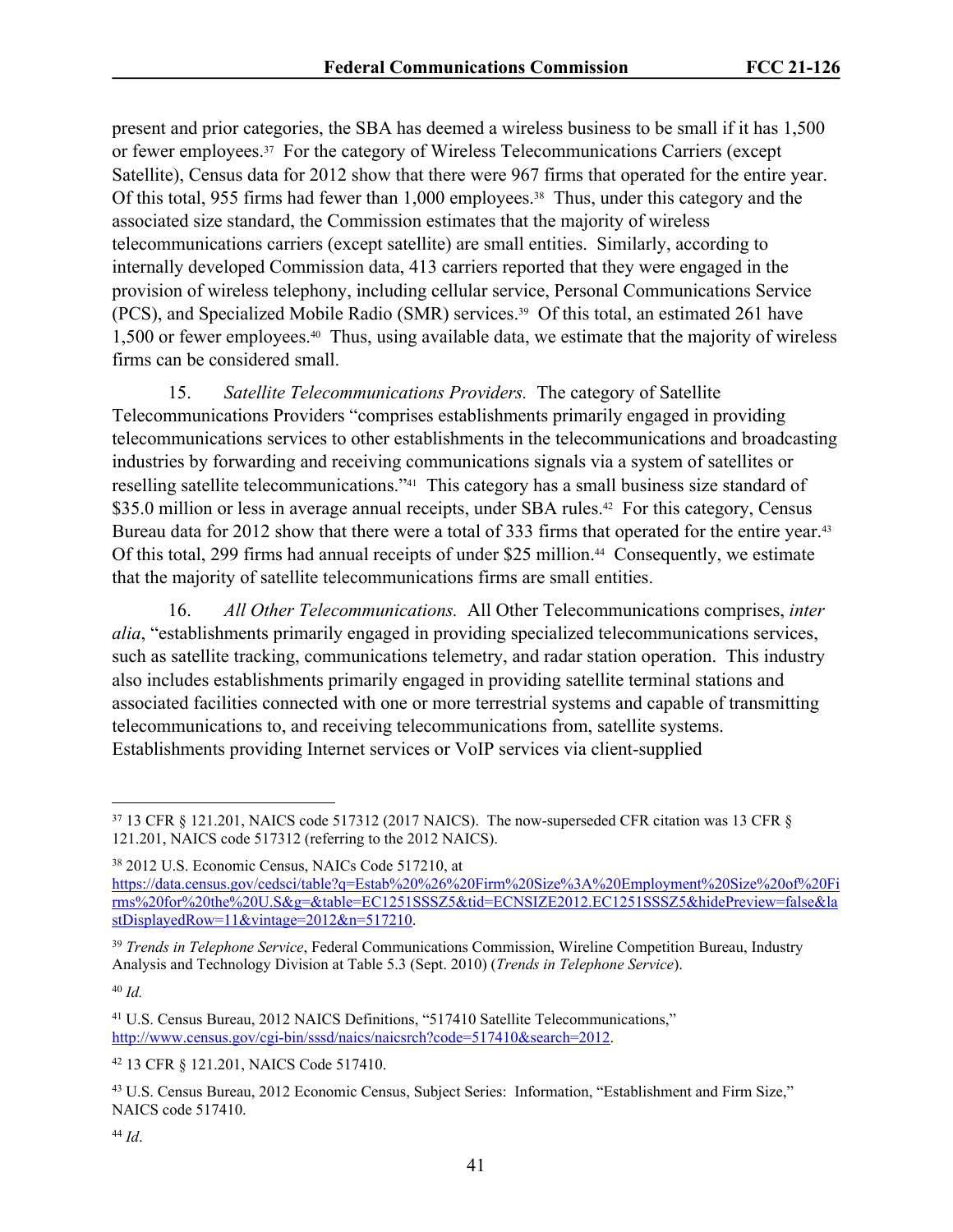telecommunications connections are also included in this industry."45 The SBA has developed a small business size standard for the category of All Other Telecommunications.46 Under that size standard, such a business is small if it has \$35.0 million in annual receipts.47 For this category, Census Bureau data for 2012 show that there were a total of 1,442 firms that operated for the entire year.<sup>48</sup> Of this total, 1,400 had annual receipts below \$25 million per year.<sup>49</sup> Consequently, we estimate that the majority of All Other Telecommunications firms are small entities.

# **3. Resellers**

17. *Toll Resellers.* The Commission has not developed a definition for toll resellers. The closest NAICS Code Category is Telecommunications Resellers. The Telecommunications Resellers industry comprises establishments engaged in purchasing access and network capacity from owners and operators of telecommunications networks and reselling wired and wireless telecommunications services (except satellite) to businesses and households. Establishments in this industry resell telecommunications; they do not operate transmission facilities and infrastructure. Mobile virtual network operators (MVNOs) are included in this industry.50 The SBA has developed a small business size standard for the category of Telecommunications Resellers.51 Under that size standard, such a business is small if it has 1,500 or fewer employees.52 Census data for 2012 show that 1,341 firms provided resale services during that year. Of that number, 1,341 operated with fewer than 1,000 employees.<sup>53</sup> Thus, under this category and the associated small business size standard, the majority of these resellers can be considered small entities. According to Commission data, 881 carriers have reported that they are engaged in the provision of toll resale services.<sup>54</sup> Of this total, an estimated 857 have 1,500 or fewer employees.55 Consequently, the Commission estimates that the majority of toll resellers are small entities.

<sup>47</sup> *Id*.

<sup>48</sup> 2012 U.S. Economic Census, NAICs Code 517919 at

<sup>49</sup> *Id*.

<sup>52</sup> *Id*.

<sup>45</sup> U.S. Census Bureau, 2012 NAICS Definitions, "517919 All Other Telecommunications," <http://www.census.gov/cgi-bin/sssd/naics/naicsrch>.

<sup>46</sup> 13 CFR § 121.201, NAICS code 517919.

[https://data.census.gov/cedsci/table?tid=ECNSIZE2012.EC1251SSSZ5&t=Employment%20Size&text=Estab%20%](https://data.census.gov/cedsci/table?tid=ECNSIZE2012.EC1251SSSZ5&t=Employment%20Size&text=Estab%20%26%20Firm%20Size%3A%20Employment%20Size%20of%20Firms%20for%20the%20U.S&n=517919&hidePreview=false&vintage=2012) [26%20Firm%20Size%3A%20Employment%20Size%20of%20Firms%20for%20the%20U.S&n=517919&hidePrevi](https://data.census.gov/cedsci/table?tid=ECNSIZE2012.EC1251SSSZ5&t=Employment%20Size&text=Estab%20%26%20Firm%20Size%3A%20Employment%20Size%20of%20Firms%20for%20the%20U.S&n=517919&hidePreview=false&vintage=2012) [ew=false&vintage=2012](https://data.census.gov/cedsci/table?tid=ECNSIZE2012.EC1251SSSZ5&t=Employment%20Size&text=Estab%20%26%20Firm%20Size%3A%20Employment%20Size%20of%20Firms%20for%20the%20U.S&n=517919&hidePreview=false&vintage=2012).

<sup>50</sup> https://www.census.gov/cgi-bin/sssd/naics/naicsrch?input=517911&search=2012+NAICS+Search&search=2012.

<sup>51</sup> 13 CFR § 121.201, NAICS code 517911.

<sup>53</sup> 2012 U.S. Economic Census, NAICs Code 517911, at [https://data.census.gov/cedsci/table?tid=ECNSIZE2012.EC1251SSSZ5&hidePreview=false&vintage=2012&text=E](https://data.census.gov/cedsci/table?tid=ECNSIZE2012.EC1251SSSZ5&hidePreview=false&vintage=2012&text=Employment%20size&n=517911&cid=EMP) [mployment%20size&n=517911&cid=EMP](https://data.census.gov/cedsci/table?tid=ECNSIZE2012.EC1251SSSZ5&hidePreview=false&vintage=2012&text=Employment%20size&n=517911&cid=EMP).

<sup>54</sup> *Trends in Telephone Service*, at tbl. 5.3.

<sup>55</sup> *Id.*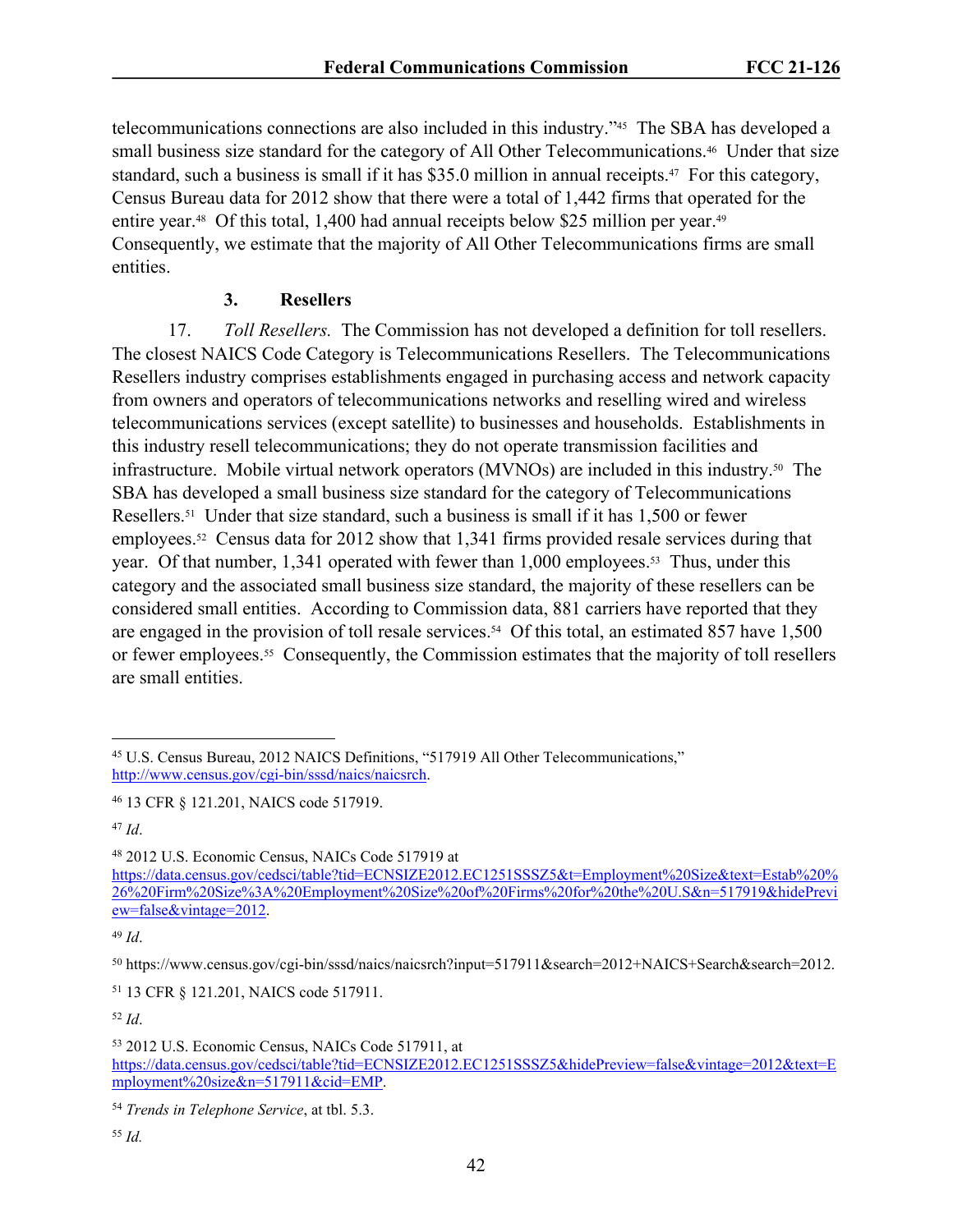18. *Local Resellers.* The Commission has not developed a definition for Local Resellers. The closest NAICS Code Category is Telecommunications Resellers and therefore the associated definition and data for Telecommunications Resellers has been used for Local Resellers. The Telecommunications Resellers industry comprises establishments engaged in purchasing access and network capacity from owners and operators of telecommunications networks and reselling wired and wireless telecommunications services (except satellite) to businesses and households. Establishments in this industry resell telecommunications; they do not operate transmission facilities and infrastructure. MVNOs are included in this industry.<sup>56</sup> Under that size standard, such a business is small if it has  $1,500$  or fewer employees.<sup>57</sup> Census data for 2012 show that 1,341 firms provided resale services during that year. Of that number, all operated with fewer than 1,000 employees.<sup>58</sup> Thus, under this category and the associated small business size standard, the majority of these local resellers can be considered small entities.

19. *Prepaid Calling Card Providers.* The Commission has not developed a definition for Prepaid Calling Card Providers. The closest NAICS Code Category is Telecommunications Resellers and therefore the associated definition and data for Telecommunications Resellers has been used for Prepaid Calling Card Providers. The Telecommunications Resellers industry comprises establishments engaged in purchasing access and network capacity from owners and operators of telecommunications networks and reselling wired and wireless telecommunications services (except satellite) to businesses and households. Establishments in this industry resell telecommunications; they do not operate transmission facilities and infrastructure. MVNOs are included in this industry.59 Under that size standard, such a business is small if it has 1,500 or fewer employees.60 Census data for 2012 show that 1,341 firms provided resale services during that year. Of that number, all operated with fewer than 1,000 employees.61 Thus, under this category and the associated small business size standard, the majority of these prepaid calling card providers can be considered small entities.

# **D. Description of Projected Reporting, Recordkeeping, and Other Compliance Requirements**

20. As indicated above, the FNPRM seeks comment on whether and how to phase out the use of SIP Code 603 for purposes of voice service providers' immediate notification requirements. The FNPRM does not contain any projected reporting, recordkeeping, or other compliance requirements.

<sup>56</sup> https://www.census.gov/cgi-bin/sssd/naics/naicsrch?input=517911&search=2012+NAICS+Search&search=2012.

<sup>57</sup> 13 CFR § 121.201, NAICS code 517911.

<sup>58</sup> U.S. Census Bureau, 2012 Economic Census, Subject Series: Information, "Establishment and Firm Size," NAICS code 517911.

<sup>59</sup> https://www.census.gov/cgi-bin/sssd/naics/naicsrch?input=517911&search=2012+NAICS+Search&search=2012.

<sup>60</sup> 13 CFR § 121.201, NAICS code 517911.

<sup>61</sup> U.S. Census Bureau, 2012 Economic Census, Subject Series: Information, "Establishment and Firm Size," NAICS code 517911.